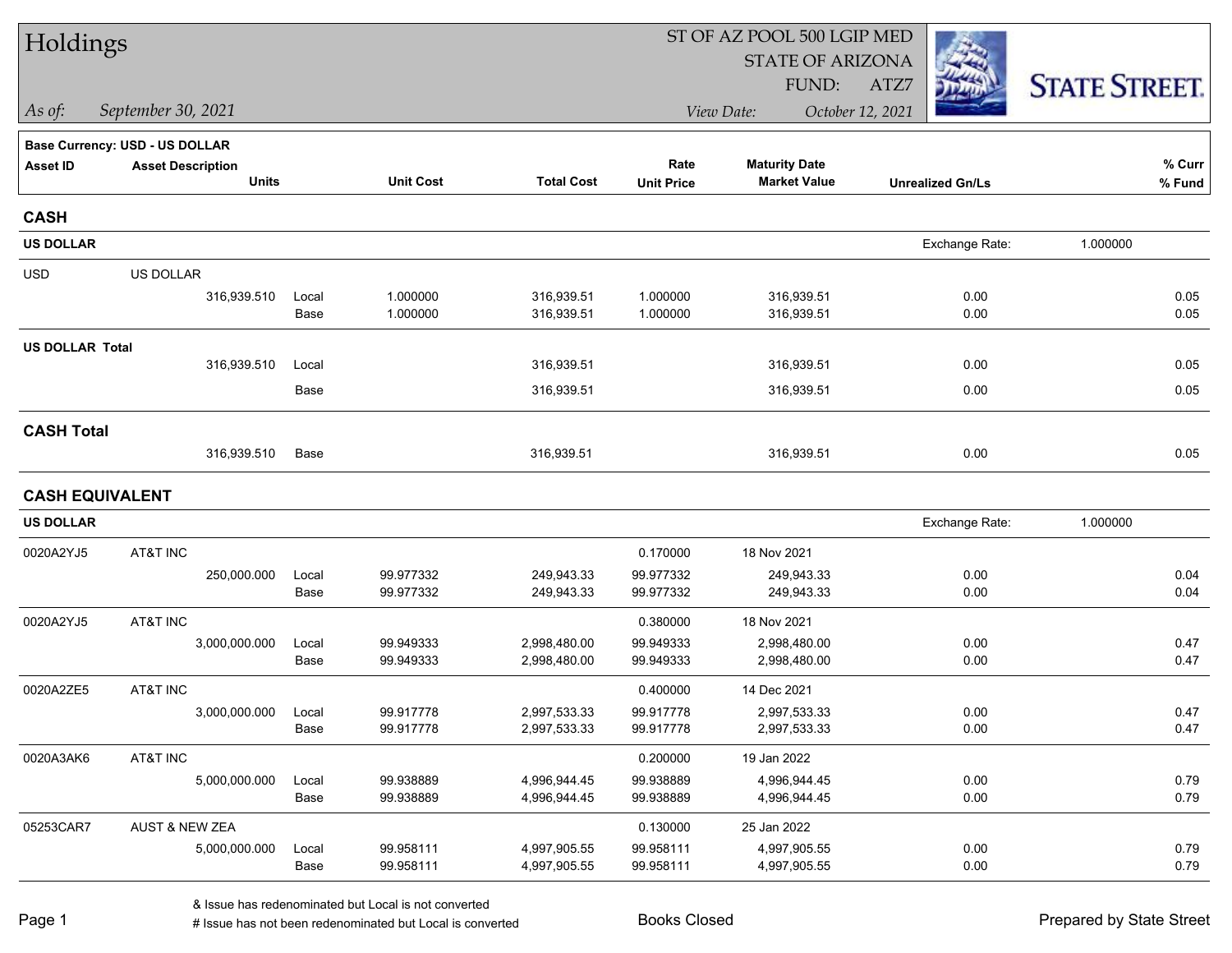| Holdings        |                                                |       |                  |                   |                   | ST OF AZ POOL 500 LGIP MED |                         |                      |
|-----------------|------------------------------------------------|-------|------------------|-------------------|-------------------|----------------------------|-------------------------|----------------------|
|                 |                                                |       |                  |                   |                   | <b>STATE OF ARIZONA</b>    |                         |                      |
|                 |                                                |       |                  |                   |                   | FUND:                      | ATZ7                    | <b>STATE STREET.</b> |
| $ $ As of:      | September 30, 2021                             |       |                  |                   |                   | View Date:                 | October 12, 2021        |                      |
|                 | Base Currency: USD - US DOLLAR                 |       |                  |                   |                   |                            |                         |                      |
| <b>Asset ID</b> | <b>Asset Description</b>                       |       |                  |                   | Rate              | <b>Maturity Date</b>       |                         | % Curr               |
|                 | <b>Units</b>                                   |       | <b>Unit Cost</b> | <b>Total Cost</b> | <b>Unit Price</b> | <b>Market Value</b>        | <b>Unrealized Gn/Ls</b> | % Fund               |
| 06367CG35       | <b>BANK OF MONTREAL-</b>                       |       |                  |                   | 0.210000          | 07 Jul 2022                |                         |                      |
|                 | 5,000,000.000                                  | Local | 100.000000       | 5,000,000.00      | 100.020000        | 5,001,000.00               | 1,000.00                | 0.79                 |
|                 |                                                | Base  | 100.000000       | 5,000,000.00      | 100.020000        | 5,001,000.00               | 1,000.00                | 0.79                 |
| 06417KGV5       | <b>BANK OF NOVA SCOTIA/THE</b>                 |       |                  |                   | 0.190000          | 29 Jul 2022                |                         |                      |
|                 | 5,000,000.000                                  | Local | 99.841139        | 4,992,056.94      | 99.855353         | 4,992,767.65               | 710.71                  | 0.79                 |
|                 |                                                | Base  | 99.841139        | 4,992,056.94      | 99.855353         | 4,992,767.65               | 710.71                  | 0.79                 |
| 06417MPH2       | <b>BANK OF NOVA SCOTIA</b>                     |       |                  |                   | 0.230000          | 11 May 2022                |                         |                      |
|                 | 4,000,000.000                                  | Local | 100.006175       | 4,000,246.98      | 100.039000        | 4,001,560.00               | 1,313.02                | 0.63                 |
|                 |                                                | Base  | 100.006175       | 4,000,246.98      | 100.039000        | 4,001,560.00               | 1,313.02                | 0.63                 |
| 07644BA36       | BEDFORD ROW FDG CORP                           |       |                  |                   | 0.210000          | 03 Jan 2022                |                         |                      |
|                 | 5,000,000.000                                  | Local | 99.945167        | 4,997,258.33      | 99.971017         | 4,998,550.85               | 1,292.52                | 0.79                 |
|                 |                                                | Base  | 99.945167        | 4,997,258.33      | 99.971017         | 4,998,550.85               | 1,292.52                | 0.79                 |
| 136069TY7       | CANADIAN IMPERIAL BANK SR UNSECURED 06/22 2.55 |       |                  |                   | 2.550000          | 16 Jun 2022                |                         |                      |
|                 | 3,000,000.000                                  | Local | 99.986859        | 2,999,605.78      | 99.907000         | 2,997,210.00               | $-2,395.78$             | 0.47                 |
|                 |                                                | Base  | 99.986859        | 2,999,605.78      | 99.907000         | 2,997,210.00               | $-2,395.78$             | 0.47                 |
| 138994009       | CANTOR FITZGERALD REPO REPO                    |       |                  |                   | 0.200000          | 01 Oct 2021                |                         |                      |
|                 | 5,000,000.000                                  | Local | 100.000000       | 5,000,000.00      | 100.000000        | 5,000,000.00               | 0.00                    | 0.79                 |
|                 |                                                | Base  | 100.000000       | 5,000,000.00      | 100.000000        | 5,000,000.00               | 0.00                    | 0.79                 |
| 138994009       | CANTOR FITZGERALD REPO REPO                    |       |                  |                   | 0.300000          | 01 Oct 2021                |                         |                      |
|                 | 10,000,000.000                                 | Local | 100.000000       | 10,000,000.00     | 100.000000        | 10,000,000.00              | 0.00                    | 1.58                 |
|                 |                                                | Base  | 100.000000       | 10,000,000.00     | 100.000000        | 10,000,000.00              | 0.00                    | 1.58                 |
| 138994009       | CANTOR FITZGERALD REPO REPO                    |       |                  |                   | 0.300000          | 01 Nov 2021                |                         |                      |
|                 | 10,000,000.000                                 | Local | 100.000000       | 10,000,000.00     | 100.000000        | 10,000,000.00              | 0.00                    | 1.58                 |
|                 |                                                | Base  | 100.000000       | 10,000,000.00     | 100.000000        | 10,000,000.00              | 0.00                    | 1.58                 |
| 16677JXV3       | CHEVRON CORP                                   |       |                  |                   | 0.160000          | 29 Oct 2021                |                         |                      |
|                 | 5,000,000.000                                  | Local | 99.987556        | 4,999,377.78      | 99.987556         | 4,999,377.78               | 0.00                    | 0.79                 |
|                 |                                                | Base  | 99.987556        | 4,999,377.78      | 99.987556         | 4,999,377.78               | 0.00                    | 0.79                 |
| 2063C1B33       | CONCORD MIN CPTL CO                            |       |                  |                   | 0.230000          | 03 Feb 2022                |                         |                      |
|                 | 2,500,000.000                                  | Local | 99.920139        | 2,498,003.47      | 99.943750         | 2,498,593.75               | 590.28                  | 0.40                 |

Base 99.920139 2,498,003.47 99.943750 2,498,593.75 590.28 0.40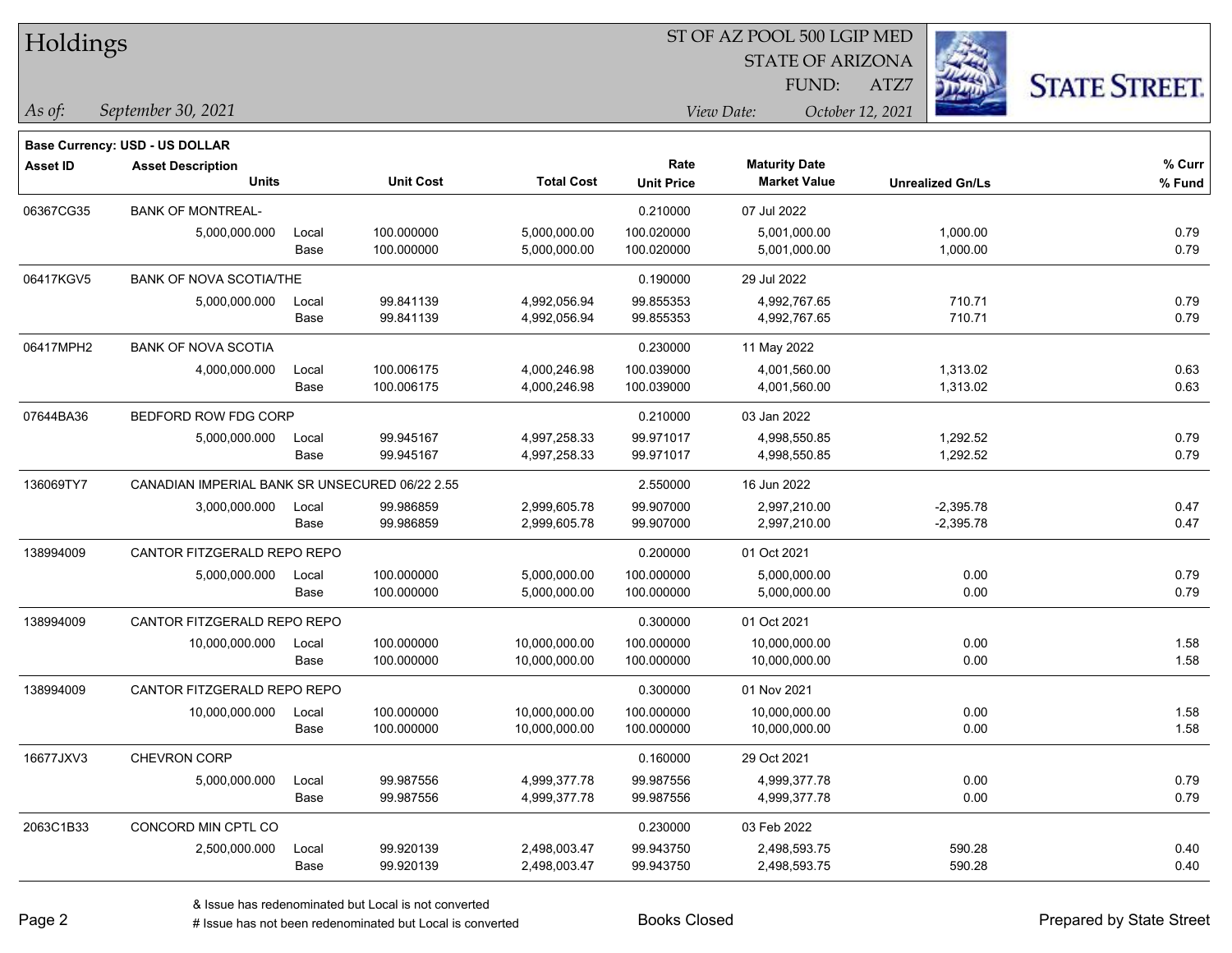| Holdings        |                                       |       |                  | ST OF AZ POOL 500 LGIP MED |                   |                         |                         |                      |  |  |
|-----------------|---------------------------------------|-------|------------------|----------------------------|-------------------|-------------------------|-------------------------|----------------------|--|--|
|                 |                                       |       |                  |                            |                   | <b>STATE OF ARIZONA</b> |                         |                      |  |  |
|                 |                                       |       |                  |                            |                   | FUND:                   | ATZ7                    | <b>STATE STREET.</b> |  |  |
| $\vert$ As of:  | September 30, 2021                    |       |                  |                            |                   | View Date:              | October 12, 2021        |                      |  |  |
|                 | <b>Base Currency: USD - US DOLLAR</b> |       |                  |                            |                   |                         |                         |                      |  |  |
| <b>Asset ID</b> | <b>Asset Description</b>              |       |                  |                            | Rate              | <b>Maturity Date</b>    |                         | % Curr               |  |  |
|                 | <b>Units</b>                          |       | <b>Unit Cost</b> | <b>Total Cost</b>          | <b>Unit Price</b> | <b>Market Value</b>     | <b>Unrealized Gn/Ls</b> | % Fund               |  |  |
| 2284K1H14       | CROWN POINT CAP CO.                   |       |                  |                            | 0.260000          | 01 Aug 2022             |                         |                      |  |  |
|                 | 5,000,000.000                         | Local | 99.780444        | 4,989,022.22               | 99.737800         | 4,986,890.00            | $-2,132.22$             | 0.79                 |  |  |
|                 |                                       | Base  | 99.780444        | 4,989,022.22               | 99.737800         | 4,986,890.00            | $-2,132.22$             | 0.79                 |  |  |
| 2546R2XV3       | WALT DISNEY CO                        |       |                  |                            | 0.250000          | 29 Oct 2021             |                         |                      |  |  |
|                 | 5,000,000.000                         | Local | 99.980556        | 4,999,027.78               | 99.980556         | 4,999,027.78            | 0.00                    | 0.79                 |  |  |
|                 |                                       | Base  | 99.980556        | 4,999,027.78               | 99.980556         | 4,999,027.78            | 0.00                    | 0.79                 |  |  |
| 2546R2YF7       | WALT DISNEY CO                        |       |                  |                            | 0.260000          | 15 Nov 2021             |                         |                      |  |  |
|                 | 3,000,000.000                         | Local | 99.967500        | 2,999,025.00               | 99.967500         | 2,999,025.00            | 0.00                    | 0.47                 |  |  |
|                 |                                       | Base  | 99.967500        | 2,999,025.00               | 99.967500         | 2,999,025.00            | 0.00                    | 0.47                 |  |  |
| 2546R3DV3       | DISNEY (WALT) CO THE                  |       |                  |                            | 0.270000          | 29 Apr 2022             |                         |                      |  |  |
|                 | 3,000,000.000                         | Local | 99.842500        | 2,995,275.00               | 99.883333         | 2,996,499.99            | 1,224.99                | 0.47                 |  |  |
|                 |                                       | Base  | 99.842500        | 2,995,275.00               | 99.883333         | 2,996,499.99            | 1,224.99                | 0.47                 |  |  |
| 2546R3FW9       | DISNEY (WALT) CO THE                  |       |                  |                            | 0.200000          | 30 Jun 2022             |                         |                      |  |  |
|                 | 250,000.000                           | Local | 99.848888        | 249,622.22                 | 99.833778         | 249,584.45              | $-37.77$                | 0.04                 |  |  |
|                 |                                       | Base  | 99.848888        | 249,622.22                 | 99.833778         | 249,584.45              | $-37.77$                | 0.04                 |  |  |
| 2546R3FW9       | DISNEY (WALT) CO THE                  |       |                  |                            | 0.210000          | 30 Jun 2022             |                         |                      |  |  |
|                 | 2,000,000.000                         | Local | 99.841334        | 1,996,826.67               | 99.833778         | 1,996,675.56            | $-151.11$               | 0.32                 |  |  |
|                 |                                       | Base  | 99.841334        | 1,996,826.67               | 99.833778         | 1,996,675.56            | $-151.11$               | 0.32                 |  |  |
| 2546R3FW9       | DISNEY (WALT) CO THE                  |       |                  |                            | 0.220000          | 30 Jun 2022             |                         |                      |  |  |
|                 | 3,000,000.000                         | Local | 99.833778        | 2,995,013.33               | 99.833778         | 2,995,013.34            | 0.01                    | 0.47                 |  |  |
|                 |                                       | Base  | 99.833778        | 2,995,013.33               | 99.833778         | 2,995,013.34            | 0.01                    | 0.47                 |  |  |
| 26244HX57       | DUKE ENERGY CORP                      |       |                  |                            | 0.150000          | 05 Oct 2021             |                         |                      |  |  |
|                 | 5,000,000.000                         | Local | 99.998333        | 4,999,916.67               | 99.998333         | 4,999,916.67            | 0.00                    | 0.79                 |  |  |
|                 |                                       | Base  | 99.998333        | 4,999,916.67               | 99.998333         | 4,999,916.67            | 0.00                    | 0.79                 |  |  |
| 36955DZ78       | <b>GEN DYNAMICS CORP</b>              |       |                  |                            | 0.210000          | 07 Dec 2021             |                         |                      |  |  |
|                 | 3,000,000.000                         | Local | 99.960917        | 2,998,827.50               | 99.960917         | 2,998,827.50            | 0.00                    | 0.47                 |  |  |
|                 |                                       | Base  | 99.960917        | 2,998,827.50               | 99.960917         | 2,998,827.50            | 0.00                    | 0.47                 |  |  |
| 40588LX12       | HALKIN FINANCE LLC USC                |       |                  |                            | 0.210000          | 01 Oct 2021             |                         |                      |  |  |
|                 | 5,000,000.000                         | Local | 100.000000       | 5,000,000.00               | 100.000000        | 5,000,000.00            | 0.00                    | 0.79                 |  |  |
|                 |                                       | Base  | 100.000000       | 5,000,000.00               | 100.000000        | 5,000,000.00            | 0.00                    | 0.79                 |  |  |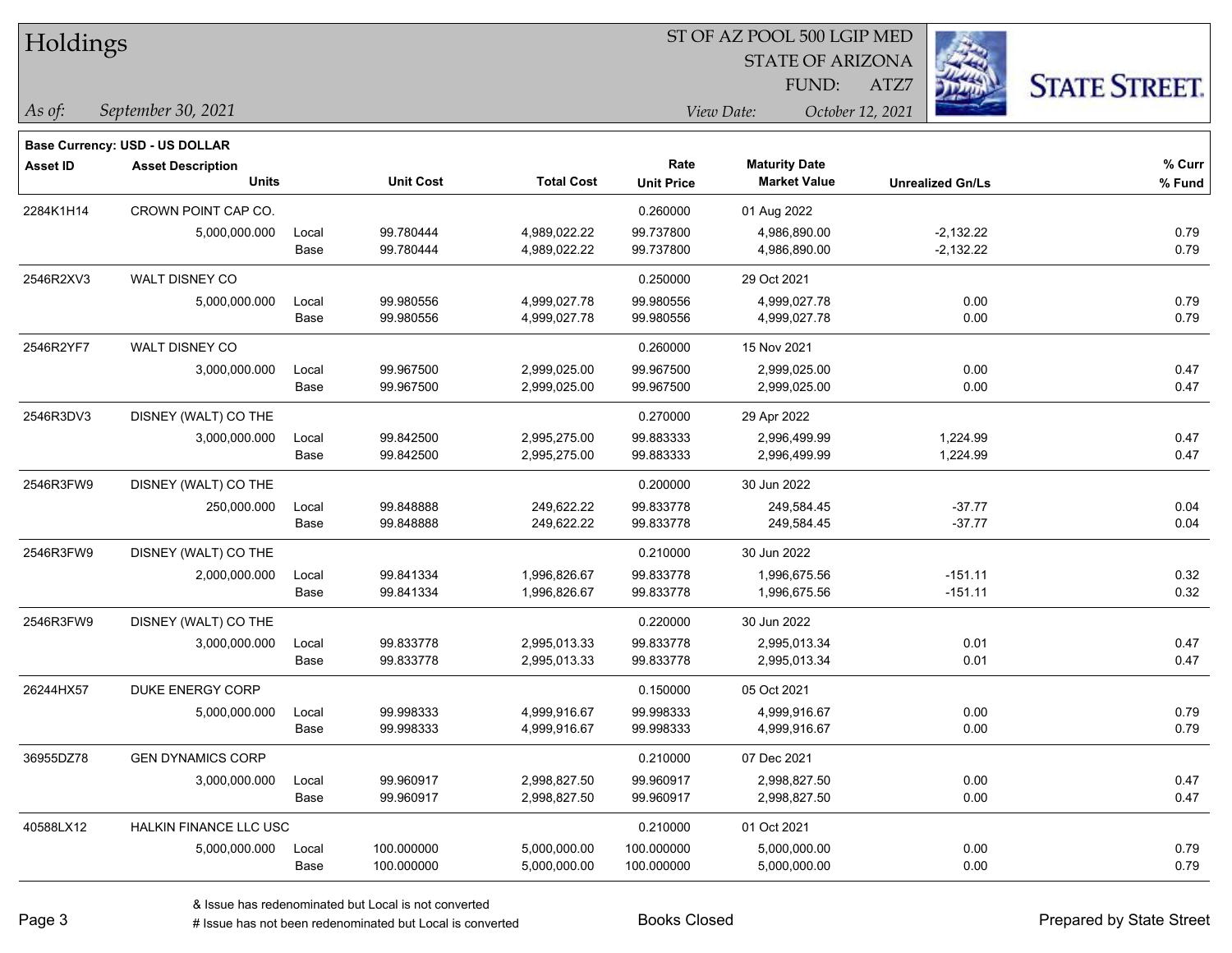| Holdings        |                                |       |                  |                   |                   |                                |                         |                      |
|-----------------|--------------------------------|-------|------------------|-------------------|-------------------|--------------------------------|-------------------------|----------------------|
|                 |                                |       |                  |                   |                   | <b>STATE OF ARIZONA</b>        | - 3                     |                      |
|                 |                                |       |                  |                   |                   | FUND:                          | ATZ7                    | <b>STATE STREET.</b> |
| As of:          | September 30, 2021             |       |                  |                   |                   | View Date:<br>October 12, 2021 |                         |                      |
|                 | Base Currency: USD - US DOLLAR |       |                  |                   |                   |                                |                         |                      |
| <b>Asset ID</b> | <b>Asset Description</b>       |       |                  |                   | Rate              | <b>Maturity Date</b>           |                         | % Curr               |
|                 | <b>Units</b>                   |       | <b>Unit Cost</b> | <b>Total Cost</b> | <b>Unit Price</b> | <b>Market Value</b>            | <b>Unrealized Gn/Ls</b> | % Fund               |
| 45779QA55       | <b>INSTITUTIONAL SECURED</b>   |       |                  |                   | 0.150000          | 05 Jan 2022                    |                         |                      |
|                 | 5,000,000.000                  | Local | 99.960000        | 4,998,000.00      | 99.960000         | 4,998,000.00                   | 0.00                    | 0.79                 |
|                 |                                | Base  | 99.960000        | 4,998,000.00      | 99.960000         | 4,998,000.00                   | 0.00                    | 0.79                 |
| 45856WXL8       | INTERCONTINENTAL EXCHANGE      |       |                  |                   | 0.150000          | 20 Oct 2021                    |                         |                      |
|                 | 3,078,000.000                  | Local | 99.992083        | 3,077,756.33      | 99.992083         | 3,077,756.33                   | 0.00                    | 0.49                 |
|                 |                                | Base  | 99.992083        | 3,077,756.33      | 99.992083         | 3,077,756.33                   | 0.00                    | 0.49                 |
| 45856WYV5       | INTERCONTINENTAL EXCHANGE      |       |                  |                   | 0.200000          | 29 Nov 2021                    |                         |                      |
|                 | 5,000,000.000                  | Local | 99.967222        | 4,998,361.11      | 99.967222         | 4,998,361.11                   | 0.00                    | 0.79                 |
|                 |                                | Base  | 99.967222        | 4,998,361.11      | 99.967222         | 4,998,361.11                   | 0.00                    | 0.79                 |
| 52953BB36       | LEXINGTN PKR CAP CO LL         |       |                  |                   | 0.200000          | 03 Feb 2022                    |                         |                      |
|                 | 6,000,000.000                  | Local | 99.930556        | 5,995,833.33      | 99.954167         | 5,997,250.02                   | 1,416.69                | 0.95                 |
|                 |                                | Base  | 99.930556        | 5,995,833.33      | 99.954167         | 5,997,250.02                   | 1,416.69                | 0.95                 |
| 56274LYW8       | MANHATTAN ASSET FDG.           |       |                  |                   | 0.200000          | 30 Nov 2021                    |                         |                      |
|                 | 5,000,000.000                  | Local | 99.966667        | 4,998,333.33      | 99.966667         | 4,998,333.33                   | 0.00                    | 0.79                 |
|                 |                                | Base  | 99.966667        | 4,998,333.33      | 99.966667         | 4,998,333.33                   | 0.00                    | 0.79                 |
| 57978CY39       | MCCORMICK & COMPANY            |       |                  |                   | 0.150000          | 03 Nov 2021                    |                         |                      |
|                 | 5,000,000.000                  | Local | 99.986250        | 4,999,312.50      | 99.986250         | 4,999,312.50                   | 0.00                    | 0.79                 |
|                 |                                | Base  | 99.986250        | 4,999,312.50      | 99.986250         | 4,999,312.50                   | 0.00                    | 0.79                 |
| 62455BDV4       | <b>MOUNTCLIFF</b>              |       |                  |                   | 0.210000          | 29 Apr 2022                    |                         |                      |
|                 | 5,000,000.000                  | Local | 99.877500        | 4,993,875.00      | 99.895000         | 4,994,750.00                   | 875.00                  | 0.79                 |
|                 |                                | Base  | 99.877500        | 4,993,875.00      | 99.895000         | 4,994,750.00                   | 875.00                  | 0.79                 |
| 62455BF18       | <b>MOUNTCLIFF</b>              |       |                  |                   | 0.200000          | 01 Jun 2022                    |                         |                      |
|                 | 5,000,000.000                  | Local | 99.865000        | 4,993,250.00      | 99.865000         | 4,993,250.00                   | 0.00                    | 0.79                 |
|                 |                                | Base  | 99.865000        | 4,993,250.00      | 99.865000         | 4,993,250.00                   | 0.00                    | 0.79                 |
| 62455BF18       | <b>MOUNTCLIFF</b>              |       |                  |                   | 0.220000          | 01 Jun 2022                    |                         |                      |
|                 | 500,000.000                    | Local | 99.851500        | 499,257.50        | 99.851500         | 499,257.50                     | 0.00                    | 0.08                 |
|                 |                                | Base  | 99.851500        | 499,257.50        | 99.851500         | 499,257.50                     | 0.00                    | 0.08                 |
| 63307MF12       | NATIONAL BK OF CANAD           |       |                  |                   | 0.170000          | 01 Jun 2022                    |                         |                      |
|                 | 4,000,000.000                  | Local | 99.885250        | 3,995,410.00      | 99.885250         | 3,995,410.00                   | 0.00                    | 0.63                 |
|                 |                                | Base  | 99.885250        | 3,995,410.00      | 99.885250         | 3,995,410.00                   | 0.00                    | 0.63                 |

 $\overline{\phantom{0}}$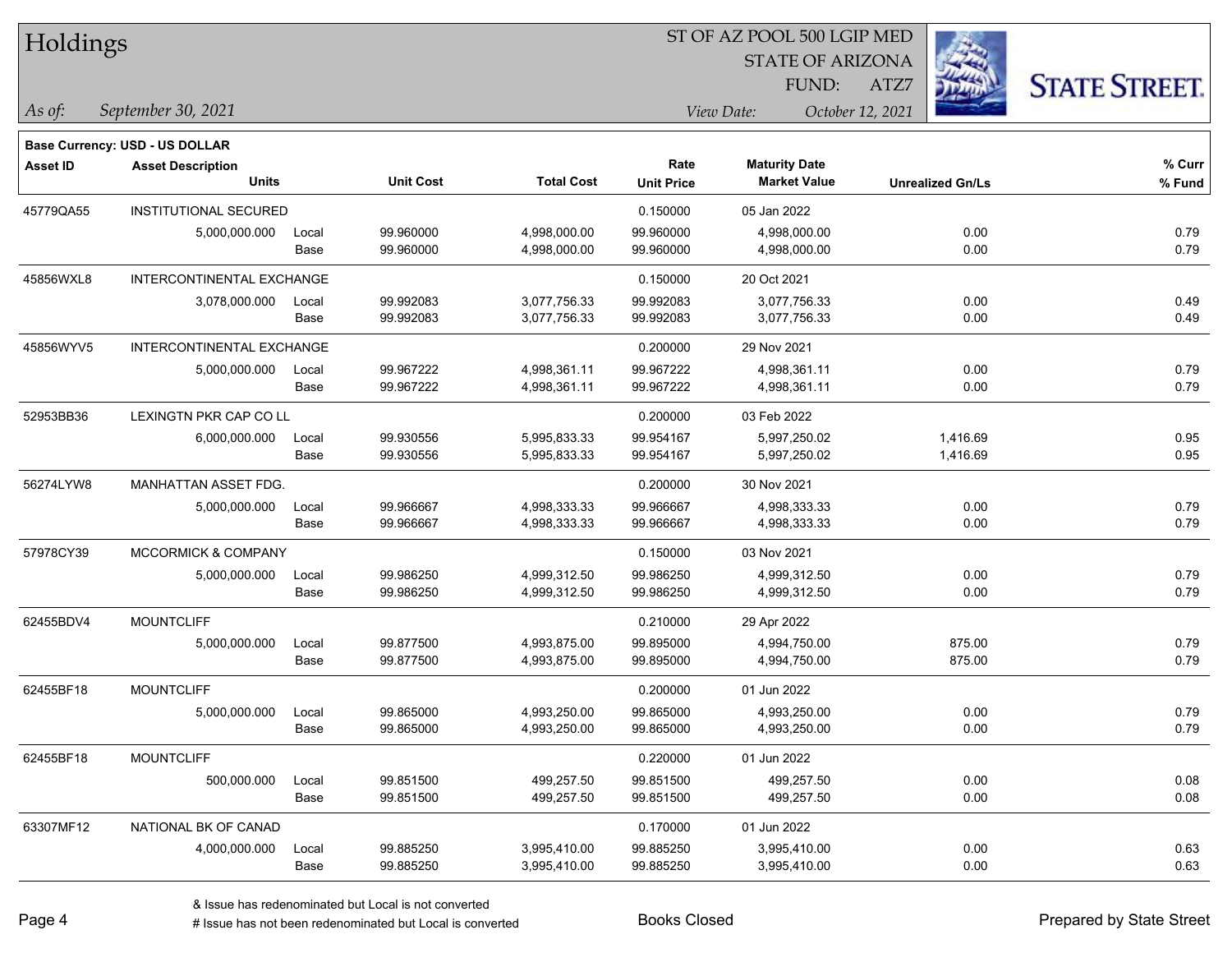| Holdings        |                                          |       |                  |                   | 51 OF AZ POOL 500 LGIP MED |                                             |                         |                     |  |  |  |
|-----------------|------------------------------------------|-------|------------------|-------------------|----------------------------|---------------------------------------------|-------------------------|---------------------|--|--|--|
|                 |                                          |       |                  |                   |                            | <b>STATE OF ARIZONA</b>                     |                         |                     |  |  |  |
|                 |                                          |       |                  |                   |                            | FUND:                                       | ATZ7                    | <b>STATE STREET</b> |  |  |  |
| As of:          | September 30, 2021                       |       |                  |                   |                            | View Date:                                  | October 12, 2021        |                     |  |  |  |
|                 |                                          |       |                  |                   |                            |                                             |                         |                     |  |  |  |
|                 | <b>Base Currency: USD - US DOLLAR</b>    |       |                  |                   |                            |                                             |                         |                     |  |  |  |
| <b>Asset ID</b> | <b>Asset Description</b><br><b>Units</b> |       | <b>Unit Cost</b> | <b>Total Cost</b> | Rate<br><b>Unit Price</b>  | <b>Maturity Date</b><br><b>Market Value</b> | <b>Unrealized Gn/Ls</b> | % Curr<br>% Fund    |  |  |  |
|                 |                                          |       |                  |                   |                            |                                             |                         |                     |  |  |  |
| 65339MXJ0       | NEXTERA ENERGY CAP HLDGS INC             |       |                  |                   | 0.160000                   | 18 Oct 2021                                 |                         |                     |  |  |  |
|                 | 3,025,000.000                            | Local | 99.992445        | 3,024,771.45      | 99.992445                  | 3,024,771.45                                | 0.00                    | 0.48                |  |  |  |
|                 |                                          | Base  | 99.992445        | 3,024,771.45      | 99.992445                  | 3,024,771.45                                | 0.00                    | 0.48                |  |  |  |
| 65339MXV3       | NEXTERA ENERGY CAP HLDGS INC             |       |                  |                   | 0.160000                   | 29 Oct 2021                                 |                         |                     |  |  |  |
|                 | 1,000,000.000                            | Local | 99.987555        | 999,875.55        | 99.987555                  | 999,875.55                                  | 0.00                    | 0.16                |  |  |  |
|                 |                                          | Base  | 99.987555        | 999,875.55        | 99.987555                  | 999,875.55                                  | 0.00                    | 0.16                |  |  |  |
| 65339MYC4       | NEXTERA ENERGY CAP HLDGS INC             |       |                  |                   | 0.160000                   | 12 Nov 2021                                 |                         |                     |  |  |  |
|                 | 5,000,000.000                            | Local | 99.981333        | 4,999,066.67      | 99.981333                  | 4,999,066.67                                | 0.00                    | 0.79                |  |  |  |
|                 |                                          | Base  | 99.981333        | 4,999,066.67      | 99.981333                  | 4,999,066.67                                | 0.00                    | 0.79                |  |  |  |
| 65478JXF6       | NISOURCE INC                             |       |                  |                   | 0.130000                   | 15 Oct 2021                                 |                         |                     |  |  |  |
|                 | 5,000,000.000                            | Local | 99.994944        | 4,999,747.22      | 99.994944                  | 4,999,747.22                                | 0.00                    | 0.79                |  |  |  |
|                 |                                          | Base  | 99.994944        | 4,999,747.22      | 99.994944                  | 4,999,747.22                                | 0.00                    | 0.79                |  |  |  |
| 8225X2X17       | SHELL INTNL FNC B.V                      |       |                  |                   | 0.150000                   | 01 Oct 2021                                 |                         |                     |  |  |  |
|                 | 3,000,000.000                            | Local | 100.000000       | 3,000,000.00      | 100.000000                 | 3,000,000.00                                | 0.00                    | 0.47                |  |  |  |
|                 |                                          | Base  | 100.000000       | 3,000,000.00      | 100.000000                 | 3,000,000.00                                | 0.00                    | 0.47                |  |  |  |
| 89119BE36       | TORONTO DOMINION BANK                    |       |                  |                   | 0.190000                   | 03 May 2022                                 |                         |                     |  |  |  |
|                 | 1,500,000.000                            | Local | 99.887055        | 1,498,305.83      | 99.909050                  | 1,498,635.75                                | 329.92                  | 0.24                |  |  |  |
|                 |                                          | Base  | 99.887055        | 1,498,305.83      | 99.909050                  | 1,498,635.75                                | 329.92                  | 0.24                |  |  |  |
| 91842KAA4       | VW CR INC                                |       |                  |                   | 0.320000                   | 10 Jan 2022                                 |                         |                     |  |  |  |
|                 | 4,830,000.000                            | Local | 99.910222        | 4,825,663.73      | 99.942767                  | 4,827,235.65                                | 1,571.92                | 0.76                |  |  |  |
|                 |                                          | Base  | 99.910222        | 4,825,663.73      | 99.942767                  | 4,827,235.65                                | 1,571.92                | 0.76                |  |  |  |
| 91842KBG0       | VW CR INC                                |       |                  |                   | 0.250000                   | 16 Feb 2022                                 |                         |                     |  |  |  |
|                 | 698,000.000                              | Local | 99.904165        | 697,331.07        | 99.904165                  | 697,331.07                                  | 0.00                    | 0.11                |  |  |  |
|                 |                                          | Base  | 99.904165        | 697,331.07        | 99.904165                  | 697,331.07                                  | 0.00                    | 0.11                |  |  |  |
| 91842KC87       | VW CR INC                                |       |                  |                   | 0.250000                   | 08 Mar 2022                                 |                         |                     |  |  |  |
|                 | 3,000,000.000                            | Local | 99.890278        | 2,996,708.33      | 99.893350                  | 2,996,800.50                                | 92.17                   | 0.47                |  |  |  |
|                 |                                          | Base  | 99.890278        | 2,996,708.33      | 99.893350                  | 2,996,800.50                                | 92.17                   | 0.47                |  |  |  |
| 91842KCJ3       | VW CR INC                                |       |                  |                   | 0.240000                   | 18 Mar 2022                                 |                         |                     |  |  |  |
|                 | 250,000.000                              | Local | 99.888000        | 249,720.00        | 99.888000                  | 249,720.00                                  | 0.00                    | 0.04                |  |  |  |
|                 |                                          | Base  | 99.888000        | 249,720.00        | 99.888000                  | 249,720.00                                  | 0.00                    | 0.04                |  |  |  |

 $\overline{\text{S}}$  of  $\overline{\text{S}}$  and  $\overline{\text{S}}$  and  $\overline{\text{S}}$  and  $\overline{\text{S}}$  and  $\overline{\text{S}}$ 

# Issue has not been redenominated but Local is converted Books Closed Prepared by State Street

٦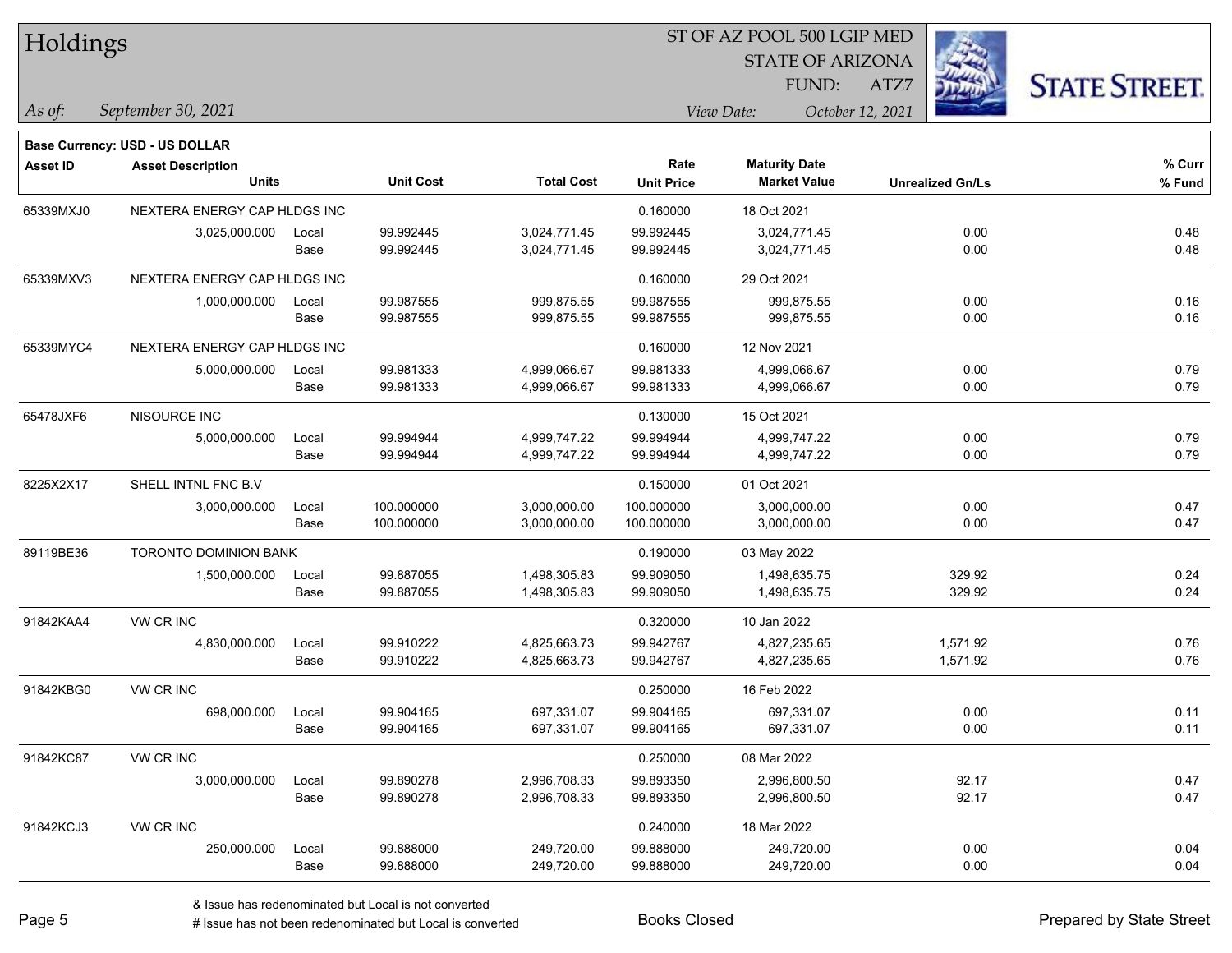| Holdings |  |
|----------|--|
|----------|--|

STATE OF ARIZONA

ATZ7



*September 30, 2021 As of: View Date: October 12, 2021*

**Base Currency: USD - US DOLLAR**

FUND:

| <b>Asset ID</b> | <b>Asset Description</b>    |       |                  |                   |                   | <b>Maturity Date</b> |                         | % Curr |
|-----------------|-----------------------------|-------|------------------|-------------------|-------------------|----------------------|-------------------------|--------|
|                 | <b>Units</b>                |       | <b>Unit Cost</b> | <b>Total Cost</b> | <b>Unit Price</b> | <b>Market Value</b>  | <b>Unrealized Gn/Ls</b> | % Fund |
| 91842KCJ3       | VW CR INC                   |       |                  |                   | 0.260000          | 18 Mar 2022          |                         |        |
|                 | 250,000.000                 | Local | 99.878668        | 249,696.67        | 99.885200         | 249,713.00           | 16.33                   | 0.04   |
|                 |                             | Base  | 99.878668        | 249,696.67        | 99.885200         | 249,713.00           | 16.33                   | 0.04   |
| 91842KCJ3       | VW CR INC                   |       |                  |                   | 0.300000          | 18 Mar 2022          |                         |        |
|                 | 610,000.000                 | Local | 99.860000        | 609,146.00        | 99.885200         | 609,299.72           | 153.72                  | 0.10   |
|                 |                             | Base  | 99.860000        | 609,146.00        | 99.885200         | 609,299.72           | 153.72                  | 0.10   |
| 91842KHP4       | <b>VW CR INC</b>            |       |                  |                   | 0.320000          | 23 Aug 2022          |                         |        |
|                 | 5,000,000.000               | Local | 99.710222        | 4,985,511.11      | 99.738294         | 4,986,914.70         | 1,403.59                | 0.79   |
|                 |                             | Base  | 99.710222        | 4,985,511.11      | 99.738294         | 4,986,914.70         | 1,403.59                | 0.79   |
| 91842KHS8       | <b>VW CR INC</b>            |       |                  |                   | 0.330000          | 26 Aug 2022          |                         |        |
|                 | 550,000.000                 | Local | 99.698416        | 548,341.29        | 99.698416         | 548,341.29           | 0.00                    | 0.09   |
|                 |                             | Base  | 99.698416        | 548,341.29        | 99.698416         | 548,341.29           | 0.00                    | 0.09   |
| 926NKW009       | AMHERST PIERPONT 04/15 VAR  |       |                  |                   | 0.300000          | 18 Oct 2021          |                         |        |
|                 | 5,000,000.000               | Local | 100.000000       | 5,000,000.00      | 100.000000        | 5,000,000.00         | 0.00                    | 0.79   |
|                 |                             | Base  | 100.000000       | 5,000,000.00      | 100.000000        | 5,000,000.00         | 0.00                    | 0.79   |
| 93142WXU2       | <b>WALGREENS BOOTS</b>      |       |                  |                   | 0.190000          | 28 Oct 2021          |                         |        |
|                 | 5,000,000.000               | Local | 99.985750        | 4,999,287.50      | 99.985750         | 4,999,287.50         | 0.00                    | 0.79   |
|                 |                             | Base  | 99.985750        | 4,999,287.50      | 99.985750         | 4,999,287.50         | 0.00                    | 0.79   |
| 94107MXD3       | <b>WASTE MANAGEMENT INC</b> |       |                  |                   | 0.170000          | 13 Oct 2021          |                         |        |
|                 | 4,000,000.000               | Local | 99.994333        | 3,999,773.33      | 99.994333         | 3,999,773.33         | 0.00                    | 0.63   |
|                 |                             | Base  | 99.994333        | 3,999,773.33      | 99.994333         | 3,999,773.33         | 0.00                    | 0.63   |
| 94107NH23       | <b>WASTE MANAGEMENT INC</b> |       |                  |                   | 0.310000          | 02 Aug 2022          |                         |        |
|                 | 5,000,000.000               | Local | 99.737361        | 4,986,868.05      | 99.755153         | 4,987,757.65         | 889.60                  | 0.79   |
|                 |                             | Base  | 99.737361        | 4,986,868.05      | 99.755153         | 4,987,757.65         | 889.60                  | 0.79   |
| 94107PAA7       | <b>WASTE MANAGEMENT INC</b> |       |                  |                   | 0.340000          | 28 Apr 2022          |                         |        |
|                 | 5,000,000.000               | Local | 99.802611        | 4,990,130.56      | 99.650500         | 4,982,525.00         | $-7,605.56$             | 0.79   |
|                 |                             | Base  | 99.802611        | 4,990,130.56      | 99.650500         | 4,982,525.00         | $-7,605.56$             | 0.79   |
| 94107PAE9       | WASTE MANAGEMENT INC        |       |                  |                   | 0.010000          | 31 Aug 2022          |                         |        |
|                 | 4,000,000.000               | Local | 99.730945        | 3,989,237.78      | 99.702700         | 3,988,108.00         | $-1,129.78$             | 0.63   |
|                 |                             | Base  | 99.730945        | 3,989,237.78      | 99.702700         | 3,988,108.00         | $-1,129.78$             | 0.63   |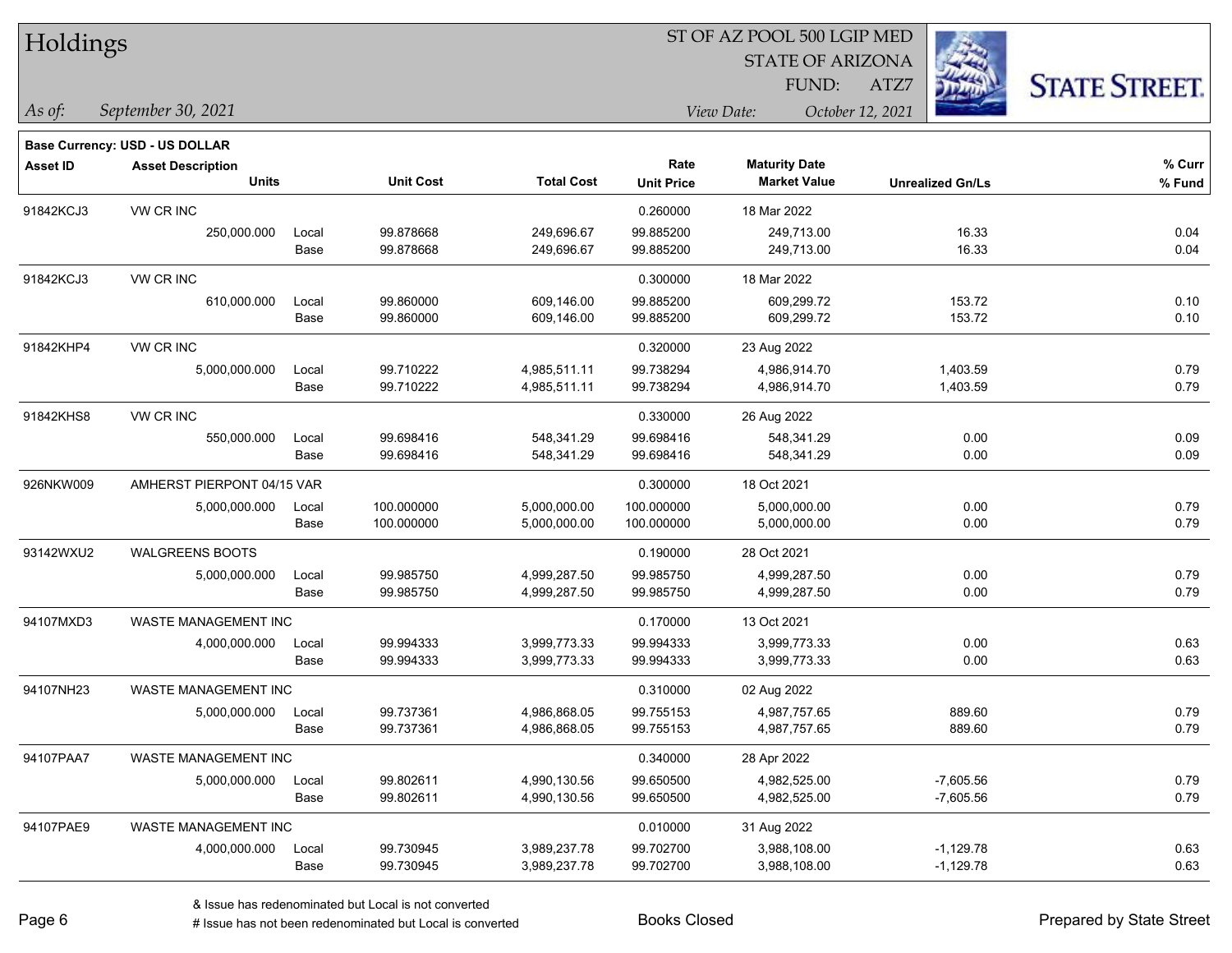| Holdings               |                                    |       |                  |                   |                   | ST OF AZ POOL 500 LGIP MED     |                         |                      |
|------------------------|------------------------------------|-------|------------------|-------------------|-------------------|--------------------------------|-------------------------|----------------------|
|                        |                                    |       |                  |                   |                   | <b>STATE OF ARIZONA</b>        |                         |                      |
|                        |                                    |       |                  |                   |                   | FUND:                          | ATZ7                    | <b>STATE STREET.</b> |
| As of:                 | September 30, 2021                 |       |                  |                   |                   | View Date:<br>October 12, 2021 |                         |                      |
|                        | Base Currency: USD - US DOLLAR     |       |                  |                   |                   |                                |                         |                      |
| Asset ID               | <b>Asset Description</b>           |       |                  |                   | Rate              | <b>Maturity Date</b>           |                         | % Curr               |
|                        | <b>Units</b>                       |       | <b>Unit Cost</b> | <b>Total Cost</b> | <b>Unit Price</b> | <b>Market Value</b>            | <b>Unrealized Gn/Ls</b> | % Fund               |
| 9612C0Z10              | <b>WESTPAC BANKING CORP.</b>       |       |                  |                   | 0.180000          | 01 Dec 2021                    |                         |                      |
|                        | 5,000,000.000                      | Local | 99.969500        | 4,998,475.00      | 99.969500         | 4,998,475.00                   | 0.00                    | 0.79                 |
|                        |                                    | Base  | 99.969500        | 4,998,475.00      | 99.969500         | 4,998,475.00                   | 0.00                    | 0.79                 |
| 9612C1G19              | WESTPAC BANKING CORP.              |       |                  |                   | 0.170000          | 01 Jul 2022                    |                         |                      |
|                        | 3,000,000.000                      | Local | 99.871083        | 2,996,132.50      | 99.871083         | 2,996,132.50                   | 0.00                    | 0.47                 |
|                        |                                    | Base  | 99.871083        | 2,996,132.50      | 99.871083         | 2,996,132.50                   | 0.00                    | 0.47                 |
| 96130AJN9              | <b>WESTPAC BKING CORP N</b>        |       |                  |                   | 0.240000          | 30 Mar 2022                    |                         |                      |
|                        | 2,050,000.000                      | Local | 99.999999        | 2,049,999.98      | 100.054884        | 2,051,125.12                   | 1,125.14                | 0.32                 |
|                        |                                    | Base  | 99.999999        | 2,049,999.98      | 100.054884        | 2,051,125.12                   | 1,125.14                | 0.32                 |
| 979QHR003              | SOUTH STREET REPO                  |       |                  |                   | 0.030000          | 01 Oct 2021                    |                         |                      |
|                        | 2,000,738.890                      | Local | 100.000000       | 2,000,738.89      | 100.000000        | 2,000,738.89                   | 0.00                    | 0.32                 |
|                        |                                    | Base  | 100.000000       | 2,000,738.89      | 100.000000        | 2,000,738.89                   | 0.00                    | 0.32                 |
| <b>US DOLLAR Total</b> |                                    |       |                  |                   |                   |                                |                         |                      |
|                        | 222,341,738.890                    | Local |                  | 222,193,829.94    |                   | 222, 194, 383. 33              | 553.39                  | 35.14                |
|                        |                                    | Base  |                  | 222,193,829.94    |                   | 222, 194, 383. 33              | 553.39                  | 35.14                |
|                        | <b>CASH EQUIVALENT Total</b>       |       |                  |                   |                   |                                |                         |                      |
|                        | 222,341,738.890                    | Base  |                  | 222,193,829.94    |                   | 222,194,383.33                 | 553.39                  | 35.14                |
| <b>FIXED INCOME</b>    |                                    |       |                  |                   |                   |                                |                         |                      |
| <b>US DOLLAR</b>       |                                    |       |                  |                   |                   |                                | Exchange Rate:          | 1.000000             |
| 001055BK7              | AFLAC INC SR UNSECURED 03/26 1.125 |       |                  |                   | 1.125000          | 15 Mar 2026                    |                         |                      |
|                        | 2,500,000.000                      | Local | 99.914124        | 2,497,853.10      | 99.909225         | 2,497,730.63                   | $-122.47$               | 0.40                 |
|                        |                                    | Base  | 99.914124        | 2,497,853.10      | 99.909225         | 2,497,730.63                   | $-122.47$               | 0.40                 |
| 00206RMJ8              | AT+T INC SR UNSECURED 03/24 0.9    |       |                  |                   | 0.900000          | 25 Mar 2024                    |                         |                      |
|                        | 3,000,000.000                      | Local | 99.954700        | 2,998,641.01      | 100.150731        | 3,004,521.93                   | 5,880.92                | 0.48                 |
|                        |                                    | Base  | 99.954700        | 2,998,641.01      | 100.150731        | 3,004,521.93                   | 5,880.92                | 0.48                 |
| 00206RML3              | AT+T INC SR UNSECURED 03/26 1.7    |       |                  |                   | 1.700000          | 25 Mar 2026                    |                         |                      |
|                        | 3,000,000.000                      | Local | 99.876803        | 2,996,304.10      | 101.406570        | 3,042,197.10                   | 45,893.00               | 0.48                 |
|                        |                                    | Base  | 99.876803        | 2,996,304.10      | 101.406570        | 3,042,197.10                   | 45,893.00               | 0.48                 |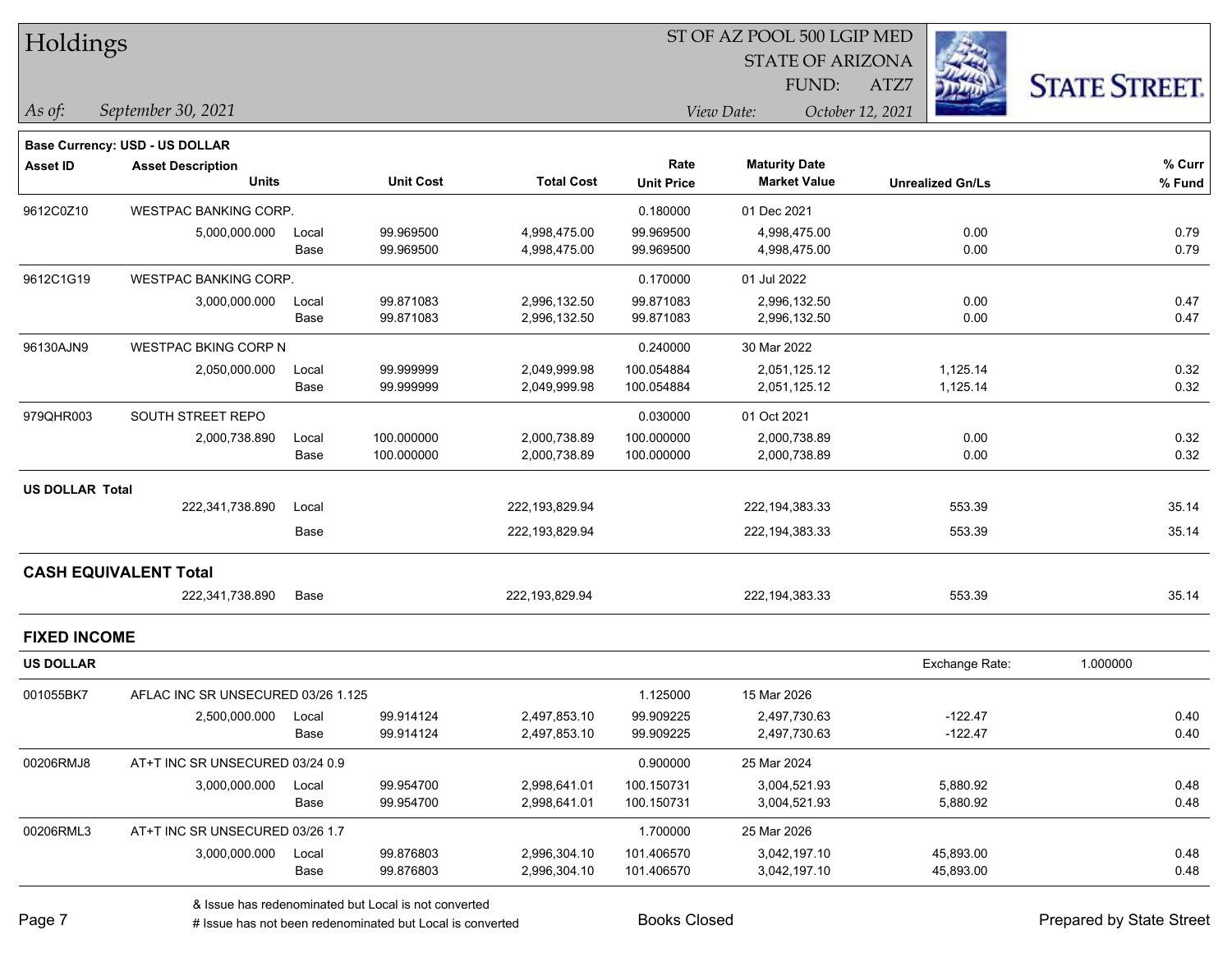| Holdings        |                                                |       |                  |                   |                   | ST OF AZ POOL 500 LGIP MED     |                         |                     |  |
|-----------------|------------------------------------------------|-------|------------------|-------------------|-------------------|--------------------------------|-------------------------|---------------------|--|
|                 |                                                |       |                  |                   |                   | <b>STATE OF ARIZONA</b>        |                         |                     |  |
|                 |                                                |       |                  |                   |                   | FUND:                          | ATZ7                    | <b>STATE STREET</b> |  |
| As of:          | September 30, 2021                             |       |                  |                   |                   | October 12, 2021<br>View Date: |                         |                     |  |
|                 | <b>Base Currency: USD - US DOLLAR</b>          |       |                  |                   |                   |                                |                         |                     |  |
| <b>Asset ID</b> | <b>Asset Description</b>                       |       |                  |                   | Rate              | <b>Maturity Date</b>           |                         | % Curr              |  |
|                 | <b>Units</b>                                   |       | <b>Unit Cost</b> | <b>Total Cost</b> | <b>Unit Price</b> | <b>Market Value</b>            | <b>Unrealized Gn/Ls</b> | % Fund              |  |
| 02079KAH0       | ALPHABET INC SR UNSECURED 08/25 0.45           |       |                  |                   | 0.450000          | 15 Aug 2025                    |                         |                     |  |
|                 | 3,000,000.000                                  | Local | 99.924146        | 2,997,724.37      | 98.651956         | 2,959,558.68                   | $-38,165.69$            | 0.47                |  |
|                 |                                                | Base  | 99.924146        | 2,997,724.37      | 98.651956         | 2,959,558.68                   | $-38,165.69$            | 0.47                |  |
| 023135BW5       | AMAZON.COM INC SR UNSECURED 05/24 0.45         |       |                  |                   | 0.450000          | 12 May 2024                    |                         |                     |  |
|                 | 4,000,000.000                                  | Local | 99.872916        | 3,994,916.64      | 99.770601         | 3,990,824.04                   | $-4,092.60$             | 0.63                |  |
|                 |                                                | Base  | 99.872916        | 3,994,916.64      | 99.770601         | 3,990,824.04                   | $-4,092.60$             | 0.63                |  |
| 025816CD9       | AMERICAN EXPRESS CO SR UNSECURED 05/22 2.75    |       |                  |                   | 2.750000          | 20 May 2022                    |                         |                     |  |
|                 | 4,000,000.000                                  | Local | 99.974708        | 3,998,988.32      | 101.381322        | 4,055,252.88                   | 56,264.56               | 0.64                |  |
|                 |                                                | Base  | 99.974708        | 3,998,988.32      | 101.381322        | 4,055,252.88                   | 56,264.56               | 0.64                |  |
| 025816CG2       | AMERICAN EXPRESS CO SR UNSECURED 07/24 2.5     |       |                  |                   | 2.500000          | 30 Jul 2024                    |                         |                     |  |
|                 | 5,000,000.000                                  | Local | 99.817939        | 4,990,896.93      | 105.102062        | 5,255,103.10                   | 264,206.17              | 0.83                |  |
|                 |                                                | Base  | 99.817939        | 4,990,896.93      | 105.102062        | 5,255,103.10                   | 264,206.17              | 0.83                |  |
| 02582JHS2       | AMERICAN EXPRESS CREDIT ACCOUN AMXCA 2018 3 A  |       |                  |                   | 0.403750          | 15 Oct 2025                    |                         |                     |  |
|                 | 4,000,000.000                                  | Local | 100.000000       | 4,000,000.00      | 100.375990        | 4,015,039.60                   | 15,039.60               | 0.63                |  |
| Original Face:  | 4,000,000.000                                  | Base  | 100.000000       | 4,000,000.00      | 100.375990        | 4,015,039.60                   | 15,039.60               | 0.63                |  |
| 02665WDP3       | AMERICAN HONDA FINANCE SR UNSECURED 09/23 VAR  |       |                  |                   | 0.534630          | 08 Sep 2023                    |                         |                     |  |
|                 | 5,000,000.000                                  | Local | 100.000000       | 5,000,000.00      | 100.644311        | 5,032,215.55                   | 32,215.55               | 0.80                |  |
|                 |                                                | Base  | 100.000000       | 5,000,000.00      | 100.644311        | 5,032,215.55                   | 32,215.55               | 0.80                |  |
| 02665WDY4       | AMERICAN HONDA FINANCE SR UNSECURED 08/24 0.75 |       |                  |                   | 0.750000          | 09 Aug 2024                    |                         |                     |  |
|                 | 2,000,000.000                                  | Local | 99.935341        | 1,998,706.81      | 99.953485         | 1,999,069.70                   | 362.89                  | 0.32                |  |
|                 |                                                | Base  | 99.935341        | 1,998,706.81      | 99.953485         | 1,999,069.70                   | 362.89                  | 0.32                |  |
| 037833CP3       | APPLE INC SR UNSECURED 05/22 VAR               |       |                  |                   | 0.477250          | 11 May 2022                    |                         |                     |  |
|                 | 7,000,000.000                                  | Local | 100.000000       | 7,000,000.00      | 100.157131        | 7,010,999.17                   | 10,999.17               | 1.11                |  |
|                 |                                                | Base  | 100.000000       | 7,000,000.00      | 100.157131        | 7,010,999.17                   | 10,999.17               | 1.11                |  |
| 037833DM9       | APPLE INC SR UNSECURED 09/24 1.8               |       |                  |                   | 1.800000          | 11 Sep 2024                    |                         |                     |  |
|                 | 2,000,000.000                                  | Local | 99.867339        | 1,997,346.77      | 103.475573        | 2,069,511.46                   | 72,164.69               | 0.33                |  |
|                 |                                                | Base  | 99.867339        | 1,997,346.77      | 103.475573        | 2,069,511.46                   | 72,164.69               | 0.33                |  |
| 037833DT4       | APPLE INC SR UNSECURED 05/25 1.125             |       |                  |                   | 1.125000          | 11 May 2025                    |                         |                     |  |
|                 | 5,000,000.000                                  | Local | 99.871630        | 4,993,581.51      | 100.691329        | 5,034,566.45                   | 40,984.94               | 0.80                |  |
|                 |                                                | Base  | 99.871630        | 4,993,581.51      | 100.691329        | 5,034,566.45                   | 40,984.94               | 0.80                |  |

 $\overline{\text{SP } \overline{\text{SP } \text{O}}$ 

# Issue has not been redenominated but Local is converted Books Closed Prepared by State Street

٦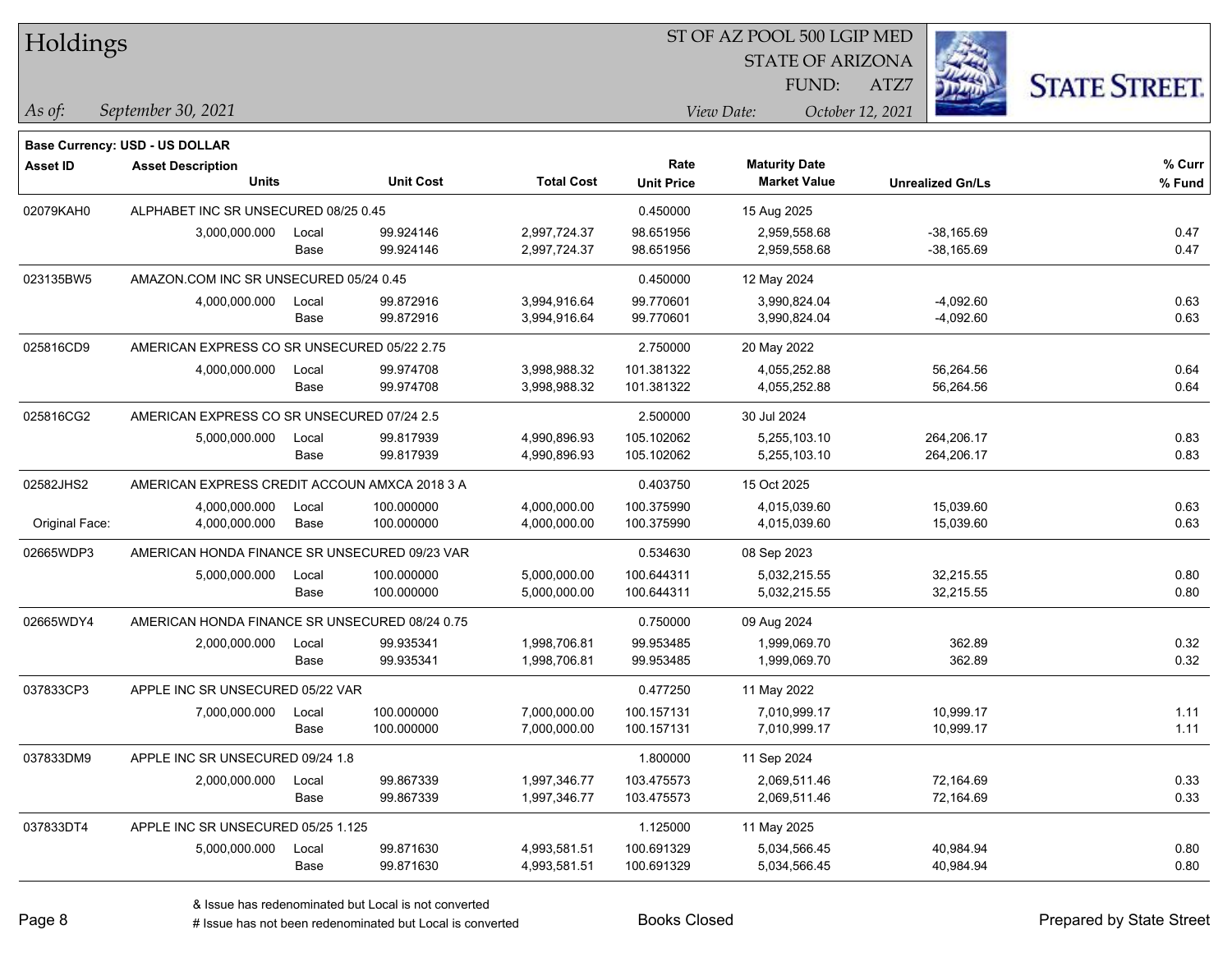| Holdings  |                                                                   |       |                  |                   | ST OF AZ POOL 500 LGIP MED |                         |                         |                      |
|-----------|-------------------------------------------------------------------|-------|------------------|-------------------|----------------------------|-------------------------|-------------------------|----------------------|
|           |                                                                   |       |                  |                   |                            | <b>STATE OF ARIZONA</b> |                         |                      |
|           |                                                                   |       |                  |                   |                            | FUND:                   | ATZ7                    | <b>STATE STREET.</b> |
| As of:    | September 30, 2021                                                |       |                  |                   |                            | View Date:              | October 12, 2021        |                      |
|           |                                                                   |       |                  |                   |                            |                         |                         |                      |
| Asset ID  | <b>Base Currency: USD - US DOLLAR</b><br><b>Asset Description</b> |       |                  |                   | Rate                       | <b>Maturity Date</b>    |                         | % Curr               |
|           | <b>Units</b>                                                      |       | <b>Unit Cost</b> | <b>Total Cost</b> | <b>Unit Price</b>          | <b>Market Value</b>     | <b>Unrealized Gn/Ls</b> | % Fund               |
| 037833EB2 | APPLE INC SR UNSECURED 02/26 0.7                                  |       |                  |                   | 0.700000                   | 08 Feb 2026             |                         |                      |
|           | 5,000,000.000                                                     | Local | 99.804457        | 4,990,222.84      | 98.848965                  | 4,942,448.25            | $-47,774.59$            | 0.78                 |
|           |                                                                   | Base  | 99.804457        | 4,990,222.84      | 98.848965                  | 4,942,448.25            | $-47,774.59$            | 0.78                 |
| 05531GAA9 | TRUIST FINANCIAL CORP SUBORDINATED 03/22 3.95                     |       |                  |                   | 3.950000                   | 22 Mar 2022             |                         |                      |
|           | 3,000,000.000                                                     | Local | 101.358074       | 3,040,742.22      | 101.462217                 | 3,043,866.51            | 3,124.29                | 0.48                 |
|           |                                                                   | Base  | 101.358074       | 3,040,742.22      | 101.462217                 | 3,043,866.51            | 3,124.29                | 0.48                 |
| 06048WK66 | BANK OF AMERICA CORP SR UNSECURED 12/25 VAR                       |       |                  |                   | 0.650000                   | 23 Dec 2025             |                         |                      |
|           | 3,000,000.000                                                     | Local | 99.724286        | 2,991,728.57      | 98.069604                  | 2,942,088.12            | $-49,640.45$            | 0.47                 |
|           |                                                                   | Base  | 99.724286        | 2,991,728.57      | 98.069604                  | 2,942,088.12            | -49,640.45              | 0.47                 |
| 06048WK82 | BANK OF AMERICA CORP SR UNSECURED 01/26 VAR                       |       |                  |                   | 0.600000                   | 26 Jan 2026             |                         |                      |
|           | 3,000,000.000                                                     | Local | 96.844447        | 2,905,333.42      | 96.288963                  | 2,888,668.89            | $-16,664.53$            | 0.46                 |
|           |                                                                   | Base  | 96.844447        | 2,905,333.42      | 96.288963                  | 2,888,668.89            | $-16,664.53$            | 0.46                 |
| 06051GHF9 | BANK OF AMERICA CORP SR UNSECURED 03/24 VAR                       |       |                  |                   | 3.550000                   | 05 Mar 2024             |                         |                      |
|           | 3,564,000.000                                                     | Local | 101.849089       | 3,629,901.53      | 104.212141                 | 3,714,120.71            | 84,219.18               | 0.59                 |
|           |                                                                   | Base  | 101.849089       | 3,629,901.53      | 104.212141                 | 3,714,120.71            | 84,219.18               | 0.59                 |
| 06051GJG5 | BANK OF AMERICA CORP SR UNSECURED 09/25 VAR                       |       |                  |                   | 0.981000                   | 25 Sep 2025             |                         |                      |
|           | 4,000,000.000                                                     | Local | 100.000000       | 4,000,000.00      | 100.116335                 | 4,004,653.40            | 4,653.40                | 0.63                 |
|           |                                                                   | Base  | 100.000000       | 4,000,000.00      | 100.116335                 | 4,004,653.40            | 4,653.40                | 0.63                 |
| 06367WF99 | BANK OF MONTREAL SR UNSECURED 05/23 VAR                           |       |                  |                   | 1.100000                   | 12 May 2023             |                         |                      |
|           | 3,000,000.000                                                     | Local | 100.000000       | 3,000,000.00      | 101.095000                 | 3,032,850.00            | 32,850.00               | 0.48                 |
|           |                                                                   | Base  | 100.000000       | 3,000,000.00      | 101.095000                 | 3,032,850.00            | 32,850.00               | 0.48                 |
| 06367WX81 | BANK OF MONTREAL SR UNSECURED 07/25 VAR                           |       |                  |                   | 1.000000                   | 30 Jul 2025             |                         |                      |
|           | 4,229,000.000                                                     | Local | 100.000000       | 4,229,000.00      | 98.642843                  | 4,171,605.83            | $-57,394.17$            | 0.66                 |
|           |                                                                   | Base  | 100.000000       | 4,229,000.00      | 98.642843                  | 4,171,605.83            | $-57,394.17$            | 0.66                 |
| 06406RAL1 | BANK OF NY MELLON CORP SR UNSECURED 10/24 2.1                     |       |                  |                   | 2.100000                   | 24 Oct 2024             |                         |                      |
|           | 3,000,000.000                                                     | Local | 99.892816        | 2,996,784.48      | 104.140980                 | 3,124,229.40            | 127,444.92              | 0.49                 |
|           |                                                                   | Base  | 99.892816        | 2,996,784.48      | 104.140980                 | 3,124,229.40            | 127,444.92              | 0.49                 |
| 06406RAP2 | BANK OF NY MELLON CORP SR UNSECURED 12/23 0.35                    |       |                  |                   | 0.350000                   | 07 Dec 2023             |                         |                      |
|           | 2,000,000.000                                                     | Local | 99.922940        | 1,998,458.80      | 99.891932                  | 1,997,838.64            | $-620.16$               | 0.32                 |
|           |                                                                   | Base  | 99.922940        | 1,998,458.80      | 99.891932                  | 1,997,838.64            | $-620.16$               | 0.32                 |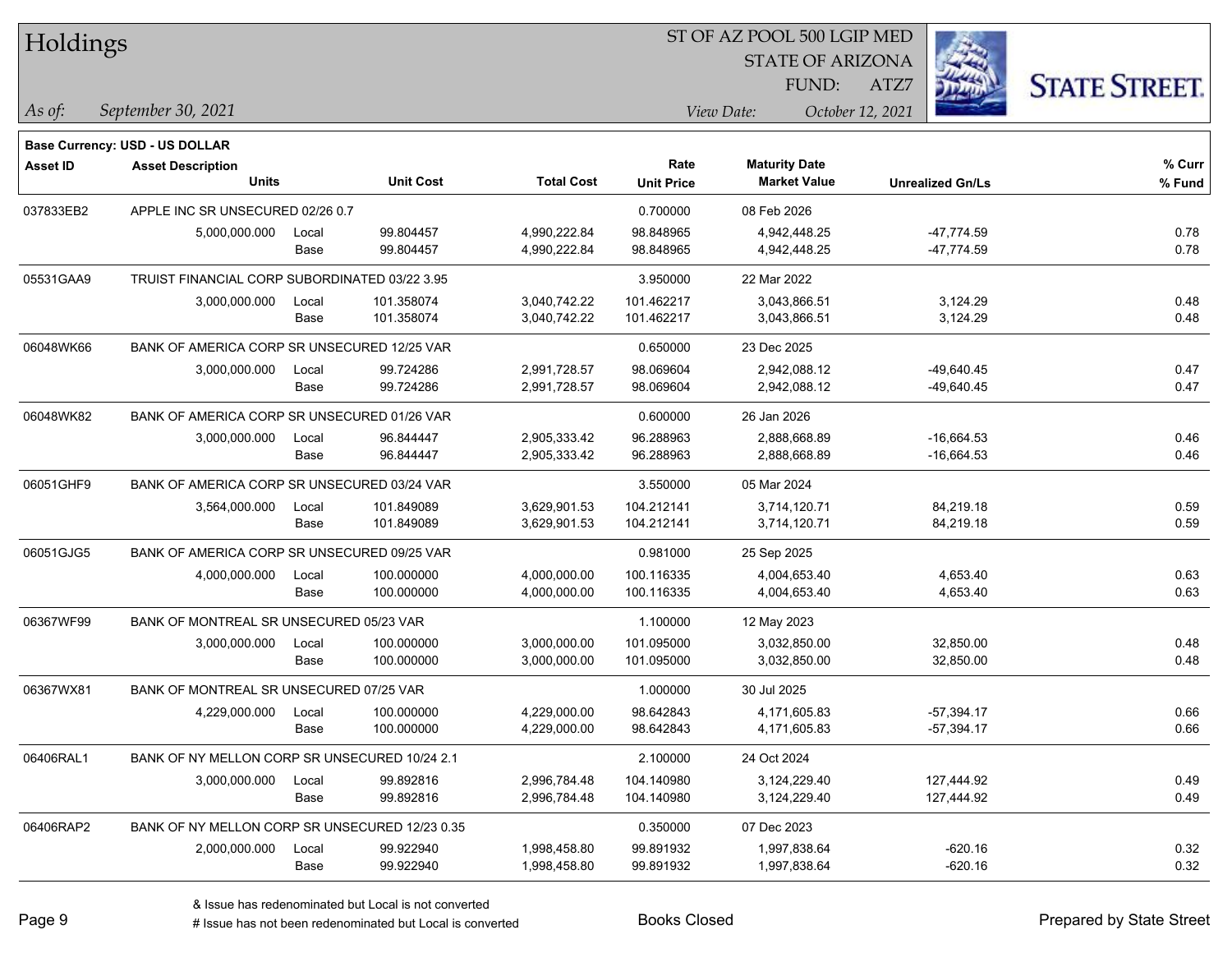| Holdings        |                                               |       |                  |                   | ST OF AZ POOL 500 LGIP MED |                         |                  |                         |                      |  |
|-----------------|-----------------------------------------------|-------|------------------|-------------------|----------------------------|-------------------------|------------------|-------------------------|----------------------|--|
|                 |                                               |       |                  |                   |                            | <b>STATE OF ARIZONA</b> |                  |                         |                      |  |
|                 |                                               |       |                  |                   |                            | FUND:                   | ATZ7             |                         | <b>STATE STREET.</b> |  |
| As of:          | September 30, 2021                            |       |                  |                   |                            | View Date:              | October 12, 2021 |                         |                      |  |
|                 | <b>Base Currency: USD - US DOLLAR</b>         |       |                  |                   |                            |                         |                  |                         |                      |  |
| <b>Asset ID</b> | <b>Asset Description</b>                      |       |                  |                   | Rate                       | <b>Maturity Date</b>    |                  |                         | % Curr               |  |
|                 | <b>Units</b>                                  |       | <b>Unit Cost</b> | <b>Total Cost</b> | <b>Unit Price</b>          | <b>Market Value</b>     |                  | <b>Unrealized Gn/Ls</b> | % Fund               |  |
| 06406RAS6       | BANK OF NY MELLON CORP SR UNSECURED 04/24 0.5 |       |                  |                   | 0.500000                   | 26 Apr 2024             |                  |                         |                      |  |
|                 | 3,000,000.000                                 | Local | 99.908874        | 2,997,266.22      | 99.795037                  | 2,993,851.11            |                  | $-3,415.11$             | 0.47                 |  |
|                 |                                               | Base  | 99.908874        | 2,997,266.22      | 99.795037                  | 2,993,851.11            |                  | $-3,415.11$             | 0.47                 |  |
| 064159F84       | BANK OF NOVA SCOTIA SR UNSECURED 12/25 0.8    |       |                  |                   | 0.800000                   | 30 Dec 2025             |                  |                         |                      |  |
|                 | 2,420,000.000                                 | Local | 99.441940        | 2,406,494.96      | 97.075976                  | 2,349,238.62            |                  | $-57,256.34$            | 0.37                 |  |
|                 |                                               | Base  | 99.441940        | 2,406,494.96      | 97.075976                  | 2,349,238.62            |                  | $-57,256.34$            | 0.37                 |  |
| 064159SH0       | BANK OF NOVA SCOTIA SR UNSECURED 11/22 2      |       |                  |                   | 2.000000                   | 15 Nov 2022             |                  |                         |                      |  |
|                 | 3,000,000.000                                 | Local | 99.988722        | 2,999,661.66      | 101.961449                 | 3,058,843.47            |                  | 59,181.81               | 0.48                 |  |
|                 |                                               | Base  | 99.988722        | 2,999,661.66      | 101.961449                 | 3,058,843.47            |                  | 59,181.81               | 0.48                 |  |
| 07330NAT2       | TRUIST BANK SR UNSECURED 12/24 2.15           |       |                  |                   | 2.150000                   | 06 Dec 2024             |                  |                         |                      |  |
|                 | 5,000,000.000                                 | Local | 99.892945        | 4,994,647.27      | 104.185898                 | 5,209,294.90            |                  | 214,647.63              | 0.82                 |  |
|                 |                                               | Base  | 99.892945        | 4,994,647.27      | 104.185898                 | 5,209,294.90            |                  | 214,647.63              | 0.82                 |  |
| 097023CZ6       | BOEING CO SR UNSECURED 02/24 1.95             |       |                  |                   | 1.950000                   | 01 Feb 2024             |                  |                         |                      |  |
|                 | 3,000,000.000                                 | Local | 99.902185        | 2,997,065.56      | 102.328128                 | 3,069,843.84            |                  | 72,778.28               | 0.49                 |  |
|                 |                                               | Base  | 99.902185        | 2,997,065.56      | 102.328128                 | 3,069,843.84            |                  | 72,778.28               | 0.49                 |  |
| 097023DD4       | BOEING CO SR UNSECURED 02/23 1.167            |       |                  |                   | 1.167000                   | 04 Feb 2023             |                  |                         |                      |  |
|                 | 2,000,000.000                                 | Local | 100.000000       | 2,000,000.00      | 100.230147                 | 2,004,602.94            |                  | 4,602.94                | 0.32                 |  |
|                 |                                               | Base  | 100.000000       | 2,000,000.00      | 100.230147                 | 2,004,602.94            |                  | 4,602.94                | 0.32                 |  |
| 12598AAB6       | CNH EQUIPMENT TRUST CNH 2021 A A2             |       |                  |                   | 0.230000                   | 15 Mar 2024             |                  |                         |                      |  |
|                 | 2,053,236.230                                 | Local | 99.996861        | 2,053,171.78      | 100.025640                 | 2,053,762.68            |                  | 590.90                  | 0.32                 |  |
| Original Face:  | 2,250,000.000                                 | Base  | 99.996861        | 2,053,171.78      | 100.025640                 | 2,053,762.68            |                  | 590.90                  | 0.32                 |  |
| 13605W2F7       | CANADIAN IMPERIAL BANK SR UNSECURED 03/26 VAR |       |                  |                   | 1.200000                   | 23 Mar 2026             |                  |                         |                      |  |
|                 | 2,000,000.000                                 | Local | 100.000000       | 2,000,000.00      | 98.457000                  | 1,969,140.00            |                  | $-30,860.00$            | 0.31                 |  |
|                 |                                               | Base  | 100.000000       | 2,000,000.00      | 98.457000                  | 1,969,140.00            |                  | $-30,860.00$            | 0.31                 |  |
| 13605W3A7       | CANADIAN IMPERIAL BANK SR UNSECURED 04/26 VAR |       |                  |                   | 1.400000                   | 14 Apr 2026             |                  |                         |                      |  |
|                 | 3,000,000.000                                 | Local | 100.000000       | 3,000,000.00      | 99.463000                  | 2,983,890.00            |                  | $-16, 110.00$           | 0.47                 |  |
|                 |                                               | Base  | 100.000000       | 3,000,000.00      | 99.463000                  | 2,983,890.00            |                  | $-16,110.00$            | 0.47                 |  |
| 136069TZ4       | CANADIAN IMPERIAL BANK SR UNSECURED 06/22 VAR |       |                  |                   | 0.838000                   | 16 Jun 2022             |                  |                         |                      |  |
|                 | 3,000,000.000                                 | Local | 100.000000       | 3,000,000.00      | 100.502095                 | 3,015,062.85            |                  | 15,062.85               | 0.48                 |  |
|                 |                                               | Base  | 100.000000       | 3,000,000.00      | 100.502095                 | 3,015,062.85            |                  | 15,062.85               | 0.48                 |  |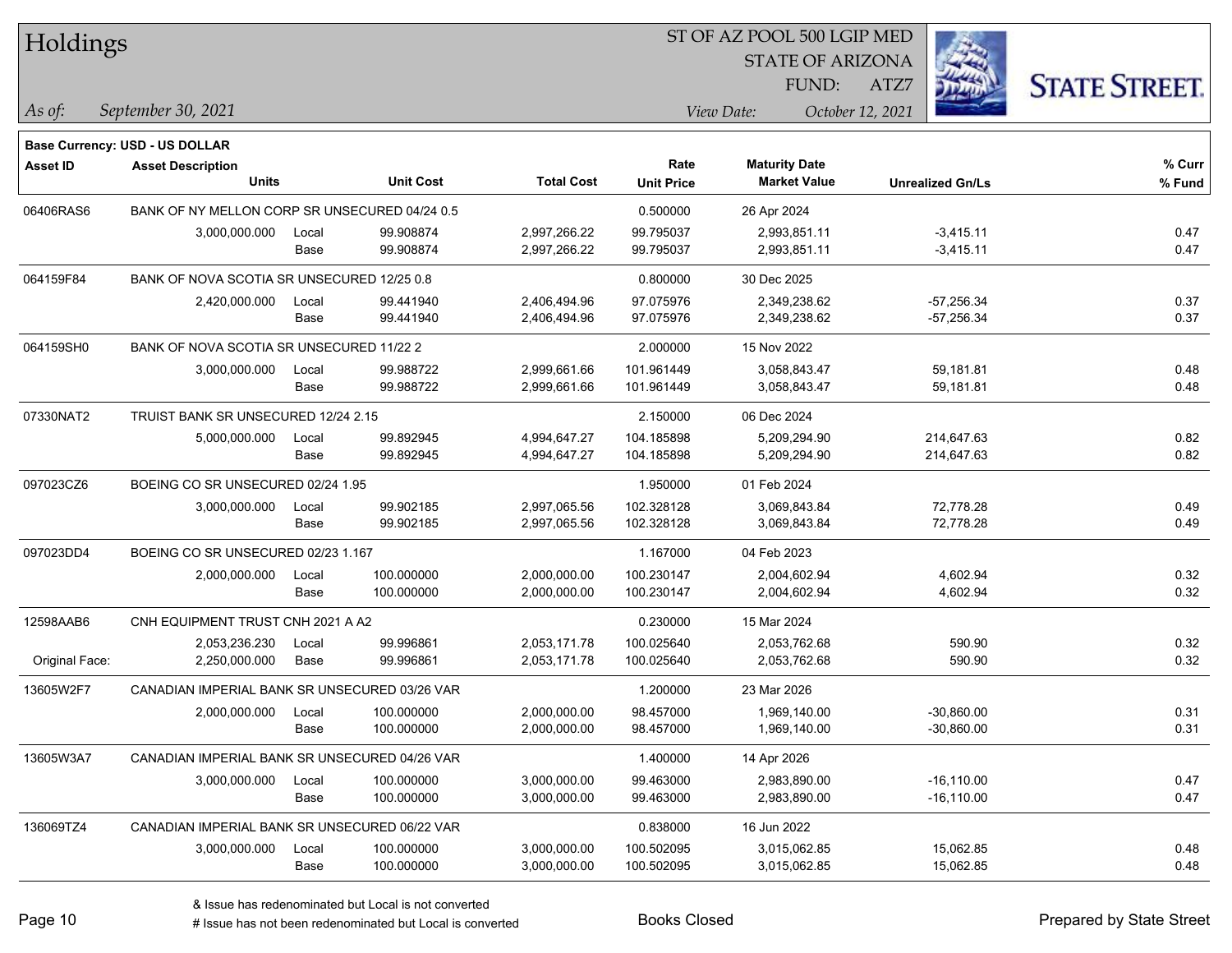| Holdings        |                                                                   |       |                  |                   |                   | ST OF AZ POOL 500 LGIP MED |                         |                      |
|-----------------|-------------------------------------------------------------------|-------|------------------|-------------------|-------------------|----------------------------|-------------------------|----------------------|
|                 |                                                                   |       |                  |                   |                   | <b>STATE OF ARIZONA</b>    |                         |                      |
|                 |                                                                   |       |                  |                   |                   | FUND:                      | ATZ7                    | <b>STATE STREET.</b> |
| As of:          | September 30, 2021                                                |       |                  |                   |                   | View Date:                 | October 12, 2021        |                      |
|                 |                                                                   |       |                  |                   |                   |                            |                         |                      |
| <b>Asset ID</b> | <b>Base Currency: USD - US DOLLAR</b><br><b>Asset Description</b> |       |                  |                   | Rate              | <b>Maturity Date</b>       |                         | % Curr               |
|                 | <b>Units</b>                                                      |       | <b>Unit Cost</b> | <b>Total Cost</b> | <b>Unit Price</b> | <b>Market Value</b>        | <b>Unrealized Gn/Ls</b> | % Fund               |
| 141781BP8       | CARGILL INC SR UNSECURED 144A 02/24 0.4                           |       |                  |                   | 0.400000          | 02 Feb 2024                |                         |                      |
|                 | 2,000,000.000                                                     | Local | 99.917236        | 1,998,344.72      | 99.749126         | 1,994,982.52               | $-3,362.20$             | 0.32                 |
|                 |                                                                   | Base  | 99.917236        | 1,998,344.72      | 99.749126         | 1,994,982.52               | $-3,362.20$             | 0.32                 |
| 14913R2P1       | CATERPILLAR FINL SERVICE SR UNSECURED 09/24 0.6                   |       |                  |                   | 0.600000          | 13 Sep 2024                |                         |                      |
|                 | 3,000,000.000                                                     | Local | 99.866114        | 2,995,983.41      | 99.951218         | 2,998,536.54               | 2,553.13                | 0.47                 |
|                 |                                                                   | Base  | 99.866114        | 2,995,983.41      | 99.951218         | 2,998,536.54               | 2,553.13                | 0.47                 |
| 166756AE6       | CHEVRON USA INC COMPANY GUAR 08/25 0.687                          |       |                  |                   | 0.687000          | 12 Aug 2025                |                         |                      |
|                 | 5,000,000.000                                                     | Local | 100.000000       | 5,000,000.00      | 98.887053         | 4,944,352.65               | $-55,647.35$            | 0.78                 |
|                 |                                                                   | Base  | 100.000000       | 5,000,000.00      | 98.887053         | 4,944,352.65               | $-55,647.35$            | 0.78                 |
| 17298CM39       | CITIGROUP INC SR UNSECURED 05/26 1.375                            |       |                  |                   | 1.375000          | 20 May 2026                |                         |                      |
|                 | 3,000,000.000                                                     | Local | 100.000000       | 3,000,000.00      | 99.105505         | 2,973,165.15               | $-26,834.85$            | 0.47                 |
|                 |                                                                   | Base  | 100.000000       | 3,000,000.00      | 99.105505         | 2,973,165.15               | $-26,834.85$            | 0.47                 |
| 17328W4G0       | CITIGROUP GLOBAL MARKETS COMPANY GUAR 07/25 VAR                   |       |                  |                   | 1.100000          | 31 Jul 2025                |                         |                      |
|                 | 5,000,000.000                                                     | Local | 100.000000       | 5,000,000.00      | 98.457054         | 4,922,852.70               | $-77,147.30$            | 0.78                 |
|                 |                                                                   | Base  | 100.000000       | 5,000,000.00      | 98.457054         | 4,922,852.70               | $-77,147.30$            | 0.78                 |
| 17329FWZ3       | CITIGROUP GLOBAL COMPANY GUAR 09/23 0.5                           |       |                  |                   | 0.500000          | 25 Sep 2023                |                         |                      |
|                 | 3,000,000.000                                                     | Local | 100.000000       | 3,000,000.00      | 99.950387         | 2,998,511.61               | $-1,488.39$             | 0.47                 |
|                 |                                                                   | Base  | 100.000000       | 3,000,000.00      | 99.950387         | 2,998,511.61               | $-1,488.39$             | 0.47                 |
| 17329QKQ2       | CITIGROUP GLOBAL MARKETS COMPANY GUAR 07/23 0.5                   |       |                  |                   | 0.500000          | 28 Jul 2023                |                         |                      |
|                 | 3,000,000.000                                                     | Local | 100.000000       | 3,000,000.00      | 99.778494         | 2,993,354.82               | $-6,645.18$             | 0.47                 |
|                 |                                                                   | Base  | 100.000000       | 3,000,000.00      | 99.778494         | 2,993,354.82               | $-6,645.18$             | 0.47                 |
| 24422EVN6       | JOHN DEERE CAPITAL CORP SR UNSECURED 01/24 0.45                   |       |                  |                   | 0.450000          | 17 Jan 2024                |                         |                      |
|                 | 3,000,000.000                                                     | Local | 99.943281        | 2,998,298.44      | 99.970491         | 2,999,114.73               | 816.29                  | 0.47                 |
|                 |                                                                   | Base  | 99.943281        | 2,998,298.44      | 99.970491         | 2,999,114.73               | 816.29                  | 0.47                 |
| 24422EVU0       | JOHN DEERE CAPITAL CORP SR UNSECURED 09/24 0.625                  |       |                  |                   | 0.625000          | 10 Sep 2024                |                         |                      |
|                 | 2,000,000.000                                                     | Local | 99.936247        | 1,998,724.94      | 100.030236        | 2,000,604.72               | 1,879.78                | 0.32                 |
|                 |                                                                   | Base  | 99.936247        | 1,998,724.94      | 100.030236        | 2,000,604.72               | 1,879.78                | 0.32                 |
| 254687FK7       | WALT DISNEY COMPANY/THE COMPANY GUAR 08/24 1.75                   |       |                  |                   | 1.750000          | 30 Aug 2024                |                         |                      |
|                 | 5,000,000.000                                                     | Local | 99.764414        | 4,988,220.68      | 103.084793        | 5,154,239.65               | 166,018.97              | 0.82                 |
|                 |                                                                   | Base  | 99.764414        | 4,988,220.68      | 103.084793        | 5,154,239.65               | 166,018.97              | 0.82                 |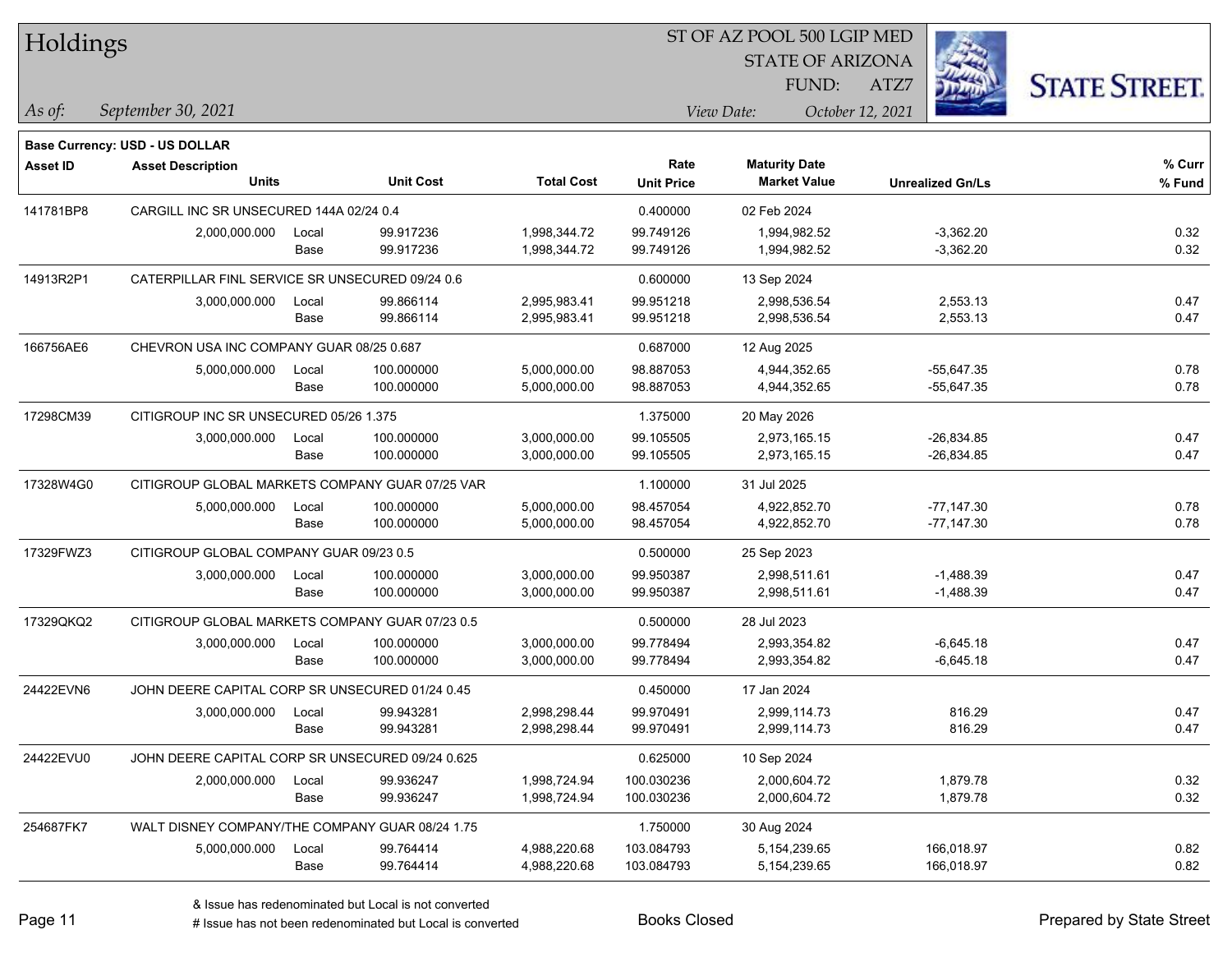| Holdings |  |
|----------|--|
|----------|--|

STATE OF ARIZONA

ATZ7



*September 30, 2021 As of: View Date: October 12, 2021*

**Base Currency: USD - US DOLLAR**

FUND:

| Asset ID       | <b>Asset Description</b><br><b>Units</b>         |       | <b>Unit Cost</b>                                   | <b>Total Cost</b> | Rate<br><b>Unit Price</b> | <b>Maturity Date</b><br><b>Market Value</b> | <b>Unrealized Gn/Ls</b> | % Curr<br>% Fund |
|----------------|--------------------------------------------------|-------|----------------------------------------------------|-------------------|---------------------------|---------------------------------------------|-------------------------|------------------|
| 26441CBD6      | DUKE ENERGY CORP SR UNSECURED 03/22 VAR          |       |                                                    |                   | 0.764130                  | 11 Mar 2022                                 |                         |                  |
|                | 3,000,000.000                                    | Local | 100.211577                                         | 3,006,347.32      | 100.243099                | 3,007,292.97                                | 945.65                  | 0.48             |
|                |                                                  | Base  | 100.211577                                         | 3,006,347.32      | 100.243099                | 3,007,292.97                                | 945.65                  | 0.48             |
| 278642AX1      | EBAY INC SR UNSECURED 05/26 1.4                  |       |                                                    | 1.400000          | 10 May 2026               |                                             |                         |                  |
|                | 2,000,000.000                                    | Local | 99.880423                                          | 1,997,608.46      | 100.270048                | 2,005,400.96                                | 7,792.50                | 0.32             |
|                |                                                  | Base  | 99.880423                                          | 1,997,608.46      | 100.270048                | 2,005,400.96                                | 7,792.50                | 0.32             |
| 30231GBC5      | EXXON MOBIL CORPORATION SR UNSECURED 08/24 2.019 |       |                                                    |                   | 2.019000                  | 16 Aug 2024                                 |                         |                  |
|                | 5,000,000.000                                    | Local | 100.000000                                         | 5,000,000.00      | 104.003141                | 5,200,157.05                                | 200, 157.05             | 0.82             |
|                |                                                  | Base  | 100.000000                                         | 5,000,000.00      | 104.003141                | 5,200,157.05                                | 200, 157.05             | 0.82             |
| 30303KAA4      |                                                  |       | FRESB MULTIFAMILY MORTGAGE PAS FRESB 2017 SB35 A5F |                   | 2.250000                  | 25 Jun 2022                                 |                         |                  |
|                | 604,750.800                                      | Local | 100.000000                                         | 604,750.80        | 100.800610                | 609,592.50                                  | 4,841.70                | 0.10             |
| Original Face: | 5,126,000.000                                    | Base  | 100.000000                                         | 604,750.80        | 100.800610                | 609,592.50                                  | 4,841.70                | 0.10             |
| 3128M8RU0      | FED HM LN PC POOL G06499 FG 03/41 FIXED 4        |       |                                                    | 4.000000          | 01 Mar 2041               |                                             |                         |                  |
|                | 399,231.010                                      | Local | 103.080602                                         | 411,529.73        | 111.303474                | 444,357.98                                  | 32,828.25               | 0.07             |
| Original Face: | 2,090,000.000                                    | Base  | 103.080602                                         | 411,529.73        | 111.303474                | 444,357.98                                  | 32,828.25               | 0.07             |
| 3128MMHX4      | FED HM LN PC POOL G18245 FG 03/23 FIXED 4.5      |       |                                                    | 4.500000          | 01 Mar 2023               |                                             |                         |                  |
|                | 629.170                                          | Local | 100.317879                                         | 631.17            | 104.660666                | 658.49                                      | 27.32                   | 0.00             |
| Original Face: | 250,000.000                                      | Base  | 100.317879                                         | 631.17            | 104.660666                | 658.49                                      | 27.32                   | 0.00             |
| 3128MMK36      | FED HM LN PC POOL G18313 FG 06/24 FIXED 4.5      |       |                                                    |                   | 4.500000                  | 01 Jun 2024                                 |                         |                  |
|                | 11,421.490                                       | Local | 100.050606                                         | 11,427.27         | 104.829024                | 11,973.04                                   | 545.77                  | 0.00             |
| Original Face: | 1,000,000.000                                    | Base  | 100.050606                                         | 11,427.27         | 104.829024                | 11,973.04                                   | 545.77                  | 0.00             |
| 3128MMKJ1      | FED HM LN PC POOL G18296 FG 02/24 FIXED 4.5      |       |                                                    |                   | 4.500000                  | 01 Feb 2024                                 |                         |                  |
|                | 11,822.830                                       | Local | 100.279967                                         | 11,855.93         | 104.810959                | 12,391.62                                   | 535.69                  | 0.00             |
| Original Face: | 2,206,300.000                                    | Base  | 100.279967                                         | 11,855.93         | 104.810959                | 12,391.62                                   | 535.69                  | 0.00             |
| 3128MMN33      | FED HM LN PC POOL G18409 FG 11/26 FIXED 3        |       |                                                    |                   | 3.000000                  | 01 Nov 2026                                 |                         |                  |
|                | 315,188.850                                      | Local | 100.914744                                         | 318,072.02        | 105.330718                | 331,990.68                                  | 13,918.66               | 0.05             |
| Original Face: | 5,000,000.000                                    | Base  | 100.914744                                         | 318,072.02        | 105.330718                | 331,990.68                                  | 13,918.66               | 0.05             |
| 3128MMQT3      | FED HM LN PC POOL G18465 FG 05/28 FIXED 2.5      |       |                                                    |                   | 2.500000                  | 01 May 2028                                 |                         |                  |
|                | 943,574.000                                      | Local | 101.445244                                         | 957,210.95        | 104.674125                | 987,677.83                                  | 30,466.88               | 0.16             |
| Original Face: | 5,000,000.000                                    | Base  | 101.445244                                         | 957,210.95        | 104.674125                | 987,677.83                                  | 30,466.88               | 0.16             |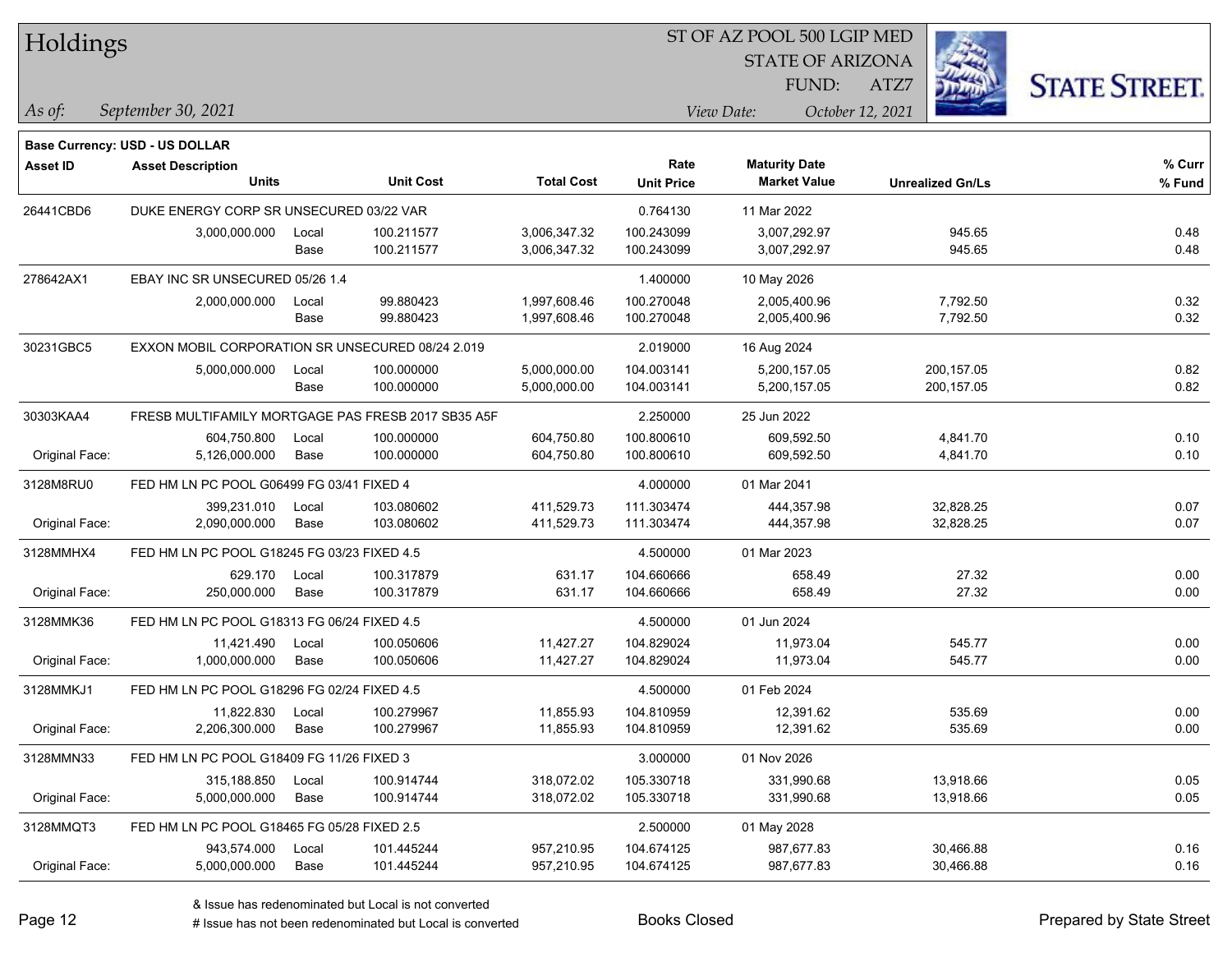Holdings

## ST OF AZ POOL 500 LGIP MED

STATE OF ARIZONA

ATZ7



*September 30, 2021 As of: View Date: October 12, 2021*

**Base Currency: USD - US DOLLAR**

FUND:

| Asset ID       | <b>Asset Description</b><br><b>Units</b>    |       | <b>Unit Cost</b> | <b>Total Cost</b> | Rate              | <b>Maturity Date</b><br><b>Market Value</b> |                         | % Curr<br>% Fund |
|----------------|---------------------------------------------|-------|------------------|-------------------|-------------------|---------------------------------------------|-------------------------|------------------|
|                |                                             |       |                  |                   | <b>Unit Price</b> |                                             | <b>Unrealized Gn/Ls</b> |                  |
| 3128PMY87      | FED HM LN PC POOL J09735 FG 06/24 FIXED 4.5 |       |                  |                   | 4.500000          | 01 Jun 2024                                 |                         |                  |
|                | 11,698.570                                  | Local | 100.513653       | 11,758.66         | 104.860636        | 12,267.19                                   | 508.53                  | 0.00             |
| Original Face: | 1,000,000.000                               | Base  | 100.513653       | 11,758.66         | 104.860636        | 12,267.19                                   | 508.53                  | 0.00             |
| 3128PR3M9      | FED HM LN PC POOL J12604 FG 07/25 FIXED 4   |       |                  |                   | 4.000000          | 01 Jul 2025                                 |                         |                  |
|                | 143,378.880                                 | Local | 100.738575       | 144,437.84        | 106.011835        | 151,998.58                                  | 7,560.74                | 0.02             |
| Original Face: | 6,000,000.000                               | Base  | 100.738575       | 144,437.84        | 106.011835        | 151,998.58                                  | 7,560.74                | 0.02             |
| 3128PSKA4      | FED HM LN PC POOL J12989 FG 09/25 FIXED 3.5 |       |                  |                   | 3.500000          | 01 Sep 2025                                 |                         |                  |
|                | 134,465.800                                 | Local | 100.987136       | 135,793.16        | 106.662296        | 143,424.31                                  | 7,631.15                | 0.02             |
| Original Face: | 5,000,000.000                               | Base  | 100.987136       | 135,793.16        | 106.662296        | 143,424.31                                  | 7,631.15                | 0.02             |
| 31292LFA8      | FED HM LN PC POOL C03761 FG 02/42 FIXED 3.5 |       |                  |                   | 3.500000          | 01 Feb 2042                                 |                         |                  |
|                | 802,629.850                                 | Local | 103.417243       | 830,057.66        | 108.936733        | 874.358.74                                  | 44,301.08               | 0.14             |
| Original Face: | 5,000,000.000                               | Base  | 103.417243       | 830,057.66        | 108.936733        | 874,358.74                                  | 44,301.08               | 0.14             |
| 312936EV5      | FED HM LN PC POOL A89148 FG 10/39 FIXED 4   |       |                  |                   | 4.000000          | 01 Oct 2039                                 |                         |                  |
|                | 702,232.930                                 | Local | 103.280867       | 725,272.26        | 110.630656        | 776,884.90                                  | 51,612.64               | 0.12             |
| Original Face: | 5,700,000.000                               | Base  | 103.280867       | 725,272.26        | 110.630656        | 776,884.90                                  | 51,612.64               | 0.12             |
| 312944H79      | FED HM LN PC POOL A95654 FG 12/40 FIXED 4   |       |                  |                   | 4.000000          | 01 Dec 2040                                 |                         |                  |
|                | 293,296.160                                 | Local | 103.066297       | 302,289.49        | 111.293401        | 326,419.27                                  | 24,129.78               | 0.05             |
| Original Face: | 2,000,000.000                               | Base  | 103.066297       | 302,289.49        | 111.293401        | 326,419.27                                  | 24,129.78               | 0.05             |
| 3130AKXZ4      | FEDERAL HOME LOAN BANK BONDS 02/26 0.62     |       |                  |                   | 0.620000          | 26 Feb 2026                                 |                         |                  |
|                | 3,000,000.000                               | Local | 100.000000       | 3,000,000.00      | 99.041939         | 2,971,258.17                                | $-28,741.83$            | 0.47             |
|                |                                             | Base  | 100.000000       | 3,000,000.00      | 99.041939         | 2,971,258.17                                | $-28,741.83$            | 0.47             |
| 3130ALGJ7      | FEDERAL HOME LOAN BANK BONDS 03/26 1        |       |                  |                   | 1.000000          | 23 Mar 2026                                 |                         |                  |
|                | 2,925,000.000                               | Local | 100.000000       | 2,925,000.00      | 99.874207         | 2,921,320.55                                | $-3,679.45$             | 0.46             |
|                |                                             | Base  | 100.000000       | 2,925,000.00      | 99.874207         | 2,921,320.55                                | $-3,679.45$             | 0.46             |
| 3130AP6R1      | FEDERAL HOME LOAN BANK BONDS 07/25 0.75     |       |                  |                   | 0.750000          | 07 Jul 2025                                 |                         |                  |
|                | 3,000,000.000                               | Local | 100.000000       | 3,000,000.00      | 99.694647         | 2,990,839.41                                | $-9,160.59$             | 0.47             |
|                |                                             | Base  | 100.000000       | 3,000,000.00      | 99.694647         | 2,990,839.41                                | $-9,160.59$             | 0.47             |
| 3133EL4W1      | FEDERAL FARM CREDIT BANK BONDS 08/25 0.61   |       |                  |                   | 0.610000          | 25 Aug 2025                                 |                         |                  |
|                | 3,000,000.000                               | Local | 100.000000       | 3,000,000.00      | 99.271726         | 2,978,151.78                                | $-21,848.22$            | 0.47             |
|                |                                             | Base  | 100.000000       | 3,000,000.00      | 99.271726         | 2,978,151.78                                | $-21,848.22$            | 0.47             |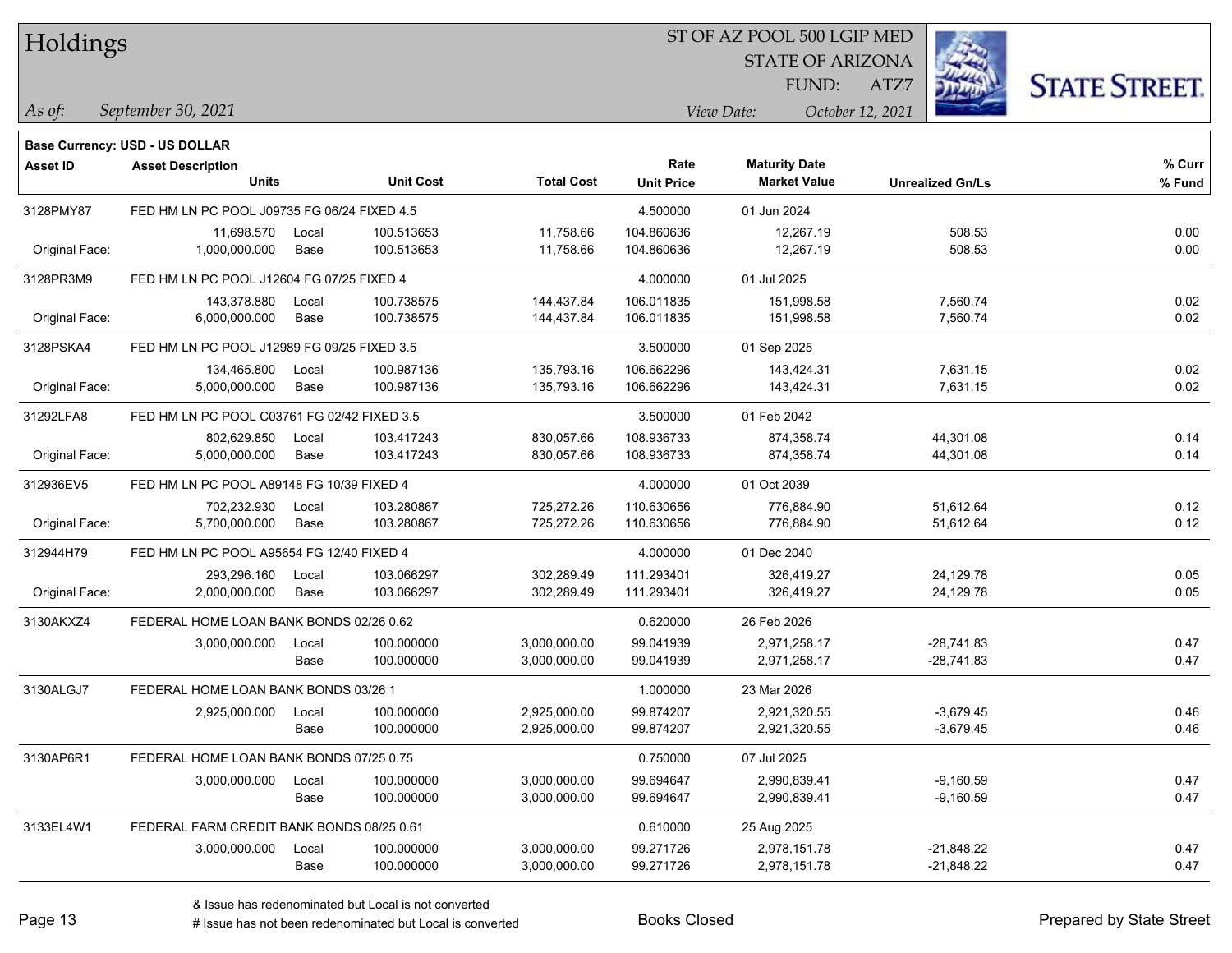| Holdings        |                                             |       |                  |                   |                           | ST OF AZ POOL 500 LGIP MED                  |                         |                      |
|-----------------|---------------------------------------------|-------|------------------|-------------------|---------------------------|---------------------------------------------|-------------------------|----------------------|
|                 |                                             |       |                  |                   |                           | <b>STATE OF ARIZONA</b>                     |                         |                      |
|                 |                                             |       |                  |                   |                           | FUND:                                       | ATZ7                    | <b>STATE STREET.</b> |
| $\vert$ As of:  | September 30, 2021                          |       |                  |                   |                           | View Date:                                  | October 12, 2021        |                      |
|                 |                                             |       |                  |                   |                           |                                             |                         |                      |
|                 | Base Currency: USD - US DOLLAR              |       |                  |                   |                           |                                             |                         |                      |
| <b>Asset ID</b> | <b>Asset Description</b><br><b>Units</b>    |       | <b>Unit Cost</b> | <b>Total Cost</b> | Rate<br><b>Unit Price</b> | <b>Maturity Date</b><br><b>Market Value</b> | <b>Unrealized Gn/Ls</b> | $%$ Curr<br>% Fund   |
| 3133ELX33       | FEDERAL FARM CREDIT BANK BONDS 07/25 0.69   |       |                  |                   | 0.690000                  | 22 Jul 2025                                 |                         |                      |
|                 | 3,000,000.000                               | Local | 100.000000       | 3,000,000.00      | 99.544301                 | 2,986,329.03                                | $-13,670.97$            | 0.47                 |
|                 |                                             | Base  | 100.000000       | 3,000,000.00      | 99.544301                 | 2,986,329.03                                | $-13,670.97$            | 0.47                 |
| 3133L8CR4       | FED HM LN PC POOL RC1880 FR 03/36 FIXED 1.5 |       |                  |                   | 1.500000                  | 01 Mar 2036                                 |                         |                      |
|                 | 1,853,218.760                               | Local | 102.273446       | 1,895,350.68      | 101.203785                | 1,875,527.53                                | $-19,823.15$            | 0.30                 |
| Original Face:  | 2,000,000.000                               | Base  | 102.273446       | 1,895,350.68      | 101.203785                | 1,875,527.53                                | $-19,823.15$            | 0.30                 |
| 3134GVB31       | FREDDIE MAC NOTES 05/25 0.75                |       |                  |                   | 0.750000                  | 28 May 2025                                 |                         |                      |
|                 | 3,000,000.000                               | Local | 100.000000       | 3,000,000.00      | 99.850951                 | 2,995,528.53                                | $-4,471.47$             | 0.47                 |
|                 |                                             | Base  | 100.000000       | 3,000,000.00      | 99.850951                 | 2,995,528.53                                | $-4,471.47$             | 0.47                 |
| 3134GWZV1       | FREDDIE MAC NOTES 10/25 0.65                |       |                  |                   | 0.650000                  | 22 Oct 2025                                 |                         |                      |
|                 | 5,000,000.000                               | Local | 100.000000       | 5,000,000.00      | 99.126637                 | 4,956,331.85                                | $-43,668.15$            | 0.78                 |
|                 |                                             | Base  | 100.000000       | 5,000,000.00      | 99.126637                 | 4,956,331.85                                | $-43,668.15$            | 0.78                 |
| 3134GXHD9       | FREDDIE MAC NOTES 12/25 0.7                 |       |                  |                   | 0.700000                  | 23 Dec 2025                                 |                         |                      |
|                 | 3,000,000.000                               | Local | 100.000000       | 3,000,000.00      | 99.414829                 | 2,982,444.87                                | $-17,555.13$            | 0.47                 |
|                 |                                             | Base  | 100.000000       | 3,000,000.00      | 99.414829                 | 2,982,444.87                                | $-17,555.13$            | 0.47                 |
| 3135G0U92       | FANNIE MAE NOTES 01/22 2.625                |       |                  |                   | 2.625000                  | 11 Jan 2022                                 |                         |                      |
|                 | 2,000,000.000                               | Local | 99.993299        | 1,999,865.98      | 100.691545                | 2,013,830.90                                | 13,964.92               | 0.32                 |
|                 |                                             | Base  | 99.993299        | 1,999,865.98      | 100.691545                | 2,013,830.90                                | 13,964.92               | 0.32                 |
| 3136ALSW2       | FANNIE MAE FNR 2014 68 MA                   |       |                  |                   | 3.000000                  | 25 Nov 2040                                 |                         |                      |
|                 | 375.865.600                                 | Local | 101.783558       | 382,569.38        | 100.875500                | 379,156.30                                  | $-3,413.08$             | 0.06                 |
| Original Face:  | 5,300,000.000                               | Base  | 101.783558       | 382,569.38        | 100.875500                | 379,156.30                                  | $-3,413.08$             | 0.06                 |
| 3136B7L41       | FANNIE MAE FNR 2019 77 LV                   |       |                  |                   | 3.000000                  | 25 May 2031                                 |                         |                      |
|                 | 1,838,562.950                               | Local | 102.547361       | 1,885,397.79      | 100.639420                | 1,850,319.09                                | $-35,078.70$            | 0.29                 |
| Original Face:  | 3,000,000.000                               | Base  | 102.547361       | 1,885,397.79      | 100.639420                | 1,850,319.09                                | $-35,078.70$            | 0.29                 |
| 3136BBHC9       | FANNIE MAE FNR 2020 54 GY                   |       |                  |                   | 2.000000                  | 25 Jun 2044                                 |                         |                      |
|                 | 2,135,550.610                               | Local | 102.556050       | 2,190,136.35      | 102.617210                | 2,191,442.45                                | 1,306.10                | 0.35                 |
| Original Face:  | 3,000,000.000                               | Base  | 102.556050       | 2,190,136.35      | 102.617210                | 2,191,442.45                                | 1,306.10                | 0.35                 |
| 3136G4D75       | FANNIE MAE NOTES 07/25 0.6                  |       |                  |                   | 0.600000                  | 29 Jul 2025                                 |                         |                      |
|                 | 3,000,000.000                               | Local | 100.000000       | 3,000,000.00      | 99.190822                 | 2,975,724.66                                | $-24,275.34$            | 0.47                 |
|                 |                                             | Base  | 100.000000       | 3,000,000.00      | 99.190822                 | 2,975,724.66                                | $-24,275.34$            | 0.47                 |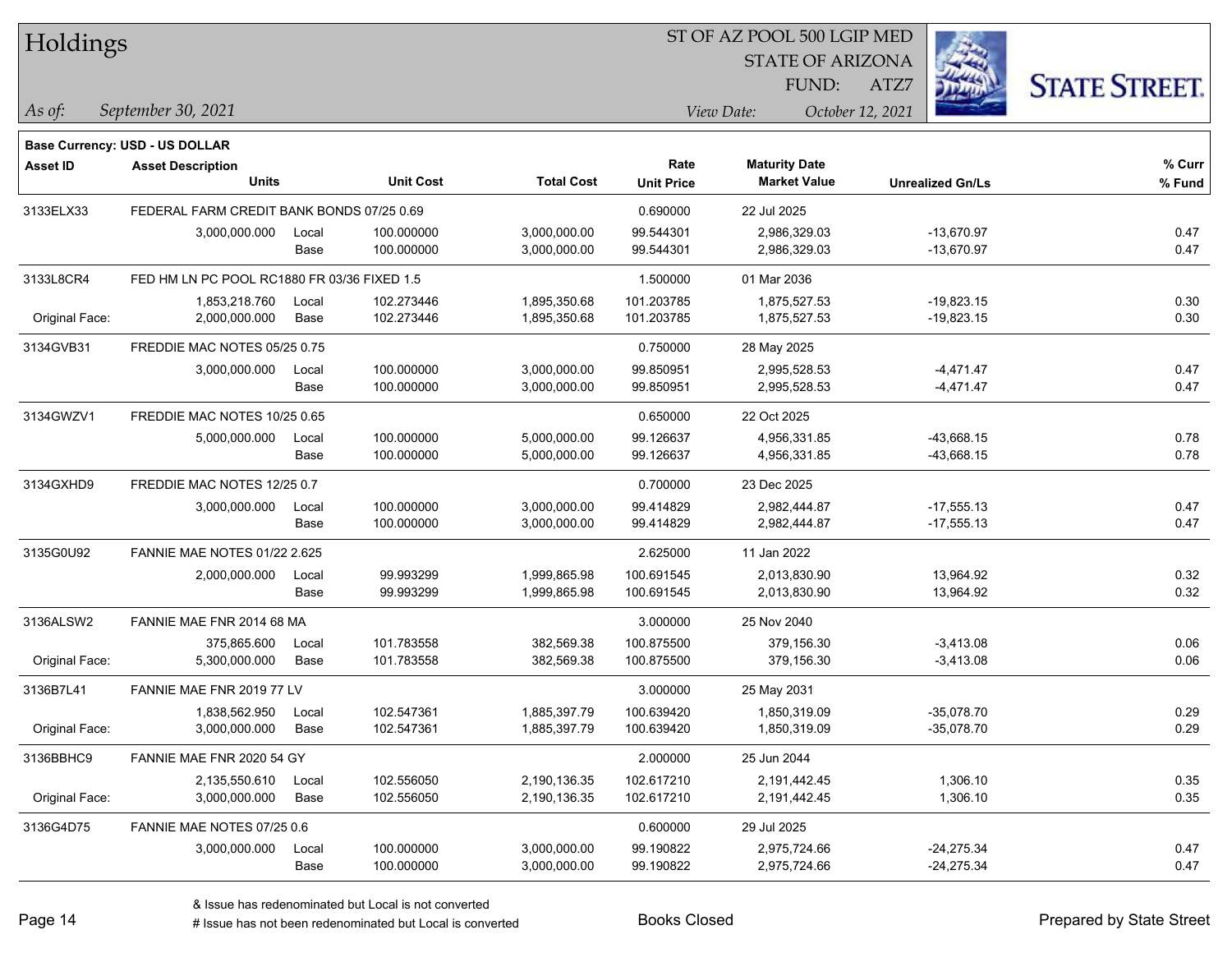| Holdings |  |
|----------|--|
|----------|--|

STATE OF ARIZONA

ATZ7



*September 30, 2021 As of: View Date: October 12, 2021*

**Base Currency: USD - US DOLLAR**

FUND:

| <b>Asset ID</b> | <b>Asset Description</b>            |       |                  |                   | Rate              | <b>Maturity Date</b> |                         | % Curr |
|-----------------|-------------------------------------|-------|------------------|-------------------|-------------------|----------------------|-------------------------|--------|
|                 | <b>Units</b>                        |       | <b>Unit Cost</b> | <b>Total Cost</b> | <b>Unit Price</b> | <b>Market Value</b>  | <b>Unrealized Gn/Ls</b> | % Fund |
| 3137BDYM2       | FREDDIE MAC FHR 4387 E              |       |                  |                   | 2.000000          | 15 Nov 2028          |                         |        |
|                 | 1,659,548.480                       | Local | 99.837873        | 1,656,857.91      | 102.456070        | 1,700,308.15         | 43,450.24               | 0.27   |
| Original Face:  | 8,190,000.000                       | Base  | 99.837873        | 1,656,857.91      | 102.456070        | 1,700,308.15         | 43,450.24               | 0.27   |
| 3137BG5C9       | <b>FREDDIE MAC FHR 4425 VL</b>      |       |                  |                   | 4.000000          | 15 Mar 2026          |                         |        |
|                 | 553,752.040                         | Local | 103.569928       | 573,520.59        | 100.858310        | 558.504.95           | $-15,015.64$            | 0.09   |
| Original Face:  | 1,212,000.000                       | Base  | 103.569928       | 573,520.59        | 100.858310        | 558,504.95           | $-15,015.64$            | 0.09   |
| 3137F8AW3       | FREDDIE MAC FHR 5058 BD             |       |                  |                   | 3.000000          | 25 Dec 2035          |                         |        |
|                 | 1,168,409.800                       | Local | 102.504233       | 1,197,669.50      | 101.546590        | 1,186,480.31         | $-11,189.19$            | 0.19   |
| Original Face:  | 2,000,000.000                       | Base  | 102.504233       | 1,197,669.50      | 101.546590        | 1,186,480.31         | $-11,189.19$            | 0.19   |
| 3137FVUG5       | FREDDIE MAC FHR 5016 BA             |       |                  |                   | 2.000000          | 25 Sep 2044          |                         |        |
|                 | 1,870,177.230                       | Local | 102.603741       | 1,918,871.80      | 102.051090        | 1,908,536.25         | $-10,335.55$            | 0.30   |
| Original Face:  | 3,000,000.000                       | Base  | 102.603741       | 1,918,871.80      | 102.051090        | 1,908,536.25         | $-10,335.55$            | 0.30   |
| 3138MFUC9       | FNMA POOL AQ0578 FN 11/27 FIXED 2.5 |       |                  |                   | 2.500000          | 01 Nov 2027          |                         |        |
|                 | 255,853.220                         | Local | 100.927665       | 258,226.68        | 104.861504        | 268.291.53           | 10,064.85               | 0.04   |
| Original Face:  | 1,500,000.000                       | Base  | 100.927665       | 258,226.68        | 104.861504        | 268,291.53           | 10,064.85               | 0.04   |
| 31412QBF5       | FNMA POOL 931638 FN 07/39 FIXED 4.5 |       |                  |                   | 4.500000          | 01 Jul 2039          |                         |        |
|                 | 34,061.620                          | Local | 101.334023       | 34,516.01         | 112.056887        | 38,168.39            | 3,652.38                | 0.01   |
| Original Face:  | 983,845.000                         | Base  | 101.334023       | 34,516.01         | 112.056887        | 38,168.39            | 3,652.38                | 0.01   |
| 31413MFY8       | FNMA POOL 949383 FN 08/22 FIXED 6   |       |                  |                   | 6.000000          | 01 Aug 2022          |                         |        |
|                 | 5,871.870                           | Local | 100.116488       | 5,878.71          | 101.402592        | 5,954.23             | 75.52                   | 0.00   |
| Original Face:  | 1,800,000.000                       | Base  | 100.116488       | 5,878.71          | 101.402592        | 5,954.23             | 75.52                   | 0.00   |
| 31416XE97       | FNMA POOL AB1959 FN 12/40 FIXED 4   |       |                  |                   | 4.000000          | 01 Dec 2040          |                         |        |
|                 | 790,784.640                         | Local | 103.384461       | 817,548.44        | 110.602024        | 874,623.82           | 57,075.38               | 0.14   |
| Original Face:  | 5,200,000.000                       | Base  | 103.384461       | 817,548.44        | 110.602024        | 874,623.82           | 57,075.38               | 0.14   |
| 31417AU98       | FNMA POOL AB4207 FN 01/27 FIXED 2.5 |       |                  |                   | 2.500000          | 01 Jan 2027          |                         |        |
|                 | 300,213.810                         | Local | 101.002229       | 303,222.64        | 104.860949        | 314,807.05           | 11,584.41               | 0.05   |
| Original Face:  | 2,680,283.000                       | Base  | 101.002229       | 303,222.64        | 104.860949        | 314,807.05           | 11,584.41               | 0.05   |
| 31417CUR4       | FNMA POOL AB5991 FN 08/27 FIXED 2.5 |       |                  |                   | 2.500000          | 01 Aug 2027          |                         |        |
|                 | 2,238,469.050                       | Local | 101.540460       | 2,272,951.78      | 104.650424        | 2,342,567.35         | 69,615.57               | 0.37   |
| Original Face:  | 15,000,000.000                      | Base  | 101.540460       | 2,272,951.78      | 104.650424        | 2,342,567.35         | 69,615.57               | 0.37   |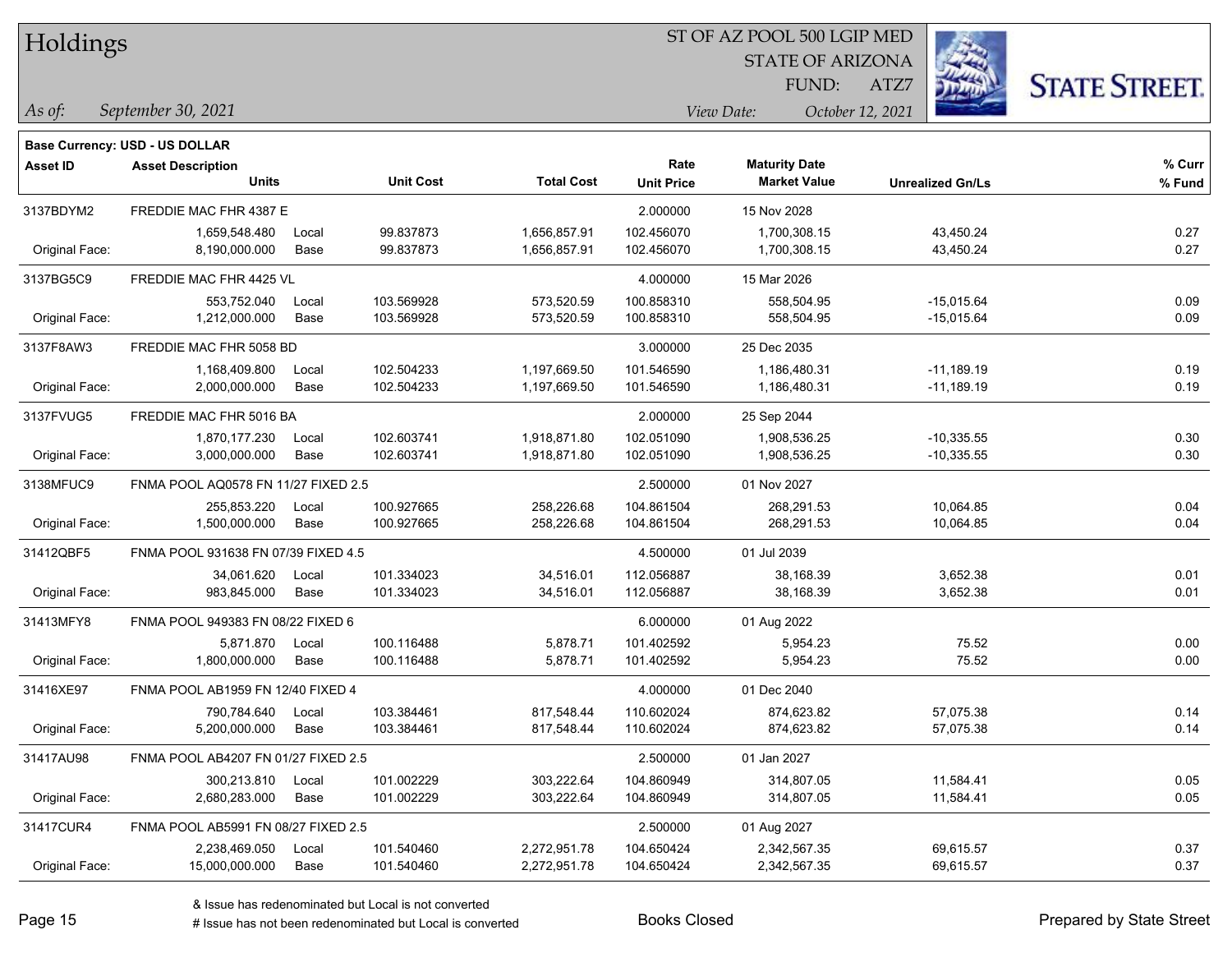| Holdings |
|----------|
|          |

STATE OF ARIZONA

ATZ7



*September 30, 2021 As of: View Date: October 12, 2021*

**Base Currency: USD - US DOLLAR**

FUND:

| <b>Asset ID</b> | <b>Asset Description</b>            |       |                  |                   | Rate              | <b>Maturity Date</b> |                         | % Curr |
|-----------------|-------------------------------------|-------|------------------|-------------------|-------------------|----------------------|-------------------------|--------|
|                 | <b>Units</b>                        |       | <b>Unit Cost</b> | <b>Total Cost</b> | <b>Unit Price</b> | <b>Market Value</b>  | <b>Unrealized Gn/Ls</b> | % Fund |
| 31417GSE7       | FNMA POOL AB9516 FN 05/28 FIXED 2.5 |       |                  |                   | 2.500000          | 01 May 2028          |                         |        |
|                 | 858,828.390                         | Local | 100.880150       | 866,387.37        | 104.639218        | 898,671.31           | 32,283.94               | 0.14   |
| Original Face:  | 4,200,000.000                       | Base  | 100.880150       | 866,387.37        | 104.639218        | 898,671.31           | 32,283.94               | 0.14   |
| 31417SXR6       | FNMA POOL AC6087 FN 11/24 FIXED 5   |       |                  |                   | 5.000000          | 01 Nov 2024          |                         |        |
|                 | 48,150.480                          | Local | 101.103603       | 48,681.87         | 104.343802        | 50,242.04            | 1,560.17                | 0.01   |
| Original Face:  | 1,500,000.000                       | Base  | 101.103603       | 48,681.87         | 104.343802        | 50,242.04            | 1,560.17                | 0.01   |
| 31417VTG8       | FNMA POOL AC8650 FN 01/25 FIXED 4   |       |                  |                   | 4.000000          | 01 Jan 2025          |                         |        |
|                 | 61,285.220                          | Local | 100.691309       | 61,708.89         | 105.939783        | 64,925.43            | 3,216.54                | 0.01   |
| Original Face:  | 3,200,000.000                       | Base  | 100.691309       | 61,708.89         | 105.939783        | 64,925.43            | 3,216.54                | 0.01   |
| 31418ACU0       | FNMA POOL MA0982 FN 02/27 FIXED 3.5 |       |                  |                   | 3.500000          | 01 Feb 2027          |                         |        |
|                 | 64,708.020                          | Local | 101.957918       | 65,974.95         | 106.753573        | 69,078.12            | 3,103.17                | 0.01   |
| Original Face:  | 765,534.000                         | Base  | 101.957918       | 65,974.95         | 106.753573        | 69,078.12            | 3,103.17                | 0.01   |
| 31418AHW1       | FNMA POOL MA1144 FN 08/27 FIXED 2.5 |       |                  |                   | 2.500000          | 01 Aug 2027          |                         |        |
|                 | 594,242.160                         | Local | 101.537646       | 603,379.50        | 104.639519        | 621,812.14           | 18,432.64               | 0.10   |
| Original Face:  | 5,157,070.000                       | Base  | 101.537646       | 603,379.50        | 104.639519        | 621,812.14           | 18,432.64               | 0.10   |
| 31418RFS5       | FNMA POOL AD3776 FN 03/25 FIXED 4.5 |       |                  |                   | 4.500000          | 01 Mar 2025          |                         |        |
|                 | 68,565.400                          | Local | 100.835276       | 69,138.11         | 105.106799        | 72,066.90            | 2,928.79                | 0.01   |
| Original Face:  | 5,000,000.000                       | Base  | 100.835276       | 69,138.11         | 105.106799        | 72,066.90            | 2,928.79                | 0.01   |
| 31419AJM0       | FNMA POOL AE0267 FN 08/25 FIXED VAR |       |                  |                   | 4.000000          | 01 Aug 2025          |                         |        |
|                 | 143,043.400                         | Local | 101.211136       | 144,775.85        | 106.015715        | 151,648.48           | 6,872.63                | 0.02   |
| Original Face:  | 5,000,000.000                       | Base  | 101.211136       | 144,775.85        | 106.015715        | 151,648.48           | 6,872.63                | 0.02   |
| 31419BBT1       | FNMA POOL AE0949 FN 02/41 FIXED VAR |       |                  |                   | 4.000000          | 01 Feb 2041          |                         |        |
|                 | 190,316.520                         | Local | 103.192298       | 196,391.99        | 110.183110        | 209,696.66           | 13,304.67               | 0.03   |
| Original Face:  | 2,000,000.000                       | Base  | 103.192298       | 196,391.99        | 110.183110        | 209,696.66           | 13,304.67               | 0.03   |
| 31419CZL0       | FNMA POOL AE2546 FN 09/40 FIXED 4.5 |       |                  |                   | 4.500000          | 01 Sep 2040          |                         |        |
|                 | 93,338.250                          | Local | 103.031865       | 96,168.14         | 110.884969        | 103,498.09           | 7,329.95                | 0.02   |
| Original Face:  | 5,000,000.000                       | Base  | 103.031865       | 96,168.14         | 110.884969        | 103,498.09           | 7,329.95                | 0.02   |
| 31419JM47       | FNMA POOL AE7578 FN 11/40 FIXED 4.5 |       |                  |                   | 4.500000          | 01 Nov 2040          |                         |        |
|                 | 1,207,654.780                       | Local | 106.005853       | 1,280,184.75      | 112.105200        | 1,353,843.81         | 73,659.06               | 0.21   |
| Original Face:  | 14,750,000.000                      | Base  | 106.005853       | 1,280,184.75      | 112.105200        | 1,353,843.81         | 73,659.06               | 0.21   |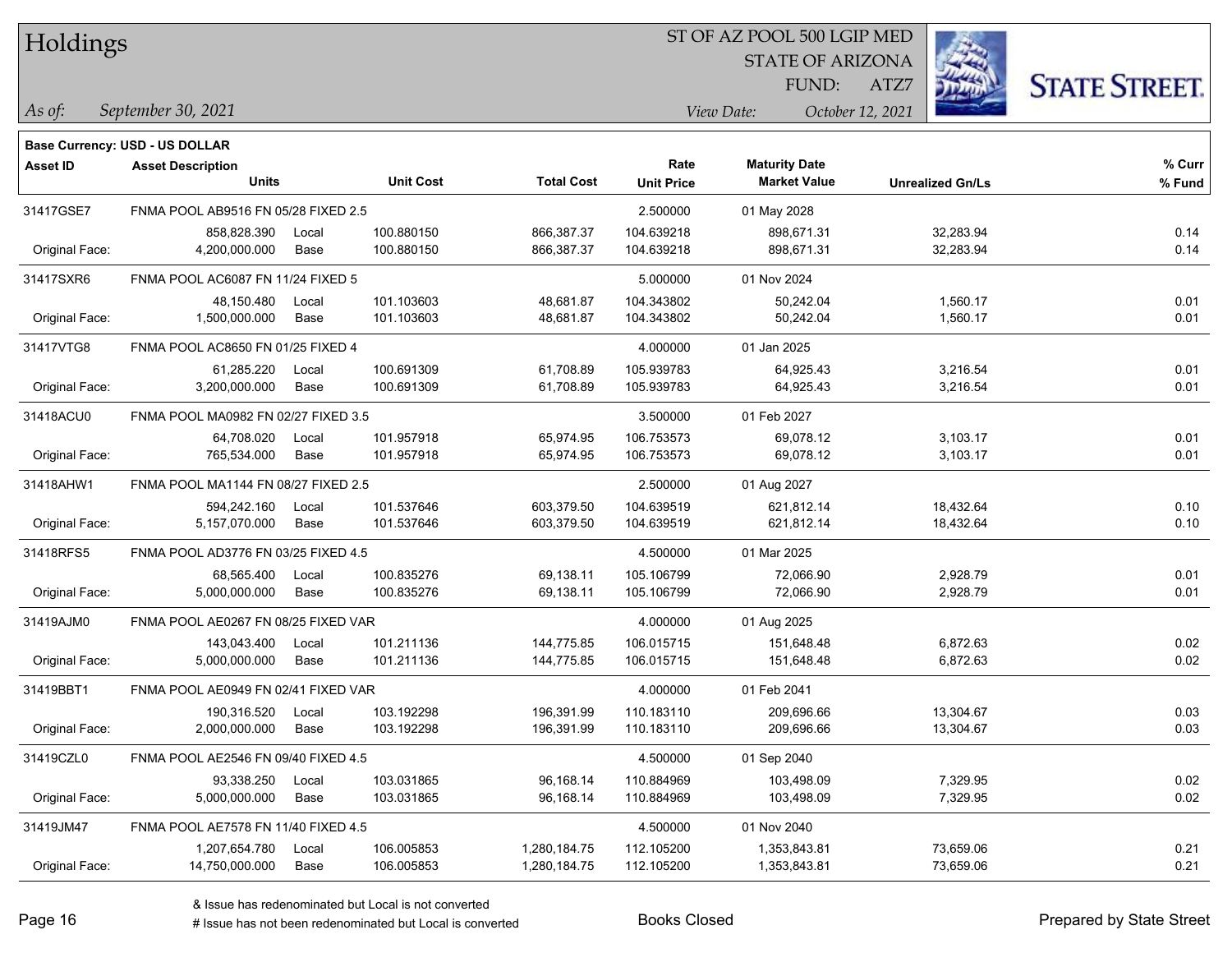| Holdings        |                                                            |       |                  |                   |                   | ST OF AZ POOL 500 LGIP MED |                  |                         |                      |
|-----------------|------------------------------------------------------------|-------|------------------|-------------------|-------------------|----------------------------|------------------|-------------------------|----------------------|
|                 |                                                            |       |                  |                   |                   | <b>STATE OF ARIZONA</b>    |                  |                         |                      |
|                 |                                                            |       |                  |                   |                   | FUND:                      | ATZ7             |                         | <b>STATE STREET.</b> |
| As of:          | September 30, 2021                                         |       |                  |                   |                   | View Date:                 | October 12, 2021 |                         |                      |
|                 |                                                            |       |                  |                   |                   |                            |                  |                         |                      |
| <b>Asset ID</b> | Base Currency: USD - US DOLLAR<br><b>Asset Description</b> |       |                  |                   | Rate              | <b>Maturity Date</b>       |                  |                         | % Curr               |
|                 | <b>Units</b>                                               |       | <b>Unit Cost</b> | <b>Total Cost</b> | <b>Unit Price</b> | <b>Market Value</b>        |                  | <b>Unrealized Gn/Ls</b> | % Fund               |
| 31419KU78       | FNMA POOL AE8705 FN 11/25 FIXED 3                          |       |                  |                   | 3.000000          | 01 Nov 2025                |                  |                         |                      |
|                 | 88.136.100                                                 | Local | 100.701960       | 88,754.78         | 105.285527        | 92,794.56                  |                  | 4,039.78                | 0.01                 |
| Original Face:  | 2,000,000.000                                              | Base  | 100.701960       | 88,754.78         | 105.285527        | 92,794.56                  |                  | 4,039.78                | 0.01                 |
| 341081GD3       | FLORIDA POWER + LIGHT CO SR UNSECURED 05/23 VAR            |       |                  |                   | 0.300000          | 10 May 2023                |                  |                         |                      |
|                 | 3,000,000.000                                              | Local | 100.000000       | 3,000,000.00      | 100.013322        | 3,000,399.66               |                  | 399.66                  | 0.47                 |
|                 |                                                            | Base  | 100.000000       | 3,000,000.00      | 100.013322        | 3,000,399.66               |                  | 399.66                  | 0.47                 |
| 38141GXZ2       | GOLDMAN SACHS GROUP INC SR UNSECURED 03/24 VAR             |       |                  |                   | 0.673000          | 08 Mar 2024                |                  |                         |                      |
|                 | 3,000,000.000                                              | Local | 100.000000       | 3,000,000.00      | 100.121000        | 3,003,630.00               |                  | 3,630.00                | 0.48                 |
|                 |                                                            | Base  | 100.000000       | 3,000,000.00      | 100.121000        | 3,003,630.00               |                  | 3,630.00                | 0.48                 |
| 38150AEH4       | GOLDMAN SACHS GROUP INC SR UNSECURED 11/25 VAR             |       |                  |                   | 0.800000          | 24 Nov 2025                |                  |                         |                      |
|                 | 3,000,000.000                                              | Local | 100.000000       | 3,000,000.00      | 98.190468         | 2,945,714.04               |                  | $-54,285.96$            | 0.47                 |
|                 |                                                            | Base  | 100.000000       | 3,000,000.00      | 98.190468         | 2,945,714.04               |                  | $-54,285.96$            | 0.47                 |
| 38150AFG5       | GOLDMAN SACHS GROUP INC SR UNSECURED 04/26 VAR             |       |                  |                   | 1.350000          | 30 Apr 2026                |                  |                         |                      |
|                 | 3,000,000.000                                              | Local | 100.000000       | 3,000,000.00      | 98.354574         | 2,950,637.22               |                  | $-49,362.78$            | 0.47                 |
|                 |                                                            | Base  | 100.000000       | 3,000,000.00      | 98.354574         | 2,950,637.22               |                  | -49,362.78              | 0.47                 |
| 38150AG82       | GOLDMAN SACHS GROUP INC SR UNSECURED 06/26 1.4             |       |                  |                   | 1.400000          | 16 Jun 2026                |                  |                         |                      |
|                 | 3,000,000.000                                              | Local | 100.000000       | 3,000,000.00      | 98.825134         | 2,964,754.02               |                  | $-35,245.98$            | 0.47                 |
|                 |                                                            | Base  | 100.000000       | 3,000,000.00      | 98.825134         | 2,964,754.02               |                  | $-35,245.98$            | 0.47                 |
| 38378KBF5       | GOVERNMENT NATIONAL MORTGAGE A GNR 2013 30 A               |       |                  |                   | 1.500000          | 16 May 2042                |                  |                         |                      |
|                 | 802,500.440                                                | Local | 98.959167        | 794,147.75        | 100.525530        | 806,717.82                 |                  | 12,570.07               | 0.13                 |
| Original Face:  | 4,000,000.000                                              | Base  | 98.959167        | 794,147.75        | 100.525530        | 806,717.82                 |                  | 12,570.07               | 0.13                 |
| 38378KDJ5       | GOVERNMENT NATIONAL MORTGAGE A GNR 2013 46 AB              |       |                  |                   | 1.723000          | 16 Aug 2042                |                  |                         |                      |
|                 | 191,908.460                                                | Local | 99.212562        | 190.397.30        | 100.682860        | 193,218.93                 |                  | 2,821.63                | 0.03                 |
| Original Face:  | 1,900,000.000                                              | Base  | 99.212562        | 190,397.30        | 100.682860        | 193,218.93                 |                  | 2,821.63                | 0.03                 |
| 38379KTC2       | GOVERNMENT NATIONAL MORTGAGE A GNR 2015 85 AF              |       |                  |                   | 2.400000          | 16 May 2044                |                  |                         |                      |
|                 | 684,183.260                                                | Local | 99.598083        | 681,433.41        | 101.190090        | 692,325.66                 |                  | 10,892.25               | 0.11                 |
| Original Face:  | 3,050,000.000                                              | Base  | 99.598083        | 681,433.41        | 101.190090        | 692,325.66                 |                  | 10,892.25               | 0.11                 |
| 38379U5P7       | GOVERNMENT NATIONAL MORTGAGE A GNR 2017 20 AG              |       |                  |                   | 2.000000          | 16 Aug 2048                |                  |                         |                      |
|                 | 1,286,203.440                                              | Local | 99.358990        | 1,277,958.75      | 101.390460        | 1,304,087.58               |                  | 26,128.83               | 0.21                 |
| Original Face:  | 3,000,000.000                                              | Base  | 99.358990        | 1,277,958.75      | 101.390460        | 1,304,087.58               |                  | 26,128.83               | 0.21                 |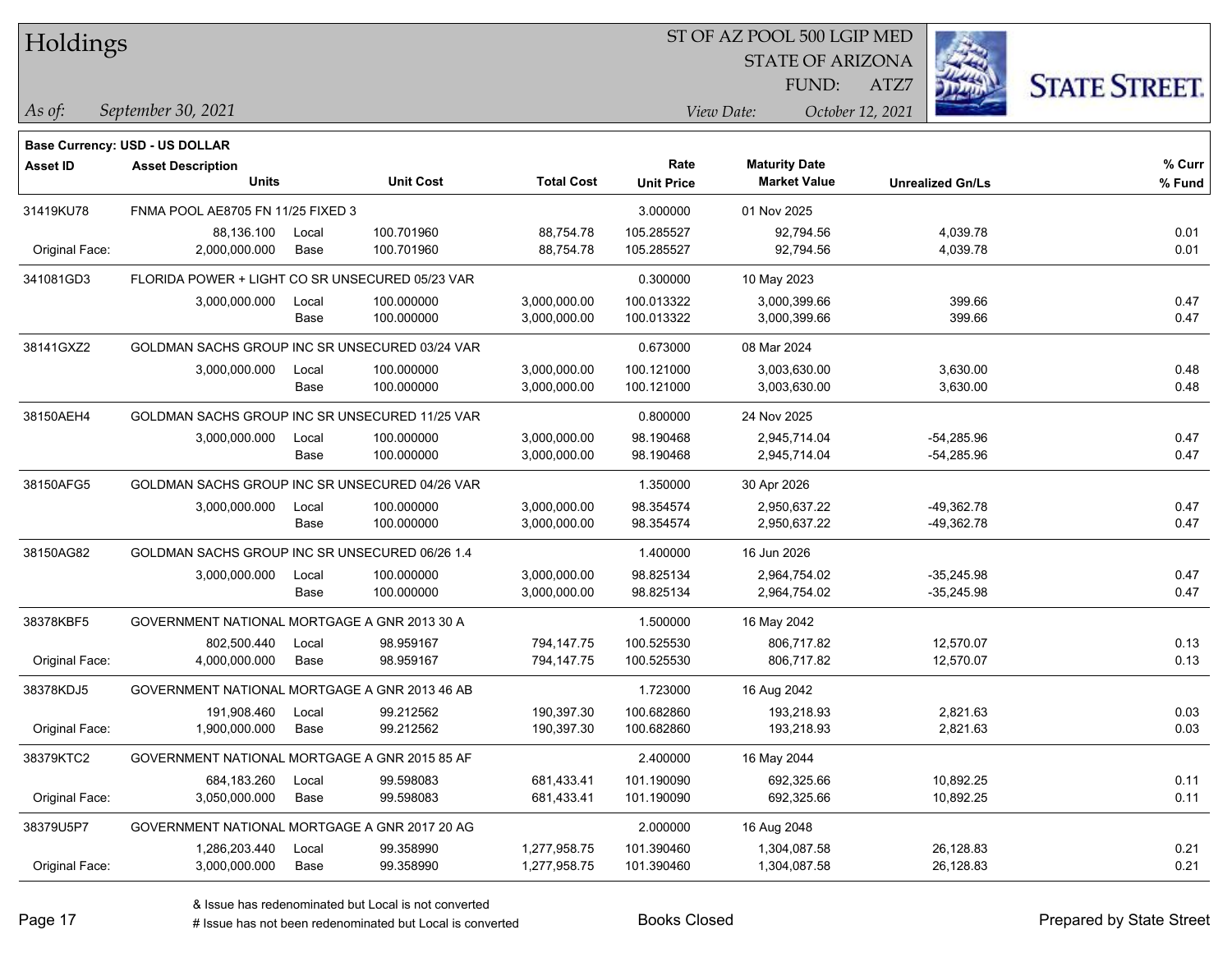| Holdings        |                                                |       |                  |                   | ST OF AZ POOL 500 LGIP MED |                         |                  |                         |                      |
|-----------------|------------------------------------------------|-------|------------------|-------------------|----------------------------|-------------------------|------------------|-------------------------|----------------------|
|                 |                                                |       |                  |                   |                            | <b>STATE OF ARIZONA</b> |                  |                         |                      |
|                 |                                                |       |                  |                   |                            | FUND:                   | ATZ7             |                         | <b>STATE STREET.</b> |
| As of:          | September 30, 2021                             |       |                  |                   |                            | View Date:              | October 12, 2021 |                         |                      |
|                 | Base Currency: USD - US DOLLAR                 |       |                  |                   |                            |                         |                  |                         |                      |
| <b>Asset ID</b> | <b>Asset Description</b>                       |       |                  |                   | Rate                       | <b>Maturity Date</b>    |                  |                         | % Curr               |
|                 | <b>Units</b>                                   |       | <b>Unit Cost</b> | <b>Total Cost</b> | <b>Unit Price</b>          | <b>Market Value</b>     |                  | <b>Unrealized Gn/Ls</b> | % Fund               |
| 38380LD26       | GOVERNMENT NATIONAL MORTGAGE A GNR 2019 H15 GA |       |                  |                   | 2.250000                   | 20 Aug 2069             |                  |                         |                      |
|                 | 1,188,312.840                                  | Local | 102.837221       | 1,222,027.90      | 103.178320                 | 1,226,081.22            |                  | 4,053.32                | 0.19                 |
| Original Face:  | 3,000,000.000                                  | Base  | 102.837221       | 1,222,027.90      | 103.178320                 | 1,226,081.22            |                  | 4,053.32                | 0.19                 |
| 38380LN25       | GOVERNMENT NATIONAL MORTGAGE A GNR 2019 H18 KA |       |                  |                   | 2.200000                   | 20 Nov 2069             |                  |                         |                      |
|                 | 591,526.300                                    | Local | 100.406411       | 593,930.33        | 102.308592                 | 605,182.23              |                  | 11,251.90               | 0.10                 |
| Original Face:  | 1,000,000.000                                  | Base  | 100.406411       | 593,930.33        | 102.308592                 | 605,182.23              |                  | 11,251.90               | 0.10                 |
| 41284NAB6       | HARLEY DAVIDSON MOTORCYCLE TRU HDMOT 2021 A A2 |       |                  |                   | 0.220000                   | 15 Apr 2024             |                  |                         |                      |
|                 | 1,759,864.630                                  | Local | 99.991851        | 1,759,721.21      | 100.006770                 | 1,759,983.77            |                  | 262.56                  | 0.28                 |
| Original Face:  | 2,750,000.000                                  | Base  | 99.991851        | 1,759,721.21      | 100.006770                 | 1,759,983.77            |                  | 262.56                  | 0.28                 |
| 459058HC0       | INTL BK RECON + DEVELOP SR UNSECURED 08/24 VAR |       |                  |                   | 0.350000                   | 06 Aug 2024             |                  |                         |                      |
|                 | 3,000,000.000                                  | Local | 100.055339       | 3,001,660.18      | 100.518000                 | 3,015,540.00            |                  | 13,879.82               | 0.48                 |
|                 |                                                | Base  | 100.055339       | 3,001,660.18      | 100.518000                 | 3,015,540.00            |                  | 13,879.82               | 0.48                 |
| 45905U5V2       | INTL BK RECON + DEVELOP SR UNSECURED 01/25 1.7 |       |                  | 1.700000          | 31 Jan 2025                |                         |                  |                         |                      |
|                 | 5,000,000.000                                  | Local | 100.000000       | 5,000,000.00      | 100.190905                 | 5,009,545.25            |                  | 9,545.25                | 0.79                 |
|                 |                                                | Base  | 100.000000       | 5,000,000.00      | 100.190905                 | 5,009,545.25            |                  | 9,545.25                | 0.79                 |
| 46625HRL6       | JPMORGAN CHASE + CO SR UNSECURED 05/23 2.7     |       |                  |                   | 2.700000                   | 18 May 2023             |                  |                         |                      |
|                 | 3,000,000.000                                  | Local | 99.381307        | 2,981,439.22      | 103.428662                 | 3,102,859.86            |                  | 121,420.64              | 0.49                 |
|                 |                                                | Base  | 99.381307        | 2,981,439.22      | 103.428662                 | 3,102,859.86            |                  | 121,420.64              | 0.49                 |
| 478160CN2       | JOHNSON + JOHNSON SR UNSECURED 09/25 0.55      |       |                  |                   | 0.550000                   | 01 Sep 2025             |                  |                         |                      |
|                 | 2,000,000.000                                  | Local | 99.915316        | 1,998,306.32      | 98.743663                  | 1,974,873.26            |                  | $-23,433.06$            | 0.31                 |
|                 |                                                | Base  | 99.915316        | 1,998,306.32      | 98.743663                  | 1,974,873.26            |                  | -23,433.06              | 0.31                 |
| 48128GM49       | JPMORGAN CHASE + CO SR UNSECURED 11/24 VAR     |       |                  |                   | 2.300000                   | 27 Nov 2024             |                  |                         |                      |
|                 | 3,000,000.000                                  | Local | 100.000000       | 3,000,000.00      | 100.042115                 | 3,001,263.45            |                  | 1,263.45                | 0.47                 |
|                 |                                                | Base  | 100.000000       | 3,000,000.00      | 100.042115                 | 3,001,263.45            |                  | 1,263.45                | 0.47                 |
| 48128GV56       | JPMORGAN CHASE + CO SR UNSECURED 08/25 0.8     |       |                  |                   | 0.800000                   | 18 Aug 2025             |                  |                         |                      |
|                 | 2,000,000.000                                  | Local | 100.000000       | 2,000,000.00      | 96.963716                  | 1,939,274.32            |                  | $-60,725.68$            | 0.31                 |
|                 |                                                | Base  | 100.000000       | 2,000,000.00      | 96.963716                  | 1,939,274.32            |                  | $-60,725.68$            | 0.31                 |
| 49327M2Z6       | KEY BANK NA SR UNSECURED 03/23 1.25            |       |                  |                   | 1.250000                   | 10 Mar 2023             |                  |                         |                      |
|                 | 3,000,000.000                                  | Local | 99.978584        | 2,999,357.53      | 101.327043                 | 3,039,811.29            |                  | 40,453.76               | 0.48                 |
|                 |                                                | Base  | 99.978584        | 2,999,357.53      | 101.327043                 | 3,039,811.29            |                  | 40,453.76               | 0.48                 |

 $\overline{\phantom{0}}$ 

 $\overline{\phantom{0}}$ 

 $\overline{\phantom{0}}$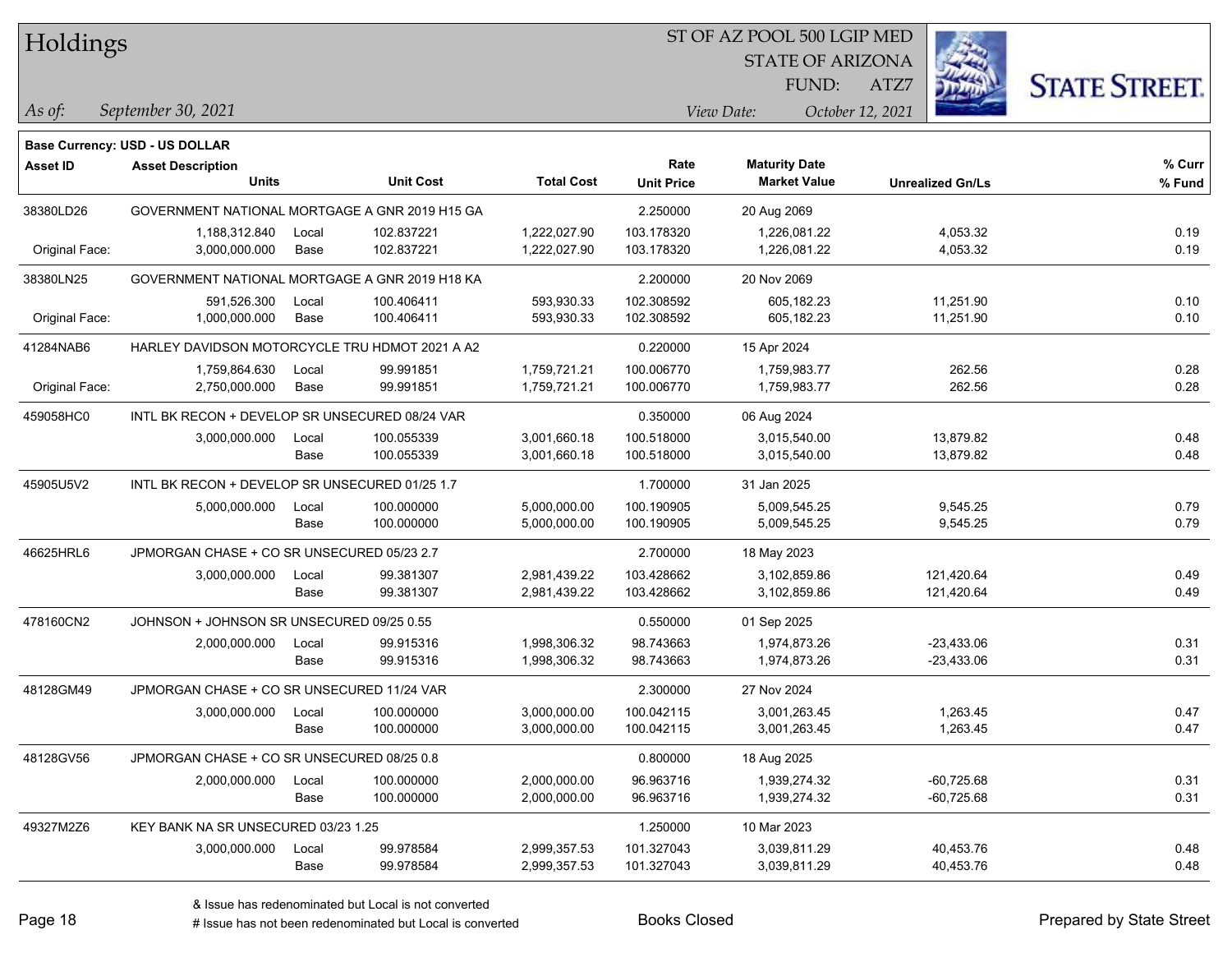| Holdings        |                                                    |       |                  |                   |                           | ST OF AZ POOL 500 LGIP MED                  |                         |                      |
|-----------------|----------------------------------------------------|-------|------------------|-------------------|---------------------------|---------------------------------------------|-------------------------|----------------------|
|                 |                                                    |       |                  |                   |                           | <b>STATE OF ARIZONA</b>                     |                         |                      |
|                 |                                                    |       |                  |                   |                           | FUND:                                       | ATZ7                    | <b>STATE STREET.</b> |
| As of:          | September 30, 2021                                 |       |                  |                   |                           | View Date:                                  | October 12, 2021        |                      |
|                 |                                                    |       |                  |                   |                           |                                             |                         |                      |
|                 | <b>Base Currency: USD - US DOLLAR</b>              |       |                  |                   |                           |                                             |                         |                      |
| <b>Asset ID</b> | <b>Asset Description</b><br><b>Units</b>           |       | <b>Unit Cost</b> | <b>Total Cost</b> | Rate<br><b>Unit Price</b> | <b>Maturity Date</b><br><b>Market Value</b> | <b>Unrealized Gn/Ls</b> | % Curr<br>% Fund     |
|                 |                                                    |       |                  |                   |                           |                                             |                         |                      |
| 59217GEE5       | MET LIFE GLOB FUNDING I SECURED 144A 01/23 1.95    |       |                  |                   | 1.950000                  | 13 Jan 2023                                 |                         |                      |
|                 | 3,000,000.000                                      | Local | 99.981599        | 2,999,447.98      | 102.029728                | 3,060,891.84                                | 61,443.86               | 0.48                 |
|                 |                                                    | Base  | 99.981599        | 2,999,447.98      | 102.029728                | 3,060,891.84                                | 61,443.86               | 0.48                 |
| 59217GEK1       | MET LIFE GLOB FUNDING I SECURED 144A 09/23 0.45    |       |                  |                   | 0.450000                  | 01 Sep 2023                                 |                         |                      |
|                 | 2,335,000.000                                      | Local | 99.990667        | 2,334,782.07      | 100.184280                | 2,339,302.94                                | 4,520.87                | 0.37                 |
|                 |                                                    | Base  | 99.990667        | 2,334,782.07      | 100.184280                | 2,339,302.94                                | 4,520.87                | 0.37                 |
| 63743HEU2       | NATIONAL RURAL UTIL COOP SR UNSECURED 02/24 0.35   |       |                  |                   | 0.350000                  | 08 Feb 2024                                 |                         |                      |
|                 | 5,000,000.000                                      | Local | 99.945808        | 4,997,290.41      | 99.326903                 | 4,966,345.15                                | -30,945.26              | 0.79                 |
|                 |                                                    | Base  | 99.945808        | 4,997,290.41      | 99.326903                 | 4,966,345.15                                | $-30,945.26$            | 0.79                 |
| 637639AB1       | NATIONAL SECS CLEARING SR UNSECURED 144A 04/25 1.5 |       |                  |                   | 1.500000                  | 23 Apr 2025                                 |                         |                      |
|                 | 3,000,000.000                                      | Local | 99.860728        | 2,995,821.84      | 101.505656                | 3,045,169.68                                | 49,347.84               | 0.48                 |
|                 |                                                    | Base  | 99.860728        | 2,995,821.84      | 101.505656                | 3,045,169.68                                | 49,347.84               | 0.48                 |
| 637639AC9       | NATIONAL SECS CLEARING SR UNSECURED 144A 12/23 0.4 |       |                  |                   | 0.400000                  | 07 Dec 2023                                 |                         |                      |
|                 | 2,000,000.000                                      | Local | 99.909977        | 1,998,199.53      | 100.043099                | 2,000,861.98                                | 2,662.45                | 0.32                 |
|                 |                                                    | Base  | 99.909977        | 1,998,199.53      | 100.043099                | 2,000,861.98                                | 2,662.45                | 0.32                 |
| 641062AQ7       | NESTLE HOLDINGS INC COMPANY GUAR 144A 01/24 0.375  |       |                  |                   | 0.375000                  | 15 Jan 2024                                 |                         |                      |
|                 | 5,000,000.000                                      | Local | 99.834449        | 4,991,722.43      | 99.606273                 | 4,980,313.65                                | $-11,408.78$            | 0.79                 |
|                 |                                                    | Base  | 99.834449        | 4,991,722.43      | 99.606273                 | 4,980,313.65                                | $-11,408.78$            | 0.79                 |
| 64952WDL4       | NEW YORK LIFE GLOBAL FDG SECURED 144A 01/25 2      |       |                  |                   | 2.000000                  | 22 Jan 2025                                 |                         |                      |
|                 | 5,000,000.000                                      | Local | 99.762435        | 4,988,121.75      | 103.198966                | 5,159,948.30                                | 171,826.55              | 0.82                 |
|                 |                                                    | Base  | 99.762435        | 4,988,121.75      | 103.198966                | 5,159,948.30                                | 171,826.55              | 0.82                 |
| 65339KBU3       | NEXTERA ENERGY CAPITAL COMPANY GUAR 03/23 0.65     |       |                  |                   | 0.650000                  | 01 Mar 2023                                 |                         |                      |
|                 | 4,000,000.000                                      | Local | 99.992773        | 3,999,710.92      | 100.350952                | 4,014,038.08                                | 14,327.16               | 0.63                 |
|                 |                                                    | Base  | 99.992773        | 3,999,710.92      | 100.350952                | 4,014,038.08                                | 14,327.16               | 0.63                 |
| 67066GAK0       | NVIDIA CORP SR UNSECURED 06/23 0.309               |       |                  |                   | 0.309000                  | 15 Jun 2023                                 |                         |                      |
|                 | 5,000,000.000                                      | Local | 100.000000       | 5,000,000.00      | 100.010722                | 5,000,536.10                                | 536.10                  | 0.79                 |
|                 |                                                    | Base  | 100.000000       | 5,000,000.00      | 100.010722                | 5,000,536.10                                | 536.10                  | 0.79                 |
| 68389XBB0       | ORACLE CORP SR UNSECURED 05/22 2.5                 |       |                  |                   | 2.500000                  | 15 May 2022                                 |                         |                      |
|                 | 2,000,000.000                                      | Local | 100.992490       | 2,019,849.80      | 101.003000                | 2,020,060.00                                | 210.20                  | 0.32                 |
|                 |                                                    | Base  | 100.992490       | 2,019,849.80      | 101.003000                | 2,020,060.00                                | 210.20                  | 0.32                 |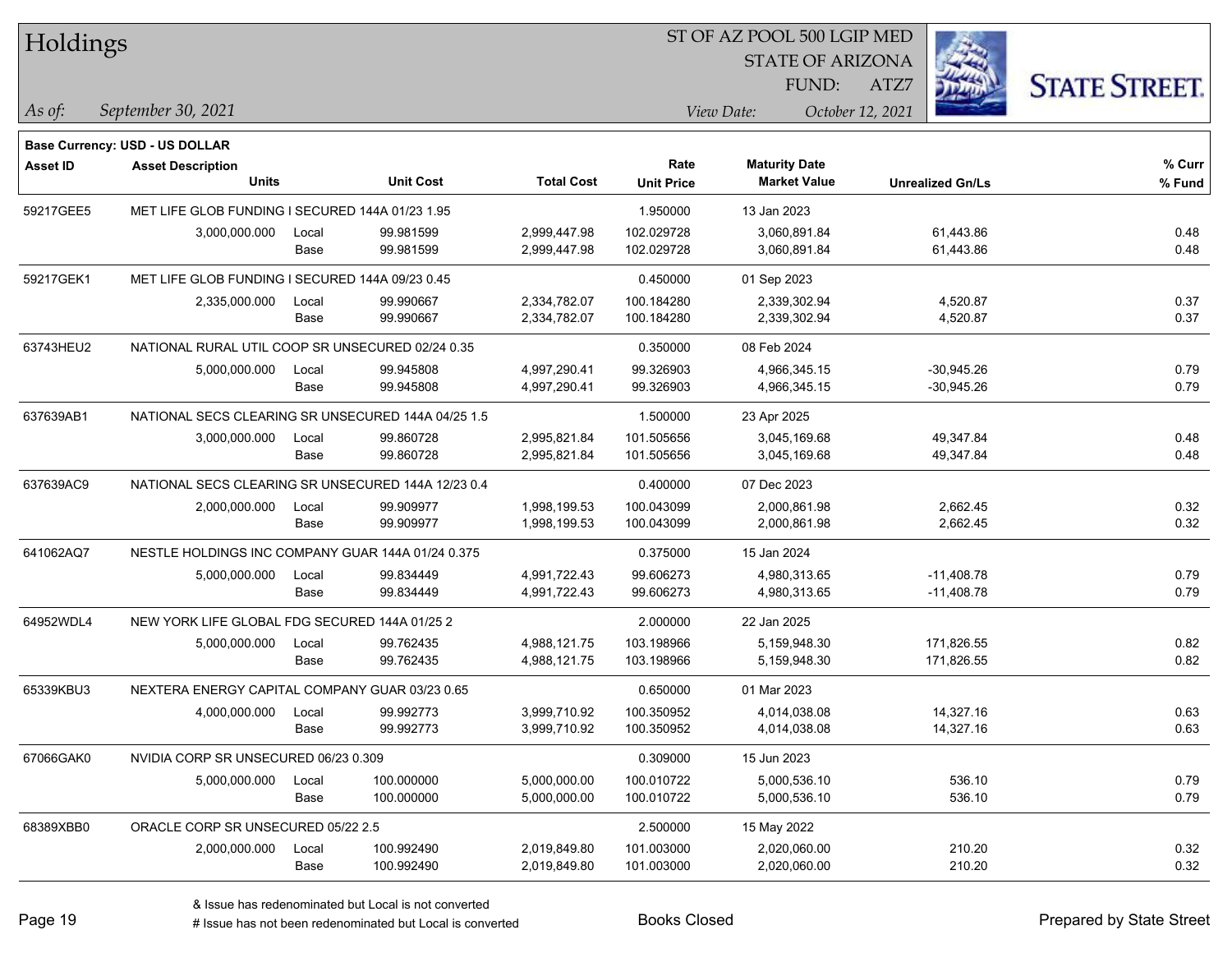| Holdings        |                                                 |                                              |                  |                   |                   | ST OF AZ POOL 500 LGIP MED |                         |                      |
|-----------------|-------------------------------------------------|----------------------------------------------|------------------|-------------------|-------------------|----------------------------|-------------------------|----------------------|
|                 |                                                 |                                              |                  |                   |                   | <b>STATE OF ARIZONA</b>    |                         |                      |
|                 |                                                 |                                              |                  |                   |                   | FUND:                      | ATZ7                    | <b>STATE STREET.</b> |
| As of:          | September 30, 2021                              |                                              |                  |                   |                   | View Date:                 | October 12, 2021        |                      |
|                 | <b>Base Currency: USD - US DOLLAR</b>           |                                              |                  |                   |                   |                            |                         |                      |
| <b>Asset ID</b> | <b>Asset Description</b>                        |                                              |                  |                   | Rate              | <b>Maturity Date</b>       |                         | % Curr               |
|                 | <b>Units</b>                                    |                                              | <b>Unit Cost</b> | <b>Total Cost</b> | <b>Unit Price</b> | <b>Market Value</b>        | <b>Unrealized Gn/Ls</b> | % Fund               |
| 68389XCC7       | ORACLE CORP SR UNSECURED 03/26 1.65             |                                              |                  |                   | 1.650000          | 25 Mar 2026                |                         |                      |
|                 | 2,000,000.000                                   | Local                                        | 99.957096        | 1,999,141.92      | 101.419030        | 2,028,380.60               | 29,238.68               | 0.32                 |
|                 |                                                 | Base                                         | 99.957096        | 1,999,141.92      | 101.419030        | 2,028,380.60               | 29,238.68               | 0.32                 |
| 713448FB9       | PEPSICO INC SR UNSECURED 10/23 0.4              |                                              |                  |                   | 0.400000          | 07 Oct 2023                |                         |                      |
|                 | 2,000,000.000                                   | Local                                        | 99.961688        | 1,999,233.75      | 100.238969        | 2,004,779.38               | 5,545.63                | 0.32                 |
|                 |                                                 | Base                                         | 99.961688        | 1,999,233.75      | 100.238969        | 2,004,779.38               | 5,545.63                | 0.32                 |
| 723484AH4       | PINNACLE WEST CAPITAL SR UNSECURED 06/25 1.3    |                                              |                  |                   | 1.300000          | 15 Jun 2025                |                         |                      |
|                 | 3,000,000.000                                   | Local                                        | 99.992627        | 2,999,778.80      | 100.108778        | 3,003,263.34               | 3,484.54                | 0.47                 |
|                 |                                                 | Base                                         | 99.992627        | 2,999,778.80      | 100.108778        | 3,003,263.34               | 3,484.54                | 0.47                 |
| 74256LEM7       | PRINCIPAL LFE GLB FND II SECURED 144A 04/24 VAR |                                              |                  |                   | 0.500000          | 12 Apr 2024                |                         |                      |
|                 | 2,500,000.000                                   | Local                                        | 100.000000       | 2,500,000.00      | 100.351307        | 2,508,782.68               | 8,782.68                | 0.40                 |
|                 |                                                 | Base                                         | 100.000000       | 2,500,000.00      | 100.351307        | 2,508,782.68               | 8,782.68                | 0.40                 |
| 742718FP9       |                                                 | PROCTER + GAMBLE CO/THE SR UNSECURED 04/26 1 |                  |                   | 1.000000          | 23 Apr 2026                |                         |                      |
|                 | 2,000,000.000                                   | Local                                        | 99.964439        | 1,999,288.77      | 100.098996        | 2,001,979.92               | 2,691.15                | 0.32                 |
|                 |                                                 | Base                                         | 99.964439        | 1,999,288.77      | 100.098996        | 2,001,979.92               | 2,691.15                | 0.32                 |
| 771196BR2       | ROCHE HOLDINGS INC COMPANY GUAR 144A 03/24 VAR  |                                              |                  |                   | 0.290000          | 05 Mar 2024                |                         |                      |
|                 | 3,000,000.000                                   | Local                                        | 100.000000       | 3,000,000.00      | 100.237794        | 3,007,133.82               | 7,133.82                | 0.48                 |
|                 |                                                 | Base                                         | 100.000000       | 3,000,000.00      | 100.237794        | 3,007,133.82               | 7,133.82                | 0.48                 |
| 78013XGQ5       | ROYAL BANK OF CANADA SR UNSECURED 03/23 VAR     |                                              |                  |                   | 0.517630          | 06 Mar 2023                |                         |                      |
|                 | 5,000,000.000                                   | Local                                        | 100.000000       | 5,000,000.00      | 99.724080         | 4,986,204.00               | $-13,796.00$            | 0.79                 |
|                 |                                                 | Base                                         | 100.000000       | 5,000,000.00      | 99.724080         | 4,986,204.00               | $-13,796.00$            | 0.79                 |
| 78014RAQ3       | ROYAL BANK OF CANADA SR UNSECURED 10/21 VAR     |                                              |                  |                   | 3.000000          | 22 Oct 2021                |                         |                      |
|                 | 2,000,000.000                                   | Local                                        | 100.000000       | 2,000,000.00      | 100.133618        | 2,002,672.36               | 2,672.36                | 0.32                 |
|                 |                                                 | Base                                         | 100.000000       | 2,000,000.00      | 100.133618        | 2,002,672.36               | 2,672.36                | 0.32                 |
| 78014RBY5       | ROYAL BANK OF CANADA SR UNSECURED 01/25 2.2     |                                              |                  |                   | 2.200000          | 31 Jan 2025                |                         |                      |
|                 | 3,460,000.000                                   | Local                                        | 100.000000       | 3,460,000.00      | 100.116029        | 3,464,014.60               | 4,014.60                | 0.55                 |
|                 |                                                 | Base                                         | 100.000000       | 3,460,000.00      | 100.116029        | 3,464,014.60               | 4,014.60                | 0.55                 |
| 78014RCM0       | ROYAL BANK OF CANADA SR UNSECURED 03/25 VAR     |                                              |                  |                   | 1.500000          | 27 Mar 2025                |                         |                      |
|                 | 3,000,000.000                                   | Local                                        | 100.000000       | 3,000,000.00      | 101.179000        | 3,035,370.00               | 35,370.00               | 0.48                 |
|                 |                                                 | Base                                         | 100.000000       | 3,000,000.00      | 101.179000        | 3,035,370.00               | 35,370.00               | 0.48                 |

 $\overline{\phantom{a}}$ 

 $\overline{\phantom{a}}$ 

 $\overline{\phantom{a}}$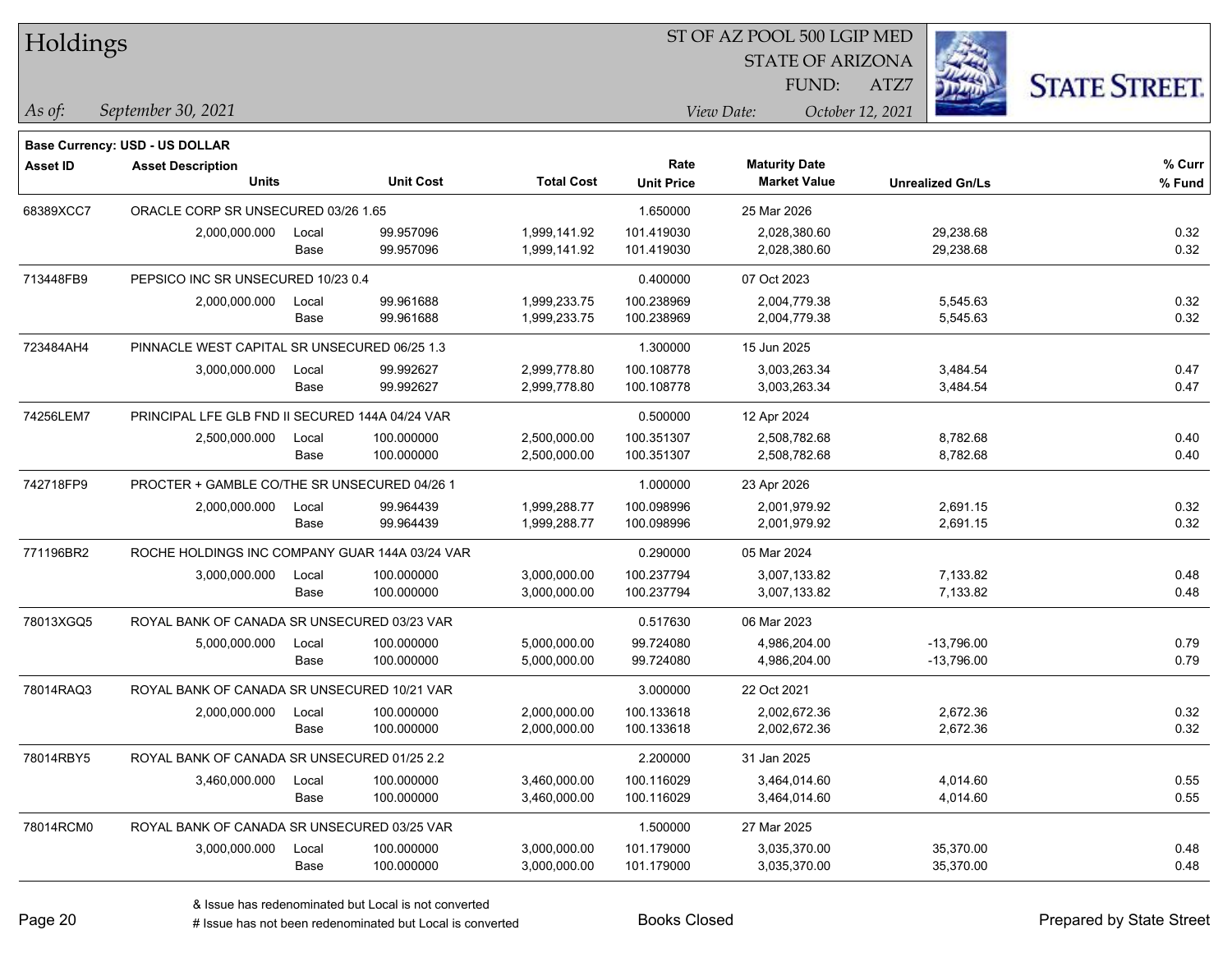| Holdings        |                                                |       |                  |                   |                   | ST OF AZ POOL 500 LGIP MED |                         |                      |  |  |
|-----------------|------------------------------------------------|-------|------------------|-------------------|-------------------|----------------------------|-------------------------|----------------------|--|--|
|                 |                                                |       |                  |                   |                   | <b>STATE OF ARIZONA</b>    |                         |                      |  |  |
|                 |                                                |       |                  |                   |                   | FUND:                      | ATZ7                    | <b>STATE STREET.</b> |  |  |
| As of:          | September 30, 2021                             |       |                  |                   |                   | View Date:                 | October 12, 2021        |                      |  |  |
|                 | <b>Base Currency: USD - US DOLLAR</b>          |       |                  |                   |                   |                            |                         |                      |  |  |
| <b>Asset ID</b> | <b>Asset Description</b>                       |       |                  |                   | Rate              | <b>Maturity Date</b>       |                         | % Curr               |  |  |
|                 | <b>Units</b>                                   |       | <b>Unit Cost</b> | <b>Total Cost</b> | <b>Unit Price</b> | <b>Market Value</b>        | <b>Unrealized Gn/Ls</b> | % Fund               |  |  |
| 78014RDA5       | ROYAL BANK OF CANADA SR UNSECURED 08/25 VAR    |       |                  |                   | 0.550000          | 18 Aug 2025                |                         |                      |  |  |
|                 | 3,000,000.000                                  | Local | 100.000000       | 3,000,000.00      | 97.082300         | 2,912,469.00               | $-87,531.00$            | 0.46                 |  |  |
|                 |                                                | Base  | 100.000000       | 3,000,000.00      | 97.082300         | 2,912,469.00               | $-87,531.00$            | 0.46                 |  |  |
| 79466LAG9       | SALESFORCE.COM INC SR UNSECURED 07/24 0.625    |       |                  |                   | 0.625000          | 15 Jul 2024                |                         |                      |  |  |
|                 | 2,000,000.000                                  | Local | 99.960226        | 1,999,204.51      | 100.185690        | 2,003,713.80               | 4,509.29                | 0.32                 |  |  |
|                 |                                                | Base  | 99.960226        | 1,999,204.51      | 100.185690        | 2,003,713.80               | 4,509.29                | 0.32                 |  |  |
| 822582CA8       | SHELL INTERNATIONAL FIN COMPANY GUAR 11/23 VAR |       |                  |                   | 0.521250          | 13 Nov 2023                |                         |                      |  |  |
|                 | 1,950,000.000                                  | Local | 100.177654       | 1,953,464.26      | 100.601617        | 1,961,731.53               | 8,267.27                | 0.31                 |  |  |
|                 |                                                | Base  | 100.177654       | 1,953,464.26      | 100.601617        | 1,961,731.53               | 8,267.27                | 0.31                 |  |  |
| 855244AN9       | STARBUCKS CORP SR UNSECURED 03/23 3.1          |       |                  |                   | 3.100000          | 01 Mar 2023                |                         |                      |  |  |
|                 | 3,000,000.000                                  | Local | 99.991319        | 2,999,739.58      | 103.592000        | 3,107,760.00               | 108,020.42              | 0.49                 |  |  |
|                 |                                                | Base  | 99.991319        | 2,999,739.58      | 103.592000        | 3,107,760.00               | 108,020.42              | 0.49                 |  |  |
| 855244AY5       | STARBUCKS CORP SR UNSECURED 05/22 1.3          |       |                  |                   | 1.300000          | 07 May 2022                |                         |                      |  |  |
|                 | 3,000,000.000                                  | Local | 99.979992        | 2,999,399.75      | 100.599349        | 3,017,980.47               | 18,580.72               | 0.48                 |  |  |
|                 |                                                | Base  | 99.979992        | 2,999,399.75      | 100.599349        | 3,017,980.47               | 18,580.72               | 0.48                 |  |  |
| 89114Q3J5       | TORONTO DOMINION BANK SR UNSECURED 07/22 VAR   |       |                  |                   | 0.488250          | 22 Jul 2022                |                         |                      |  |  |
|                 | 3,000,000.000                                  | Local | 100.000000       | 3,000,000.00      | 99.993543         | 2,999,806.29               | $-193.71$               | 0.47                 |  |  |
|                 |                                                | Base  | 100.000000       | 3,000,000.00      | 99.993543         | 2,999,806.29               | $-193.71$               | 0.47                 |  |  |
| 89114Q5A2       | TORONTO DOMINION BANK SR UNSECURED 08/24 VAR   |       |                  |                   | 2.450000          | 14 Aug 2024                |                         |                      |  |  |
|                 | 3,000,000.000                                  | Local | 100.000000       | 3,000,000.00      | 101.602575        | 3,048,077.25               | 48,077.25               | 0.48                 |  |  |
|                 |                                                | Base  | 100.000000       | 3,000,000.00      | 101.602575        | 3,048,077.25               | 48,077.25               | 0.48                 |  |  |
| 89114QCR7       | TORONTO DOMINION BANK SR UNSECURED 03/24 VAR   |       |                  |                   | 0.405000          | 04 Mar 2024                |                         |                      |  |  |
|                 | 3,000,000.000                                  | Local | 100.000000       | 3,000,000.00      | 100.311000        | 3,009,330.00               | 9,330.00                | 0.48                 |  |  |
|                 |                                                | Base  | 100.000000       | 3,000,000.00      | 100.311000        | 3,009,330.00               | 9,330.00                | 0.48                 |  |  |
| 89114RXN1       | TORONTO DOMINION BANK SR UNSECURED 05/24 0.5   |       |                  |                   | 0.500000          | 20 May 2024                |                         |                      |  |  |
|                 | 3,000,000.000                                  | Local | 100.000000       | 3,000,000.00      | 97.967651         | 2,939,029.53               | $-60,970.47$            | 0.46                 |  |  |
|                 |                                                | Base  | 100.000000       | 3,000,000.00      | 97.967651         | 2,939,029.53               | $-60,970.47$            | 0.46                 |  |  |
| 89114TG71       | TORONTO DOMINION BANK SR UNSECURED 04/26 1.3   |       |                  |                   | 1.300000          | 30 Apr 2026                |                         |                      |  |  |
|                 | 3,000,000.000                                  | Local | 100.000000       | 3,000,000.00      | 99.160574         | 2,974,817.22               | $-25,182.78$            | 0.47                 |  |  |
|                 |                                                | Base  | 100.000000       | 3,000,000.00      | 99.160574         | 2,974,817.22               | $-25,182.78$            | 0.47                 |  |  |

 $\mathbf{H}$   $\mathbf{H}$   $\mathbf{H}$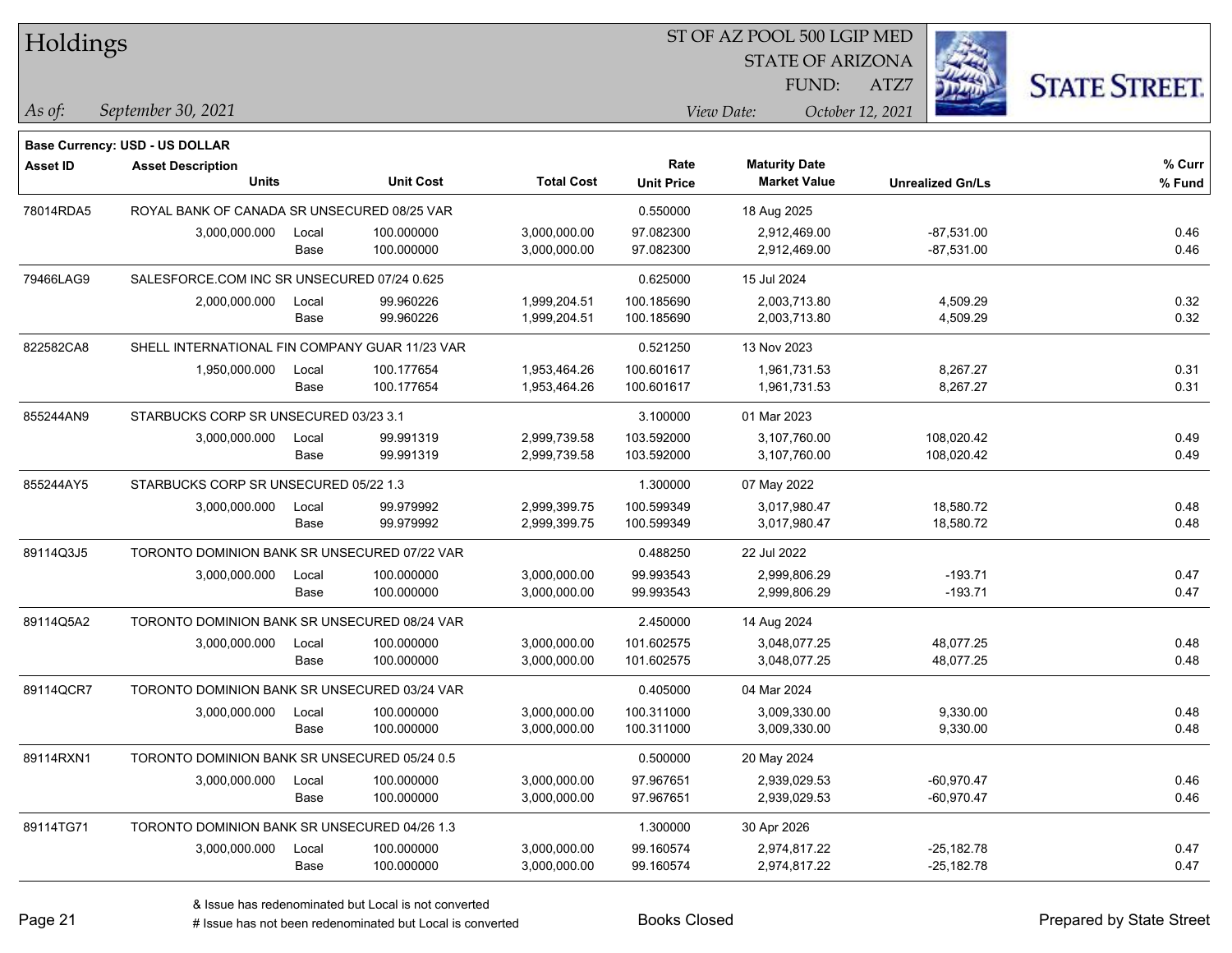| Holdings        |                                                  |       |                  |                   | ST OF AZ POOL 500 LGIP MED |                      |                         |      |                         |                      |
|-----------------|--------------------------------------------------|-------|------------------|-------------------|----------------------------|----------------------|-------------------------|------|-------------------------|----------------------|
|                 |                                                  |       |                  |                   |                            |                      | <b>STATE OF ARIZONA</b> |      |                         |                      |
|                 |                                                  |       |                  |                   |                            |                      | FUND:                   | ATZ7 |                         | <b>STATE STREET.</b> |
| As of:          | September 30, 2021                               |       |                  |                   |                            | View Date:           | October 12, 2021        |      |                         |                      |
|                 | Base Currency: USD - US DOLLAR                   |       |                  |                   |                            |                      |                         |      |                         |                      |
| <b>Asset ID</b> | <b>Asset Description</b>                         |       |                  |                   | Rate                       | <b>Maturity Date</b> |                         |      |                         | % Curr               |
|                 | <b>Units</b>                                     |       | <b>Unit Cost</b> | <b>Total Cost</b> | <b>Unit Price</b>          |                      | <b>Market Value</b>     |      | <b>Unrealized Gn/Ls</b> | % Fund               |
| 89114TZA3       | TORONTO DOMINION BANK SR UNSECURED 06/23 0.3     |       |                  |                   | 0.300000                   | 02 Jun 2023          |                         |      |                         |                      |
|                 | 3,000,000.000                                    | Local | 99.954889        | 2,998,646.67      | 99.864308                  |                      | 2,995,929.24            |      | $-2,717.43$             | 0.47                 |
|                 |                                                  | Base  | 99.954889        | 2,998,646.67      | 99.864308                  |                      | 2,995,929.24            |      | $-2,717.43$             | 0.47                 |
| 89236TFX8       | TOYOTA MOTOR CREDIT CORP SR UNSECURED 04/22 2.65 |       |                  |                   | 2.650000                   | 12 Apr 2022          |                         |      |                         |                      |
|                 | 2,000,000.000                                    | Local | 99.988906        | 1,999,778.12      | 101.280583                 |                      | 2,025,611.66            |      | 25,833.54               | 0.32                 |
|                 |                                                  | Base  | 99.988906        | 1,999,778.12      | 101.280583                 |                      | 2,025,611.66            |      | 25,833.54               | 0.32                 |
| 89236TGT6       | TOYOTA MOTOR CREDIT CORP SR UNSECURED 02/25 1.8  |       |                  |                   | 1.800000                   | 13 Feb 2025          |                         |      |                         |                      |
|                 | 5,000,000.000                                    | Local | 99.954857        | 4,997,742.83      | 102.680595                 |                      | 5,134,029.75            |      | 136,286.92              | 0.81                 |
|                 |                                                  | Base  | 99.954857        | 4,997,742.83      | 102.680595                 |                      | 5,134,029.75            |      | 136,286.92              | 0.81                 |
| 89236THS7       | TOYOTA MOTOR CREDIT CORP SR UNSECURED 06/22 VAR  |       |                  |                   | 0.350000                   | 13 Jun 2022          |                         |      |                         |                      |
|                 | 3,000,000.000                                    | Local | 100.000000       | 3,000,000.00      | 100.191106                 |                      | 3,005,733.18            |      | 5,733.18                | 0.48                 |
|                 |                                                  | Base  | 100.000000       | 3,000,000.00      | 100.191106                 |                      | 3,005,733.18            |      | 5,733.18                | 0.48                 |
| 89236TJD8       | TOYOTA MOTOR CREDIT CORP SR UNSECURED 04/23 0.4  |       |                  |                   | 0.400000                   | 06 Apr 2023          |                         |      |                         |                      |
|                 | 5,000,000.000                                    | Local | 99.938498        | 4,996,924.90      | 100.176319                 |                      | 5,008,815.95            |      | 11,891.05               | 0.79                 |
|                 |                                                  | Base  | 99.938498        | 4,996,924.90      | 100.176319                 |                      | 5,008,815.95            |      | 11,891.05               | 0.79                 |
| 89788JAA7       | TRUIST BANK SR UNSECURED 03/25 1.5               |       |                  |                   | 1.500000                   | 10 Mar 2025          |                         |      |                         |                      |
|                 | 3,000,000.000                                    | Local | 99.859384        | 2,995,781.52      | 101.772091                 |                      | 3,053,162.73            |      | 57,381.21               | 0.48                 |
|                 |                                                  | Base  | 99.859384        | 2,995,781.52      | 101.772091                 |                      | 3,053,162.73            |      | 57,381.21               | 0.48                 |
| 90327QD48       | USAA CAPITAL CORP SR UNSECURED 144A 05/23 1.5    |       |                  |                   | 1.500000                   | 01 May 2023          |                         |      |                         |                      |
|                 | 1,000,000.000                                    | Local | 99.935251        | 999,352.51        | 101.749452                 |                      | 1,017,494.52            |      | 18,142.01               | 0.16                 |
|                 |                                                  | Base  | 99.935251        | 999,352.51        | 101.749452                 |                      | 1,017,494.52            |      | 18,142.01               | 0.16                 |
| 90331HNL3       | US BANK NA CINCINNATI SR UNSECURED 01/23 2.85    |       |                  |                   | 2.850000                   | 23 Jan 2023          |                         |      |                         |                      |
|                 | 2,000,000.000                                    | Local | 100.120718       | 2,002,414.36      | 103.234714                 |                      | 2,064,694.28            |      | 62,279.92               | 0.33                 |
|                 |                                                  | Base  | 100.120718       | 2,002,414.36      | 103.234714                 |                      | 2,064,694.28            |      | 62,279.92               | 0.33                 |
| 90331HPG2       | US BANK NA CINCINNATI SR UNSECURED 12/22 VAR     |       |                  |                   | 0.516000                   | 09 Dec 2022          |                         |      |                         |                      |
|                 | 5,000,000.000                                    | Local | 100.000000       | 5,000,000.00      | 100.500997                 |                      | 5,025,049.85            |      | 25,049.85               | 0.79                 |
|                 |                                                  | Base  | 100.000000       | 5,000,000.00      | 100.500997                 |                      | 5,025,049.85            |      | 25,049.85               | 0.79                 |
| 91159HHX1       | US BANCORP SR UNSECURED 07/24 2.4                |       |                  |                   | 2.400000                   | 30 Jul 2024          |                         |      |                         |                      |
|                 | 5,000,000.000                                    | Local | 99.944620        | 4,997,231.01      | 104.745845                 |                      | 5,237,292.25            |      | 240,061.24              | 0.83                 |
|                 |                                                  | Base  | 99.944620        | 4,997,231.01      | 104.745845                 |                      | 5,237,292.25            |      | 240,061.24              | 0.83                 |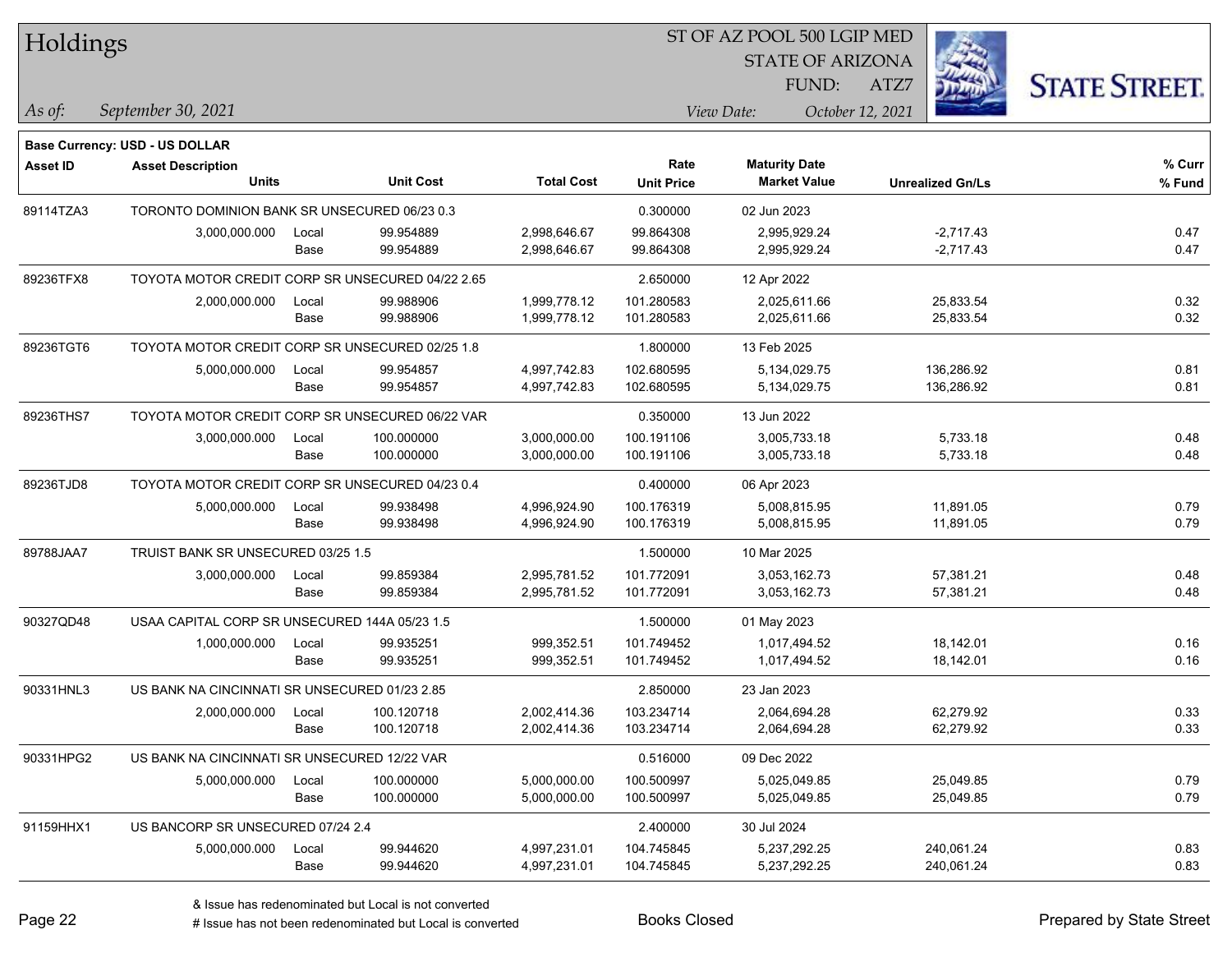| Holdings  |                                       |       |                  |                   |                   | ST OF AZ POOL 500 LGIP MED |                  |
|-----------|---------------------------------------|-------|------------------|-------------------|-------------------|----------------------------|------------------|
|           |                                       |       |                  |                   |                   | <b>STATE OF ARIZONA</b>    |                  |
|           |                                       |       |                  |                   |                   | FUND:                      | ATZ7             |
| As of:    | September 30, 2021                    |       |                  |                   |                   | View Date:                 | October 12, 2021 |
|           | <b>Base Currency: USD - US DOLLAR</b> |       |                  |                   |                   |                            |                  |
| Asset ID  | <b>Asset Description</b>              |       |                  |                   | Rate              | <b>Maturity Date</b>       |                  |
|           | <b>Units</b>                          |       | <b>Unit Cost</b> | <b>Total Cost</b> | <b>Unit Price</b> | <b>Market Value</b>        | Unr              |
| 91159HHZ6 | US BANCORP SR UNSECURED 05/25 1.45    |       |                  |                   | 1.450000          | 12 May 2025                |                  |
|           | 3,000,000.000                         | Local | 99.917464        | 2,997,523.91      | 101.567252        | 3,047,017.56               |                  |
|           |                                       | Base  | 99.917464        | 2,997,523.91      | 101.567252        | 3,047,017.56               |                  |
| 91282CBQ3 | US TREASURY N/B 02/26 0.5             |       |                  |                   | 0.500000          | 28 Feb 2026                |                  |
|           | 2,000,000.000                         | Local | 99.534902        | 1,990,698.04      | 98.273438         | 1,965,468.76               |                  |
|           |                                       | Base  | 99.534902        | 1,990,698.04      | 98.273438         | 1,965,468.76               |                  |
|           |                                       |       |                  |                   |                   |                            |                  |

## **% Fund Units Unit Cost Total Cost Unit Price Market Value Unrealized Gn/Ls % Curr** 3,000,000.000 Local 99.917464 2,997,523.91 101.567252 3,047,017.56 49,493.65 0.48 Base 99.917464 2,997,523.91 101.567252 3,047,017.56 49,493.65 0.48 2,000,000.000 Local 99.534902 1,990,698.04 98.273438 1,965,468.76 -25,229.28 0.31 Base 99.534902 1,990,698.04 98.273438 1,965,468.76 -25,229.28 0.31 91324PDR0 UNITEDHEALTH GROUP INC SR UNSECURED 08/24 2.375 2.375000 15 Aug 2024 3,000,000.000 Local 99.985809 2,999,574.27 104.746026 3,142,380.78 142,806.51 0.50 Base 99.985809 2,999,574.27 104.746026 3,142,380.78 142,806.51 0.50 92290BAA9 VERIZON OWNER TRUST VZOT 2020 B A 0.470000 0.470000 20 Feb 2025 3,250,000.000 Local 99.984272 3,249,488.85 100.248810 3,258,086.33 8,597.48 0.52 Original Face: 3,250,000.000 Base 99.984272 3,249,488.85 100.248810 3,258,086.33 8,597.48 0.52 92343VGE8 VERIZON COMMUNICATIONS SR UNSECURED 03/26 VAR 0.840000 20 Mar 2026 3,000,000.000 Local 100.000000 3,000,000.00 101.692003 3,050,760.09 50,760.09 0.48 Base 100.000000 3,000,000.00 101.692003 3,050,760.09 50,760.09 0.48 92343VGF5 VERIZON COMMUNICATIONS SR UNSECURED 03/24 0.75 0.750000 22 Mar 2024 2,000,000.000 Local 99.995057 1,999,901.13 100.370894 2,007,417.88 7,516.75 0.32 Base 99.995057 1,999,901.13 100.370894 2,007,417.88 7,516.75 0.32 92343VGG3 VERIZON COMMUNICATIONS SR UNSECURED 03/26 1.45 1.45 1.450000 20 Mar 2026 2,000,000.000 Local 99.824170 1,996,483.40 100.926000 2,018,520.00 22,036.60 0.32 Base 99.824170 1,996,483.40 100.926000 2,018,520.00 22,036.60 0.32 92347YAA2 VERIZON OWNER TRUST VZOT 2019 A A1A 2.9330000 20 Sep 2023

| 902.984.40<br>99.991294<br>100.872000<br>7,883.89<br>895.178.440<br>895,100.51<br>Local                         | 0.14 |
|-----------------------------------------------------------------------------------------------------------------|------|
|                                                                                                                 |      |
| 902.984.40<br>Original Face:<br>99.991294<br>7,883.89<br>2,000,000.000<br>100.872000<br>895,100.51<br>Base      | 0.14 |
| 92348TAA2<br>VERIZON OWNER TRUST VZOT 2020 A A1A<br>1.850000<br>22 Jul 2024                                     |      |
| 99.992663<br>2,026,383.60<br>2,000,000.000<br>1,999,853.26<br>101.319180<br>26,530.34<br>Local                  | 0.32 |
| Original Face:<br>99.992663<br>2,026,383.60<br>2.000.000.000<br>1,999,853.26<br>26.530.34<br>101.319180<br>Base | 0.32 |
| 3.230000<br>92348XAA3<br>VERIZON OWNER TRUST VZOT 2018 A A1A<br>20 Apr 2023                                     |      |
| 100.374290<br>131.424.97<br>490.78<br>130.934.890<br>99.999465<br>130.934.19<br>Local                           | 0.02 |
| Original Face:<br>490.78<br>99.999465<br>130,934.19<br>100.374290<br>131,424.97<br>1,000,000.000<br>Base        | 0.02 |

**STATE STREET.**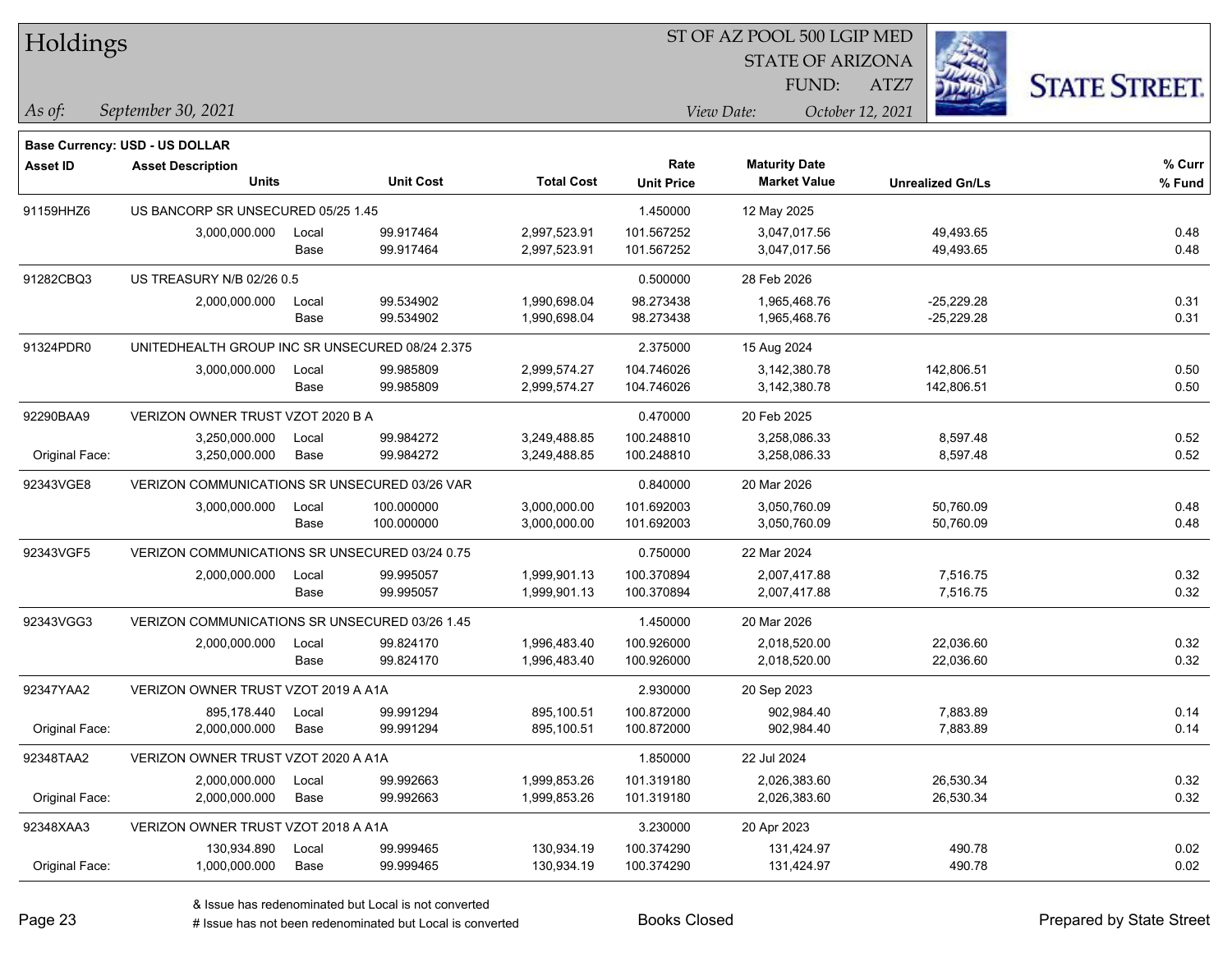| Holdings                  |                                                        |       |                  |                   |                   | ST OF AZ POOL 500 LGIP MED<br><b>STATE OF ARIZONA</b> |                         |                      |  |
|---------------------------|--------------------------------------------------------|-------|------------------|-------------------|-------------------|-------------------------------------------------------|-------------------------|----------------------|--|
|                           |                                                        |       |                  |                   |                   | FUND:                                                 | ATZ7                    | <b>STATE STREET.</b> |  |
| $\vert$ As of:            | September 30, 2021                                     |       |                  |                   |                   | View Date:                                            | October 12, 2021        |                      |  |
|                           | <b>Base Currency: USD - US DOLLAR</b>                  |       |                  |                   |                   |                                                       |                         |                      |  |
| <b>Asset ID</b>           | <b>Asset Description</b>                               |       |                  |                   | Rate              | <b>Maturity Date</b>                                  |                         | % Curr               |  |
|                           | <b>Units</b>                                           |       | <b>Unit Cost</b> | <b>Total Cost</b> | <b>Unit Price</b> | <b>Market Value</b>                                   | <b>Unrealized Gn/Ls</b> | % Fund               |  |
| 928668BJ0                 | VOLKSWAGEN GROUP AMERICA COMPANY GUAR 144A 11/23 0.875 |       |                  |                   | 0.875000          | 22 Nov 2023                                           |                         |                      |  |
|                           | 3,000,000.000                                          | Local | 99.892681        | 2,996,780.42      | 100.492741        | 3,014,782.23                                          | 18,001.81               | 0.48                 |  |
|                           |                                                        | Base  | 99.892681        | 2,996,780.42      | 100.492741        | 3,014,782.23                                          | 18,001.81               | 0.48                 |  |
| 931142EL3                 | WALMART INC SR UNSECURED 07/24 2.85                    |       |                  |                   | 2.850000          | 08 Jul 2024                                           |                         |                      |  |
|                           | 2,000,000.000                                          | Local | 99.935185        | 1,998,703.70      | 105.978404        | 2,119,568.08                                          | 120,864.38              | 0.34                 |  |
|                           |                                                        | Base  | 99.935185        | 1,998,703.70      | 105.978404        | 2,119,568.08                                          | 120,864.38              | 0.34                 |  |
| 961214DQ3                 | WESTPAC BANKING CORP SR UNSECURED 06/22 2.5            |       |                  |                   | 2.500000          | 28 Jun 2022                                           |                         |                      |  |
|                           | 2,000,000.000                                          | Local | 99.975898        | 1,999,517.96      | 101.730031        | 2,034,600.62                                          | 35,082.66               | 0.32                 |  |
|                           |                                                        | Base  | 99.975898        | 1,999,517.96      | 101.730031        | 2,034,600.62                                          | 35,082.66               | 0.32                 |  |
| <b>US DOLLAR Total</b>    |                                                        |       |                  |                   |                   |                                                       |                         |                      |  |
|                           | 406,589,777.670                                        | Local |                  | 406,960,193.75    |                   | 409,795,648.14                                        | 2,835,454.39            | 64.81                |  |
| Original Face:            | 182,011,032.000                                        | Base  |                  | 406,960,193.75    |                   | 409,795,648.14                                        | 2,835,454.39            | 64.81                |  |
| <b>FIXED INCOME Total</b> |                                                        |       |                  |                   |                   |                                                       |                         |                      |  |
|                           | 406,589,777.670                                        | Base  |                  | 406,960,193.75    |                   | 409,795,648.14                                        | 2,835,454.39            | 64.81                |  |
| Original Face:            | 182,011,032.000                                        |       |                  |                   |                   |                                                       |                         |                      |  |

Page 24

٦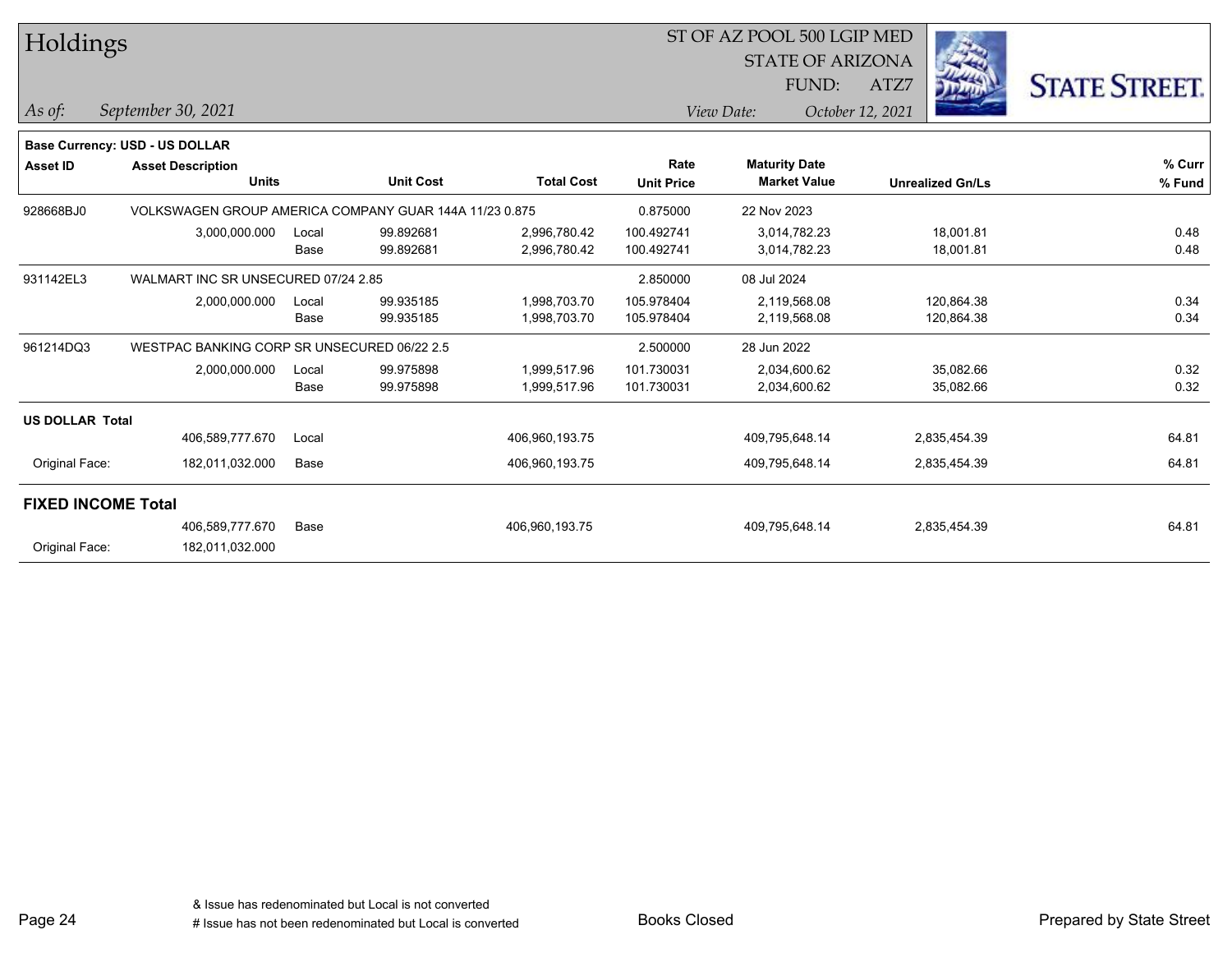| Holdings                            |                                                                                   |                  |                   |                           | ST OF AZ POOL 500 LGIP MED                  | <b>STATE OF ARIZONA</b>  |                         |                      |
|-------------------------------------|-----------------------------------------------------------------------------------|------------------|-------------------|---------------------------|---------------------------------------------|--------------------------|-------------------------|----------------------|
| $\vert$ As of:                      | September 30, 2021                                                                |                  |                   |                           | FUND:<br>View Date:                         | ATZ7<br>October 12, 2021 |                         | <b>STATE STREET.</b> |
| Asset ID                            | <b>Base Currency: USD - US DOLLAR</b><br><b>Asset Description</b><br><b>Units</b> | <b>Unit Cost</b> | <b>Total Cost</b> | Rate<br><b>Unit Price</b> | <b>Maturity Date</b><br><b>Market Value</b> |                          | <b>Unrealized Gn/Ls</b> | % Curr<br>% Fund     |
| <b>FUND Total</b><br>Original Face: | 629.248.456.070<br>182,011,032.000                                                | Base             | 629.470.963.20    |                           | 632.306.970.98                              |                          | 2.836.007.78            | 100.00               |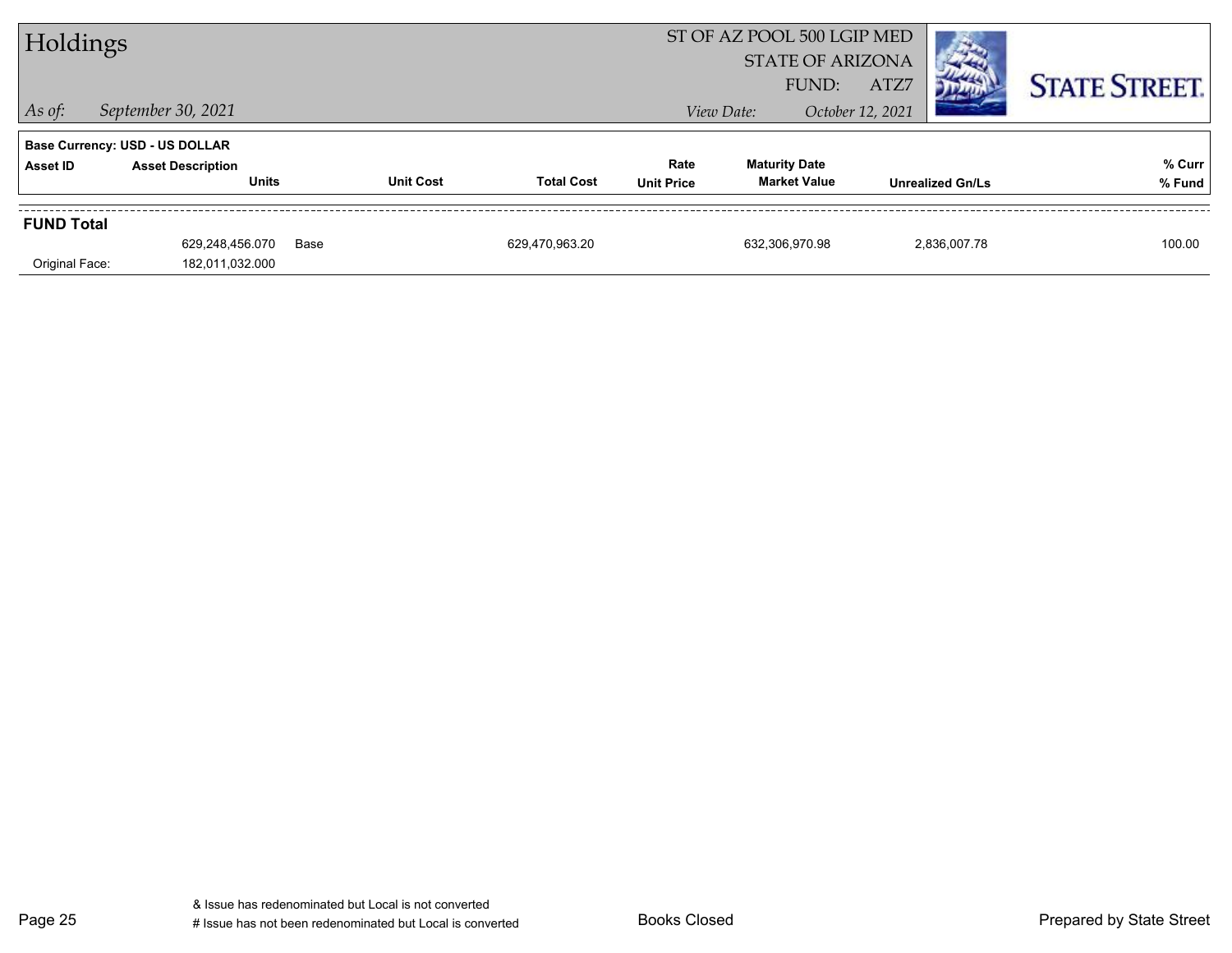# Holdings

## Currency Summary

*As of: September 30, 2021*

## ST OF AZ POOL 500 LGIP MED

 STATE OF ARIZONAFUND:

ATZ7



*View Date:October 12, 2021*

#### **Base Currency:USD - US DOLLAR**

|                        |                 |       |                   |                     | % Currency |                         |                          |                           |
|------------------------|-----------------|-------|-------------------|---------------------|------------|-------------------------|--------------------------|---------------------------|
|                        | <b>Units</b>    |       | <b>Total Cost</b> | <b>Market Value</b> | % Fund     | <b>Unreal Sec Gn/Ls</b> | <b>Unreal Curr Gn/Ls</b> | <b>Total Unreal Gn/Ls</b> |
| <b>US DOLLAR</b>       |                 |       |                   |                     |            |                         | Exchange Rate:           | 1.000000                  |
| <b>CASH</b>            |                 |       |                   |                     |            |                         |                          |                           |
|                        | 316,939.510     | Local | 316,939.51        | 316,939.51          | 0.05       | 0.00                    |                          | 0.00                      |
|                        |                 | Base  | 316,939.51        | 316,939.51          | 0.05       | 0.00                    | 0.00                     | 0.00                      |
| <b>CASH EQUIVALENT</b> |                 |       |                   |                     |            |                         |                          |                           |
|                        | 222,341,738.890 | Local | 222,193,829.94    | 222, 194, 383. 33   | 35.14      | 553.39                  |                          | 553.39                    |
|                        |                 | Base  | 222,193,829.94    | 222, 194, 383. 33   | 35.14      | 553.39                  | 0.00                     | 553.39                    |
| <b>FIXED INCOME</b>    |                 |       |                   |                     |            |                         |                          |                           |
|                        | 406,589,777.670 | Local | 406,960,193.75    | 409,795,648.14      | 64.81      | 2,835,454.39            |                          | 2,835,454.39              |
| Original Face:         | 182,011,032.000 | Base  | 406,960,193.75    | 409,795,648.14      | 64.81      | 2,835,454.39            | 0.00                     | 2,835,454.39              |
| <b>US DOLLAR Total</b> |                 |       |                   |                     |            |                         |                          |                           |
|                        | 629,248,456.070 | Local | 629,470,963.20    | 632,306,970.98      | 100.00     | 2,836,007.78            |                          | 2,836,007.78              |
| Original Face:         | 182,011,032.000 | Base  | 629,470,963.20    | 632,306,970.98      | 100.00     | 2,836,007.78            | 0.00                     | 2,836,007.78              |
| <b>FUND Total</b>      |                 |       |                   |                     |            |                         |                          |                           |
|                        | 629,248,456.070 | Base  | 629,470,963.20    | 632,306,970.98      | 100.00     | 2,836,007.78            | 0.00                     | 2,836,007.78              |
| Original Face:         | 182,011,032.000 |       |                   |                     |            |                         |                          |                           |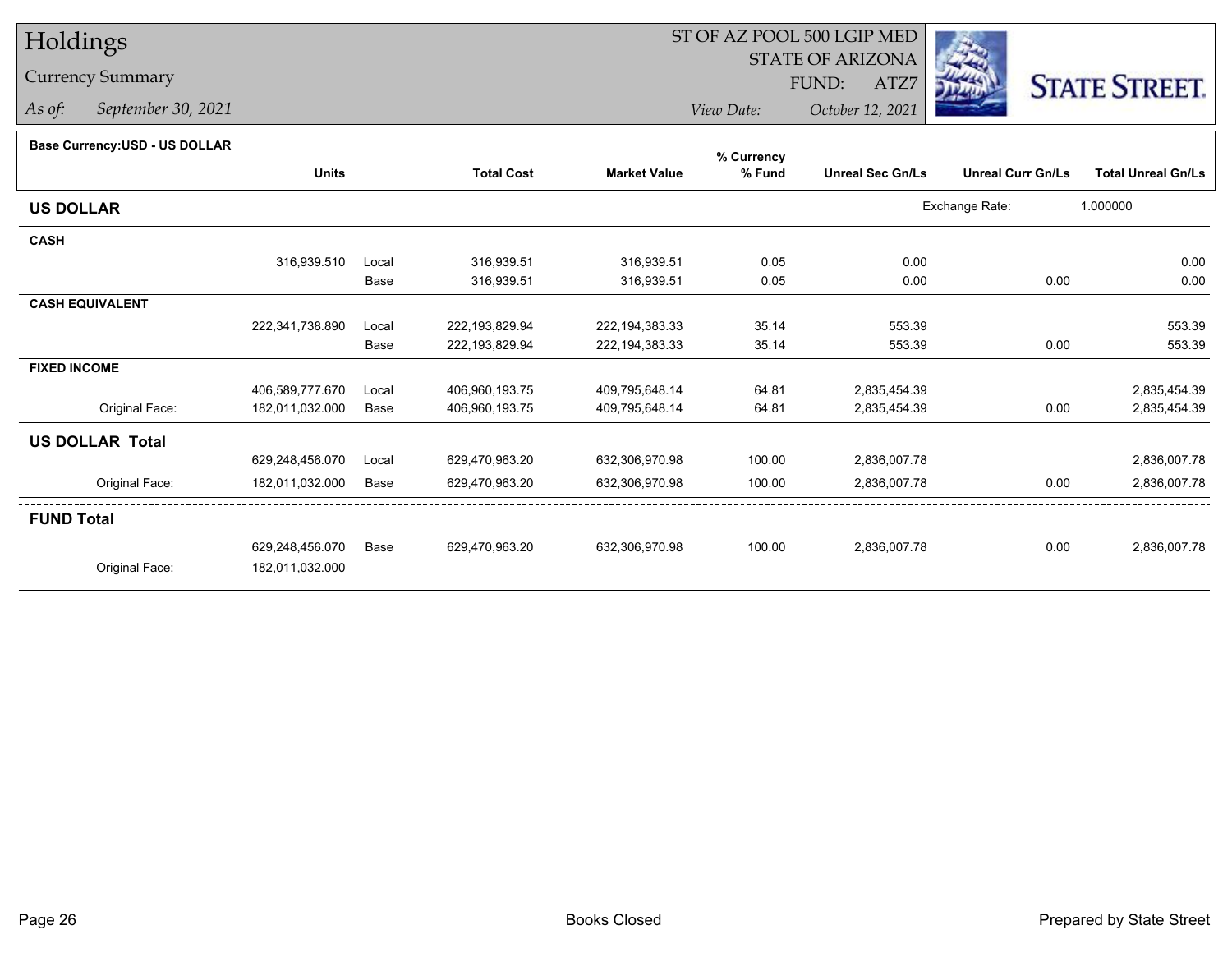| Holdings             |                                       |                   |                     |            | ST OF AZ POOL 500 LGIP MED |                          |                           |
|----------------------|---------------------------------------|-------------------|---------------------|------------|----------------------------|--------------------------|---------------------------|
| <b>Asset Summary</b> |                                       |                   |                     |            | <b>STATE OF ARIZONA</b>    |                          |                           |
|                      |                                       |                   |                     |            | ATZ7<br>FUND:              |                          | <b>STATE STREET.</b>      |
| As of:               | September 30, 2021                    |                   |                     | View Date: | October 12, 2021           |                          |                           |
|                      | <b>Base Currency: USD - US DOLLAR</b> |                   |                     |            |                            |                          |                           |
|                      | <b>Units</b>                          | <b>Total Cost</b> | <b>Market Value</b> | % Fund     | <b>Unreal Sec Gn/Ls</b>    | <b>Unreal Curr Gn/Ls</b> | <b>Total Unreal Gn/Ls</b> |
| <b>CASH</b>          |                                       |                   |                     |            |                            |                          |                           |
| <b>US DOLLAR</b>     |                                       |                   |                     |            |                            |                          |                           |
|                      | 316,939.510                           | 316,939.51        | 316,939.51          | 0.05       | 0.00                       | 0.00                     | 0.00                      |
| <b>CASH Total</b>    |                                       |                   |                     |            |                            |                          |                           |
|                      | 316,939.510                           | 316,939.51        | 316,939.51          | 0.05       | 0.00                       | 0.00                     | 0.00                      |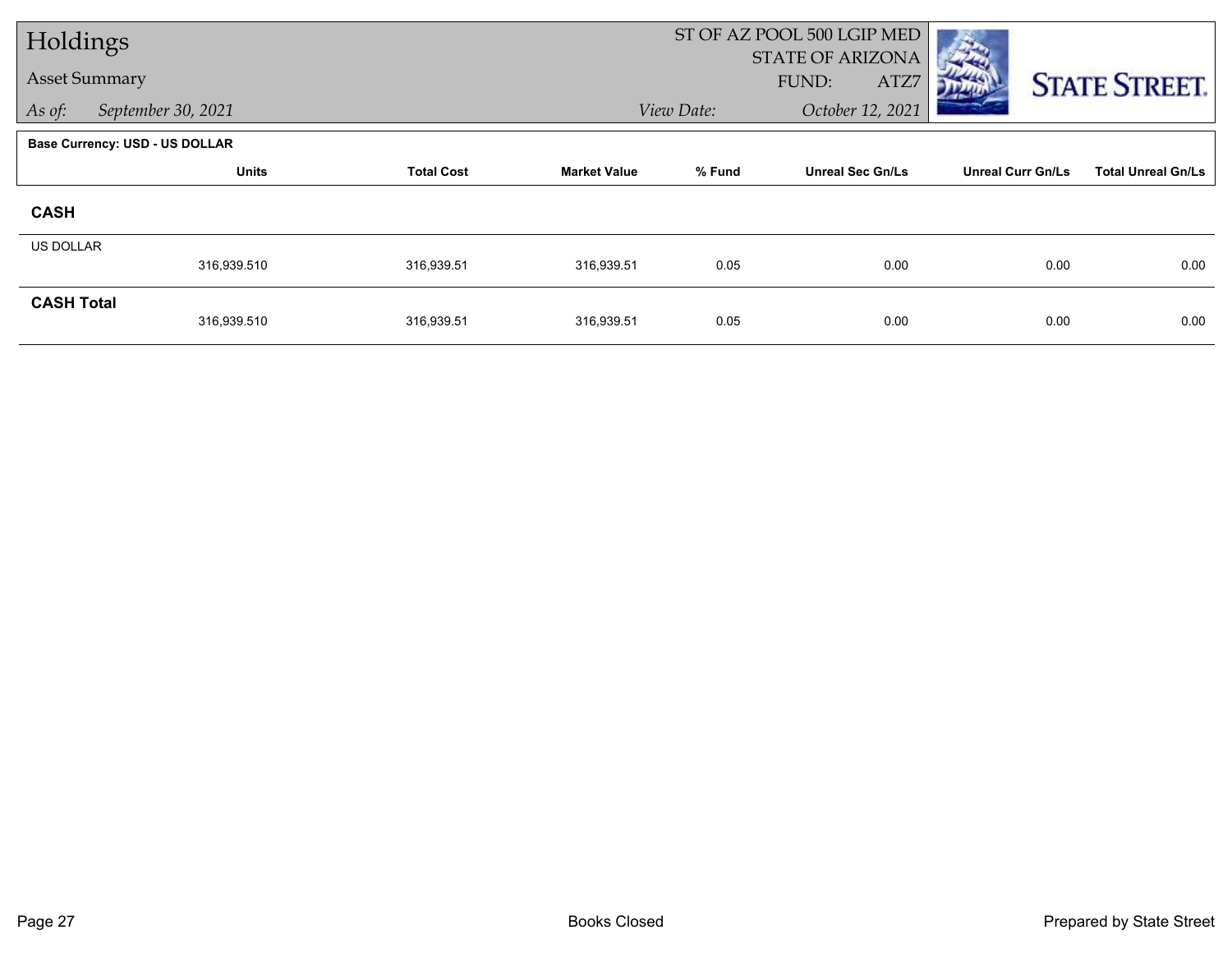| Holdings                              |                 |                   | ST OF AZ POOL 500 LGIP MED |            |                         |                          |                           |
|---------------------------------------|-----------------|-------------------|----------------------------|------------|-------------------------|--------------------------|---------------------------|
|                                       |                 |                   |                            |            | <b>STATE OF ARIZONA</b> |                          |                           |
| <b>Asset Summary</b>                  |                 |                   |                            |            | FUND:<br>ATZ7           |                          | <b>STATE STREET.</b>      |
| September 30, 2021<br>As of:          |                 |                   |                            | View Date: | October 12, 2021        |                          |                           |
| <b>Base Currency: USD - US DOLLAR</b> |                 |                   |                            |            |                         |                          |                           |
|                                       | <b>Units</b>    | <b>Total Cost</b> | <b>Market Value</b>        | % Fund     | <b>Unreal Sec Gn/Ls</b> | <b>Unreal Curr Gn/Ls</b> | <b>Total Unreal Gn/Ls</b> |
| <b>CASH EQUIVALENT</b>                |                 |                   |                            |            |                         |                          |                           |
| <b>US DOLLAR</b>                      |                 |                   |                            |            |                         |                          |                           |
|                                       | 222,341,738.890 | 222,193,829.94    | 222, 194, 383. 33          | 35.14      | 553.39                  | 0.00                     | 553.39                    |
| <b>CASH EQUIVALENT Total</b>          |                 |                   |                            |            |                         |                          |                           |
|                                       | 222,341,738.890 | 222,193,829.94    | 222, 194, 383. 33          | 35.14      | 553.39                  | 0.00                     | 553.39                    |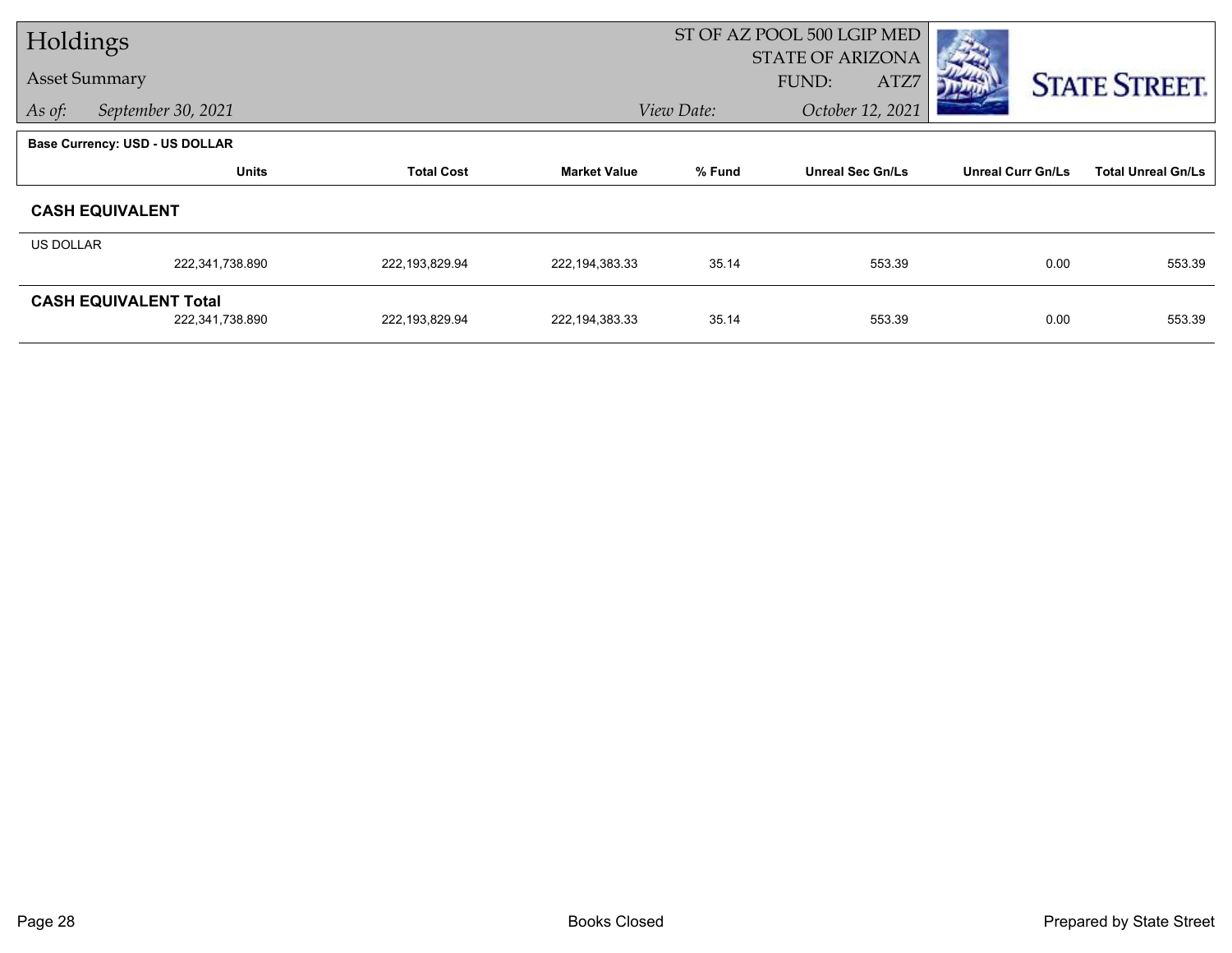| Holdings             |                                       |                   |                     | ST OF AZ POOL 500 LGIP MED |                                          |                          |                           |
|----------------------|---------------------------------------|-------------------|---------------------|----------------------------|------------------------------------------|--------------------------|---------------------------|
| <b>Asset Summary</b> |                                       |                   |                     |                            | <b>STATE OF ARIZONA</b><br>FUND:<br>ATZ7 |                          |                           |
| As of:               | September 30, 2021                    |                   |                     | View Date:                 | October 12, 2021                         |                          | <b>STATE STREET.</b>      |
|                      |                                       |                   |                     |                            |                                          |                          |                           |
|                      | <b>Base Currency: USD - US DOLLAR</b> |                   |                     |                            |                                          |                          |                           |
|                      | <b>Units</b>                          | <b>Total Cost</b> | <b>Market Value</b> | % Fund                     | <b>Unreal Sec Gn/Ls</b>                  | <b>Unreal Curr Gn/Ls</b> | <b>Total Unreal Gn/Ls</b> |
|                      | <b>FIXED INCOME</b>                   |                   |                     |                            |                                          |                          |                           |
| <b>US DOLLAR</b>     |                                       |                   |                     |                            |                                          |                          |                           |
|                      | 406,589,777.670                       | 406,960,193.75    | 409,795,648.14      | 64.81                      | 2,835,454.39                             | 0.00                     | 2,835,454.39              |
|                      | <b>FIXED INCOME Total</b>             |                   |                     |                            |                                          |                          |                           |
|                      | 406,589,777.670                       | 406,960,193.75    | 409,795,648.14      | 64.81                      | 2,835,454.39                             | 0.00                     | 2,835,454.39              |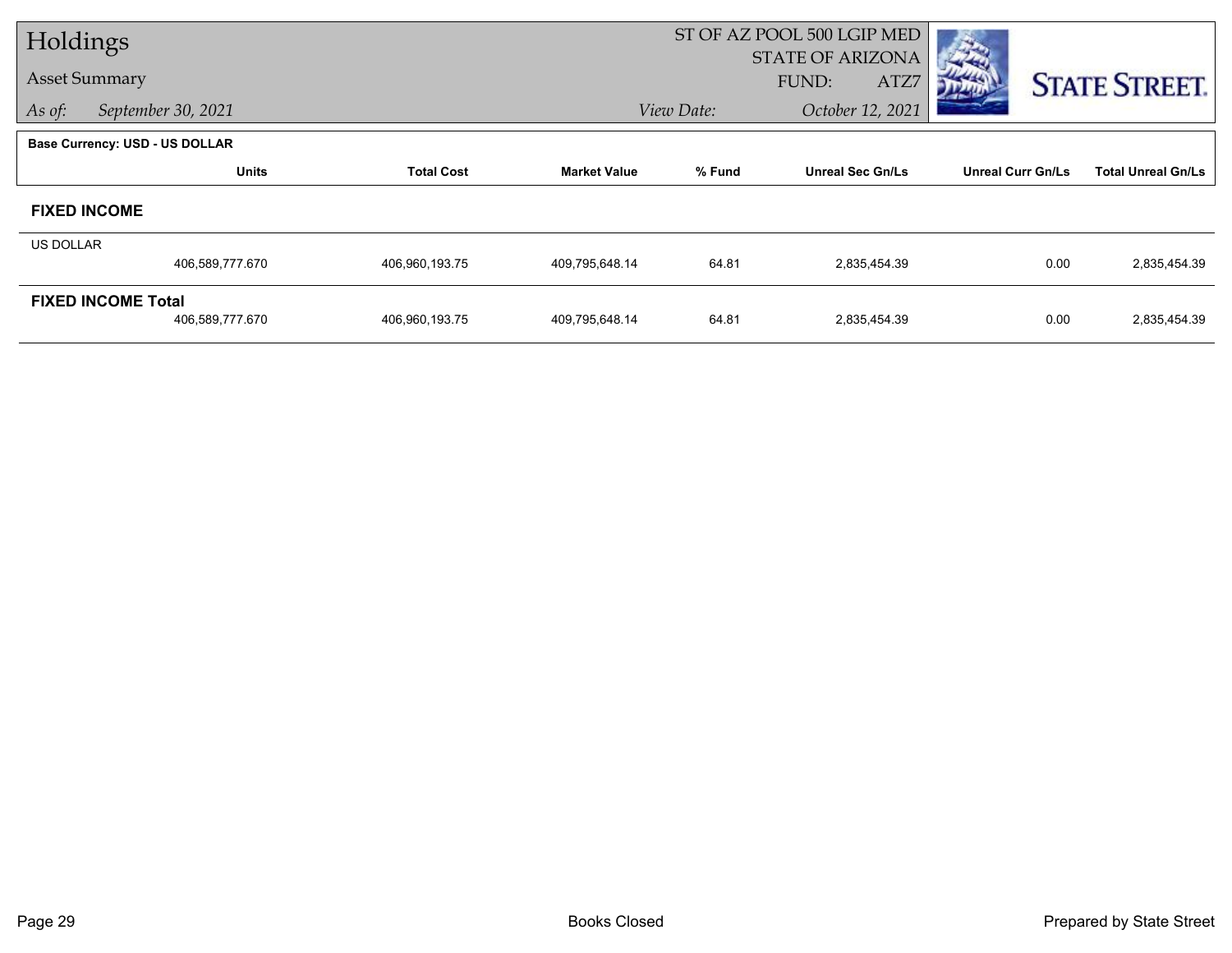| Holdings             |                                       |                |                | ST OF AZ POOL 500 LGIP MED |                         |                          |                           |
|----------------------|---------------------------------------|----------------|----------------|----------------------------|-------------------------|--------------------------|---------------------------|
|                      |                                       |                |                | <b>STATE OF ARIZONA</b>    |                         |                          |                           |
| <b>Asset Summary</b> |                                       |                |                | ATZ7<br>FUND:              |                         |                          | <b>STATE STREET.</b>      |
| As of:               | September 30, 2021                    |                |                | View Date:                 | October 12, 2021        |                          |                           |
|                      | <b>Base Currency: USD - US DOLLAR</b> |                |                |                            |                         |                          |                           |
|                      | <b>Units</b><br><b>Total Cost</b>     |                |                | % Fund                     | <b>Unreal Sec Gn/Ls</b> | <b>Unreal Curr Gn/Ls</b> | <b>Total Unreal Gn/Ls</b> |
| <b>FUND Total</b>    |                                       |                |                |                            |                         |                          |                           |
|                      | 629,248,456.070                       | 629,470,963.20 | 632,306,970.98 | 100.00                     | 2.836.007.78            | 0.00                     | 2,836,007.78              |